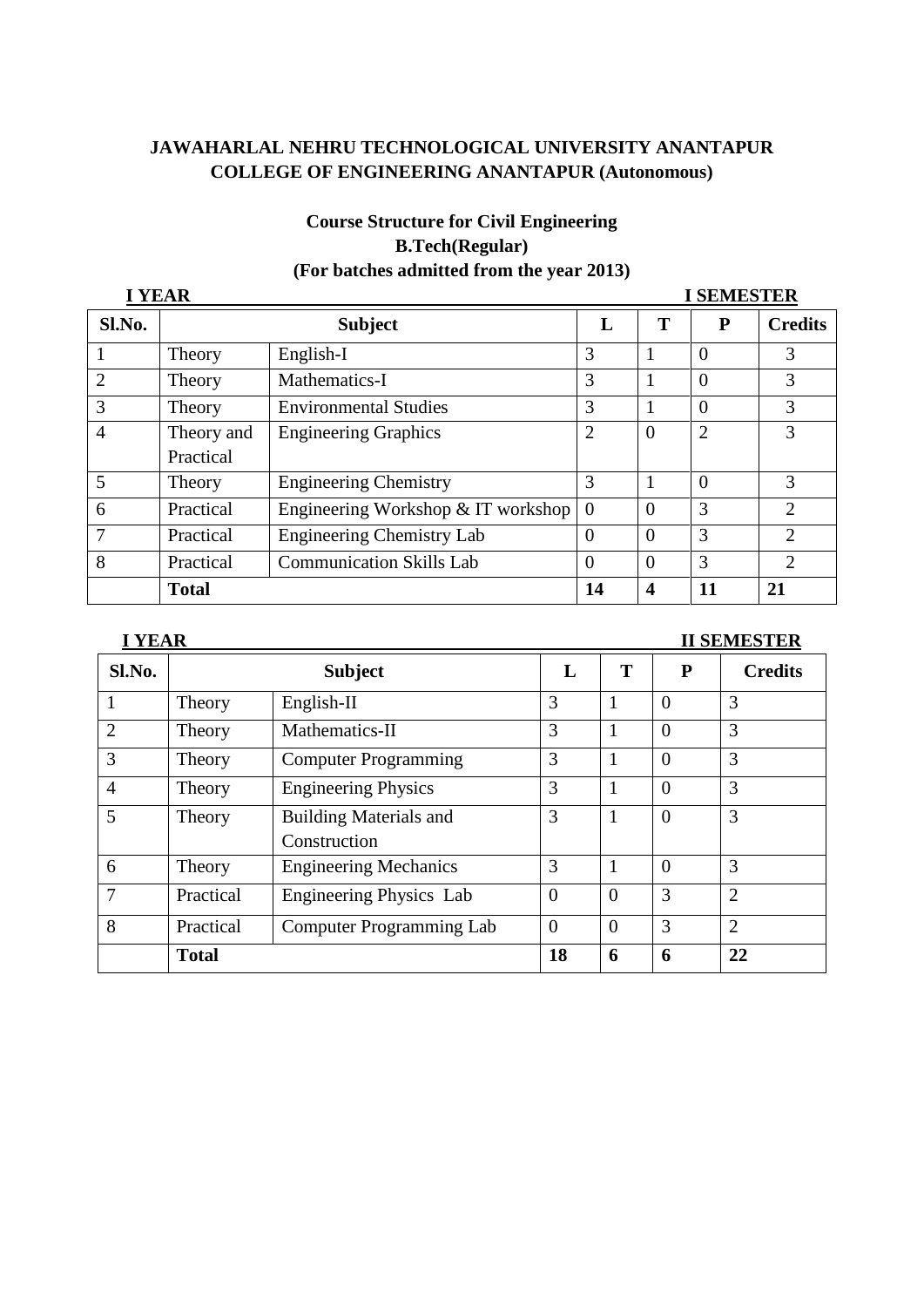## **Course Structure for Civil Engineering B.Tech(Regular) (For batches admitted from the year 2013)**

| II B.Tech-     |                  |                                      |                       |          |          | I Sem          |
|----------------|------------------|--------------------------------------|-----------------------|----------|----------|----------------|
| Sl.No          |                  | Subject                              | L                     | T        | P        | Credits        |
| 1              | Theory           | <b>Mathematical Methods</b>          | 3                     |          | $\Omega$ | 3              |
| $\overline{2}$ | Theory           | Electrical and Mechanical Technology | 3                     |          | $\Omega$ | 3              |
| 3              | Theory           | Strength of Materials - I            | 3                     |          | $\Omega$ | 3              |
| 4              | Theory           | Surveying $-I$                       | 3                     |          | 0        | 3              |
| 5              | Theory           | <b>Fluid Mechanics</b>               | 3                     |          | $\Omega$ | 3              |
| 6              | Theory           | Building Planning & Drawing          | 3                     |          | $\Omega$ | 3              |
| 7              | Audit<br>Course. | Human Values & Professional Ethics   | $\mathcal{D}_{\cdot}$ |          |          |                |
| 8              |                  | Practical Surveying $Lab - I$        | 0                     | $\Omega$ | 3        | $\overline{2}$ |
| 9              |                  | Practical Strength of Materials Lab  | $\Omega$              | $\Omega$ | 3        | $\overline{2}$ |
|                |                  | <b>Total</b>                         | 20                    | 6        | 6        | 22             |

#### **II B.Tech– II Sem**

| $S1$ . No      | Subject   |                                  | L        | T        | P              | Credits                     |
|----------------|-----------|----------------------------------|----------|----------|----------------|-----------------------------|
| 1              | Theory    | Probability & Statistics         | 3        | 1        | $\theta$       | 3                           |
| 2              | Theory    | Strength of Materials – II       | 3        |          | $\Omega$       | 3                           |
| 3              | Theory    | Hydraulics & Hydraulic Machinery | 3        |          | $\theta$       | 3                           |
| $\overline{4}$ | Theory    | Managerial Economics & Financial | 3        | 1        | $\overline{0}$ | 3                           |
|                |           | Analysis (MEFA)                  |          |          |                |                             |
| 5              | Theory    | Structural Analysis - I          | 3        | 1        | $\Omega$       | 3                           |
| 6              | Theory    | $Surveying - II$                 | 3        |          | $\theta$       | 3                           |
| 7              | Practical | Fluid Mechanics & Hydraulic      |          |          |                | 2                           |
|                |           | Machinery Lab                    | $\theta$ | $\theta$ | 3              |                             |
| 8              | Practical | Surveying Lab - II               | $\theta$ | $\Omega$ | 3              | $\mathcal{D}_{\mathcal{L}}$ |
|                |           | <b>Total</b>                     | 20       | 6        | 6              | 22                          |

*Note*:- Survey camp for a duration of two weeks to be conducted before the commencement of III B.Tech, I – Sem class work, in the II B.Tech, II-Sem break. This survey camp has to be evaluated for 50 marks by the internal faculty. It has a weightage of 2 credits. The marks and credits will be incorporated in IV – B.Tech, II – Sem marks memo.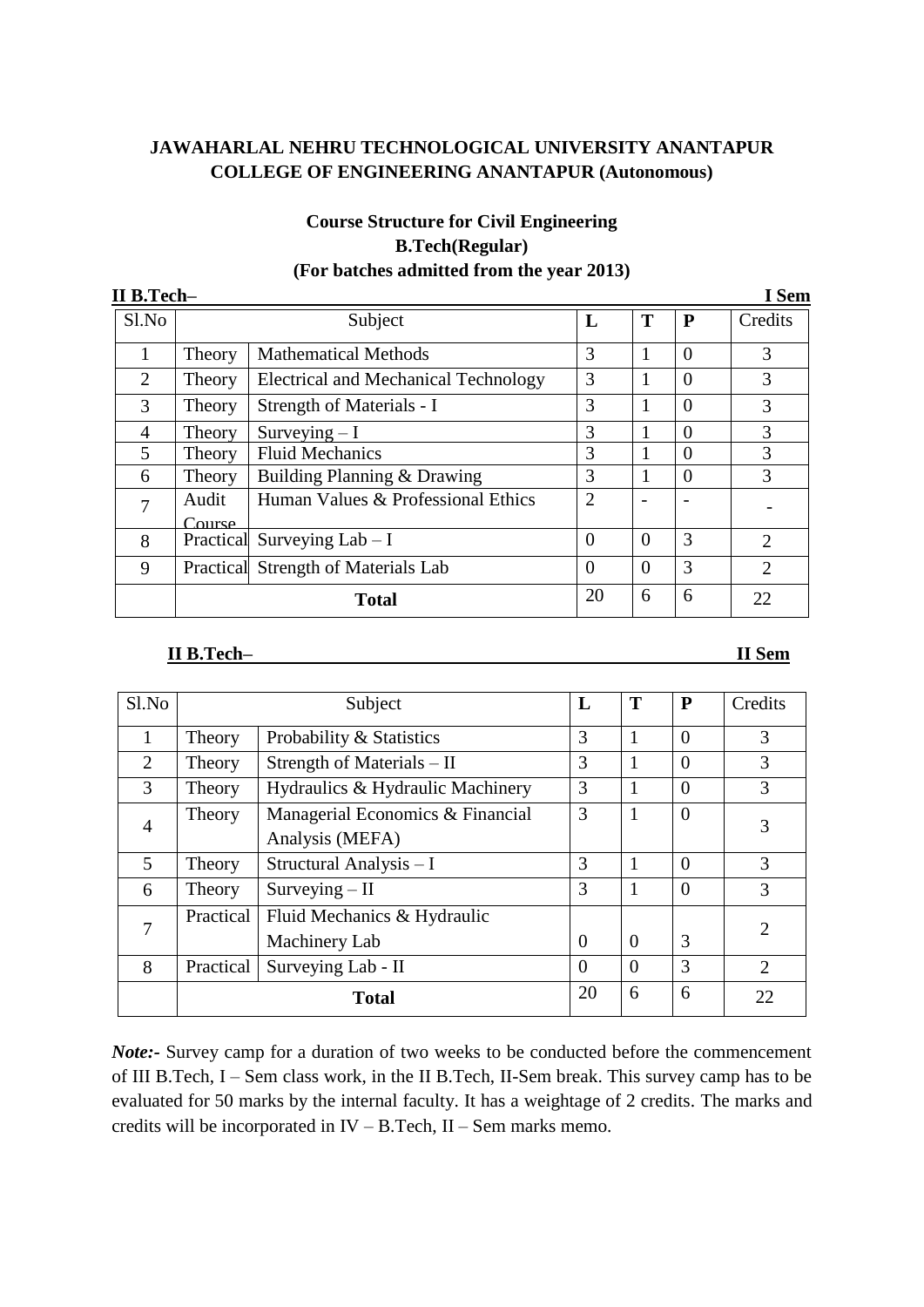| <b>III B.Tech</b> |           |                                |                |                |           | I Sem          |
|-------------------|-----------|--------------------------------|----------------|----------------|-----------|----------------|
| Sl.No             |           | Subject                        | L              | T              | ${\bf P}$ | Credits        |
|                   | Theory    | Design & Drawing of            | 3              | $\mathbf{1}$   | $\Omega$  |                |
|                   |           | reinforced concrete            |                |                |           | 3              |
|                   |           | <b>Structures</b>              |                |                |           |                |
| $\overline{2}$    | Theory    | <b>Concrete Technology</b>     | 3              | 1              | $\Omega$  | 3              |
| 3                 | Theory    | Transportation Engineering - I | 3              | 1              | $\theta$  | 3              |
| $\overline{4}$    | Theory    | Water resources Engineering -I | 3              | 1              | $\Omega$  | 3              |
| 5                 | Theory    | Structural Analysis - II       | 3              | 1              | $\Omega$  | 3              |
| 6                 | Theory    | <b>Engineering Geology</b>     | 3              | 1              | $\Omega$  | 3              |
| 7                 | Practical | <b>Engineering Geology Lab</b> | $\overline{0}$ | $\overline{0}$ | 3         | $\overline{2}$ |
| 8                 | Practical | Concrete Technology Lab        | $\overline{0}$ | $\overline{0}$ | 3         | $\overline{2}$ |
|                   |           | <b>Total</b>                   | 18             | 6              | 6         | 22             |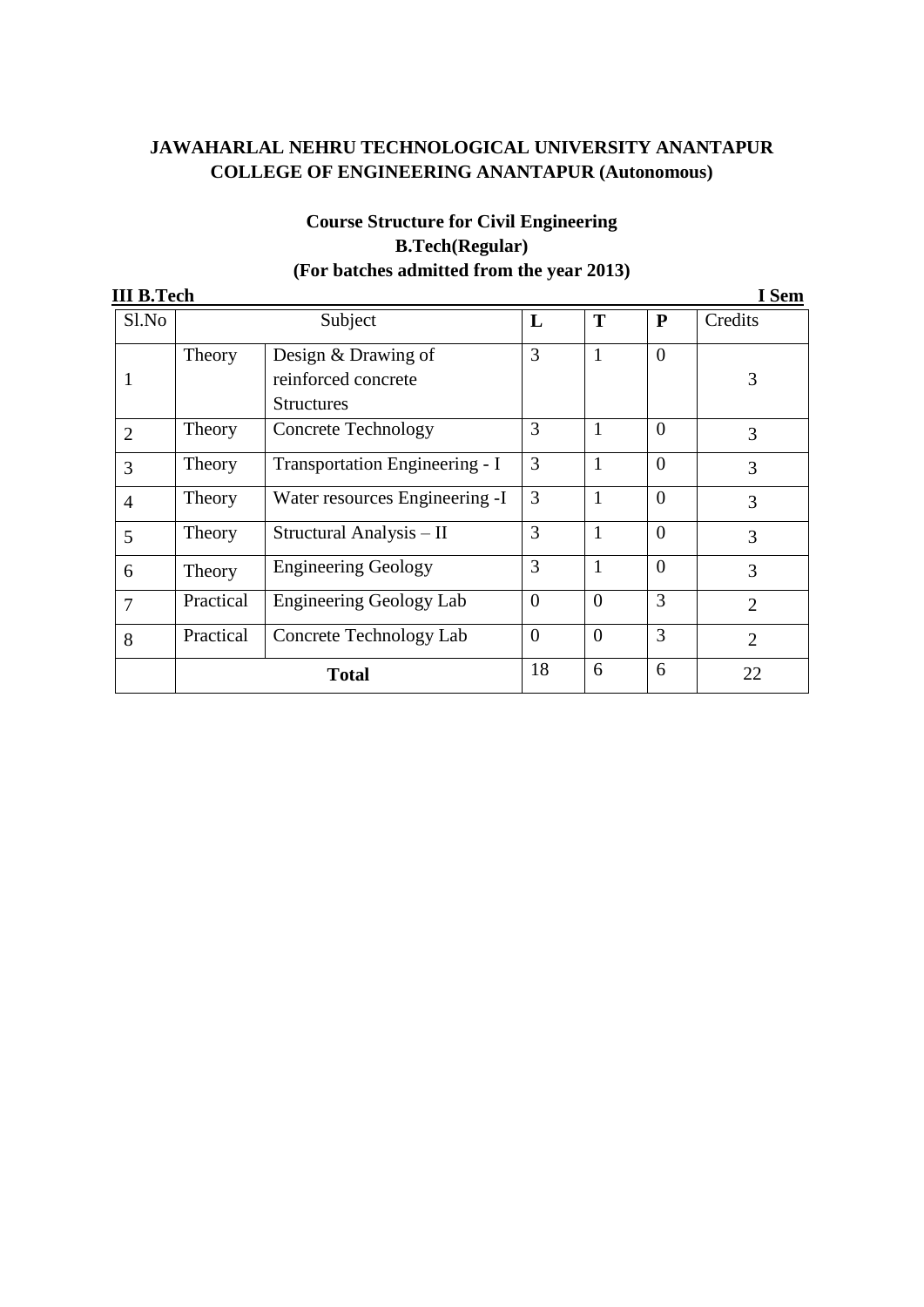| <b>II B.Tech</b> |                 |                                                |                |                |                | <b>II</b> Sem  |
|------------------|-----------------|------------------------------------------------|----------------|----------------|----------------|----------------|
| S.No             | Subject         |                                                | L              | T              | $\mathbf{P}$   | Credits        |
| $\mathbf{1}$     | Theory          | Design & Drawing of Steel<br><b>Structures</b> | 3              | $\mathbf{1}$   | $\theta$       | 3              |
| $\overline{2}$   | Theory          | Geotechnical Engineering $-I$                  | 3              | $\mathbf{1}$   | $\theta$       | 3              |
| 3                | Theory          | <b>Environmental Engineering</b>               | 3              | $\mathbf{1}$   | $\theta$       | 3              |
| $\overline{4}$   | Theory          | Water Resources Engineering –<br>$\mathbf{I}$  | 3              | $\mathbf{1}$   | $\theta$       | 3              |
| 5                | Theory          | Estimation & Costing                           | 3              | $\mathbf{1}$   | $\theta$       | 3              |
| 6                | Theory          | Green Buildings                                | 3              | $\mathbf{1}$   | $\theta$       | 3              |
| $\overline{7}$   | Practical       | Geotechnical Engineering Lab                   | $\overline{0}$ | $\overline{0}$ | 3              | $\overline{2}$ |
| 8                | Practical       | Environmental Engineering Lab                  | $\overline{0}$ | $\overline{0}$ | 3              | $\overline{2}$ |
| 9                | Audit<br>Course | <b>Advanced Communication skills</b><br>lab    |                |                | $\overline{2}$ |                |
|                  |                 | <b>Total</b>                                   | 18             | 6              | 6              | 22             |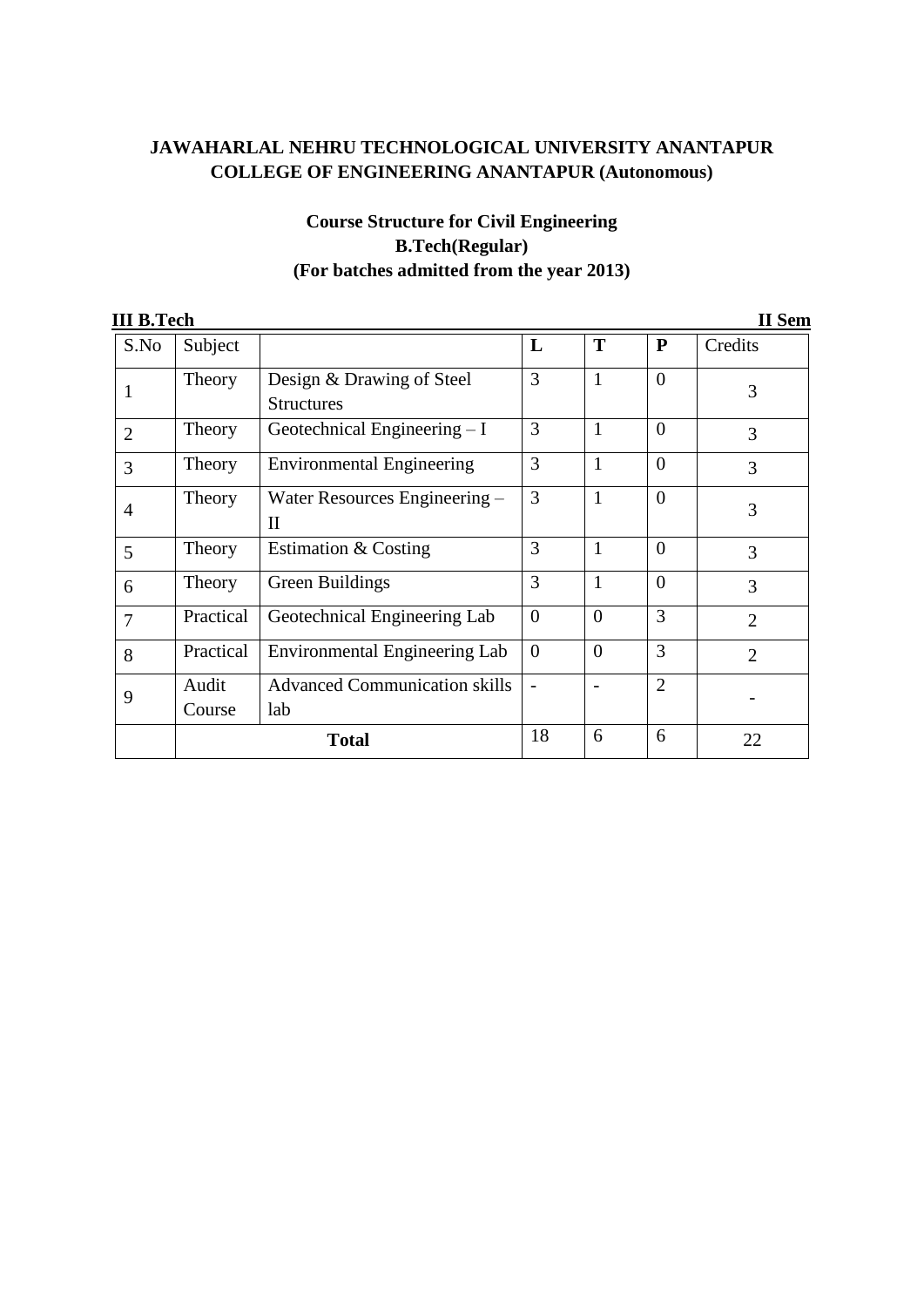| <b>IV B.Tech</b> |           |                                                |                |              |                | I Sem          |
|------------------|-----------|------------------------------------------------|----------------|--------------|----------------|----------------|
| S.No             | Subject   |                                                | L              | T            | P              | Credits        |
| 1                | Theory    | Finite Element Methods in civil<br>Engineering | 3              | $\mathbf{1}$ | $\overline{0}$ | 3              |
| $\overline{2}$   | Theory    | <b>Bridge Engineering</b>                      | 3              | 1            | $\theta$       | 3              |
| 3                | Theory    | Geotechnical Engineering – II                  | 3              | 1            | $\Omega$       | 3              |
| $\overline{4}$   | Theory    | Transportation Engineering - II                | 3              | 1            | $\theta$       | 3              |
| 5                | Theory    | Open Elective                                  | 3              | 1            | $\Omega$       | 3              |
| 6                | Theory    | Elective-I (MOOC)                              | 3              | 1            | $\overline{0}$ | 3              |
| 7                | Practical | CAD Lab                                        | $\overline{0}$ | $\theta$     | 3              | 2              |
| 8                | Practical | <b>Highway Materials Lab</b>                   | $\Omega$       | $\theta$     | 3              | $\mathfrak{2}$ |
| 9                | Project   | Part-A - Seminar                               |                |              |                | $\overline{2}$ |
|                  |           | <b>Total</b>                                   | 18             | 6            | 6              | 24             |

| S.No             | <b>Subject</b>                              |
|------------------|---------------------------------------------|
|                  | <b>OPEN ELECTIVE</b>                        |
|                  | <b>Building construction and Management</b> |
|                  | Disaster Management & Mitigation            |
| $\overline{3}$ . | Architecture & Town Planning                |
|                  | <b>Intellectual Property Rights</b>         |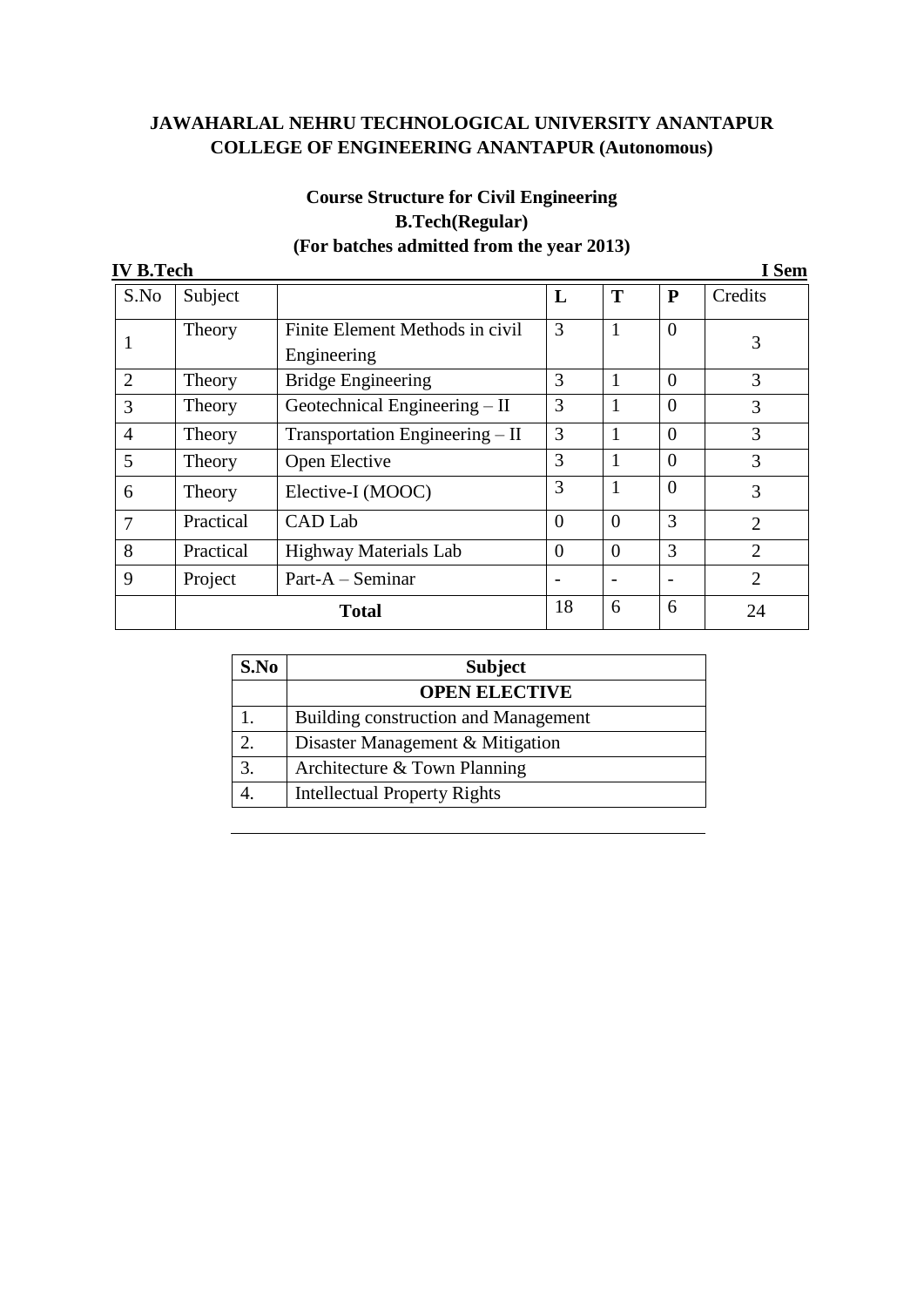| <b>IV B.Tech</b> |         |                                                                |    |              |           | <b>II</b> Sem  |
|------------------|---------|----------------------------------------------------------------|----|--------------|-----------|----------------|
| S.No             |         | Subject                                                        | L  | T            | ${\bf P}$ | Credits        |
|                  | Theory  | <b>Advanced Structural Engineering</b>                         | 3  | $\mathbf{1}$ | $\Omega$  | 3              |
| 2                | Theory  | Design and Drawing of Irrigation<br><b>Structures</b>          | 3  | 1            | $\Omega$  | 3              |
| 3                | Theory  | Elective-II                                                    | 3  | $\mathbf{1}$ | $\theta$  | 3              |
| $\overline{4}$   | Theory  | Elective-III                                                   | 3  | 1            | $\Omega$  | 3              |
| 5                |         | Comprehensive Viva-Voce<br>$\&$<br>Seminar                     |    |              |           | 3              |
| 6                | Project | Part-B                                                         |    |              |           | 8              |
|                  |         | <b>Survey Camp</b><br>(Conducted before III - B.Tech<br>I-Sem) |    |              |           | $\overline{2}$ |
|                  | Total   |                                                                | 15 | 4            | $\Omega$  | 25             |

| S.No             | <b>Subject</b>                                |  |  |  |  |
|------------------|-----------------------------------------------|--|--|--|--|
|                  | <b>ELECTIVE - II</b>                          |  |  |  |  |
| 1.               | <b>Advanced Foundation Engineering</b>        |  |  |  |  |
| $\overline{2}$ . | Remote Sensing & GIS                          |  |  |  |  |
| 3.               | Rehabilitation and Retrofitting of Structures |  |  |  |  |
|                  |                                               |  |  |  |  |
|                  | <b>ELECTIVE - III</b>                         |  |  |  |  |
| 1.               | <b>Experimental Stress Analysis</b>           |  |  |  |  |
| 2.               | Prestressed concrete                          |  |  |  |  |
| 3                | Earth Quake Resistant design of structures    |  |  |  |  |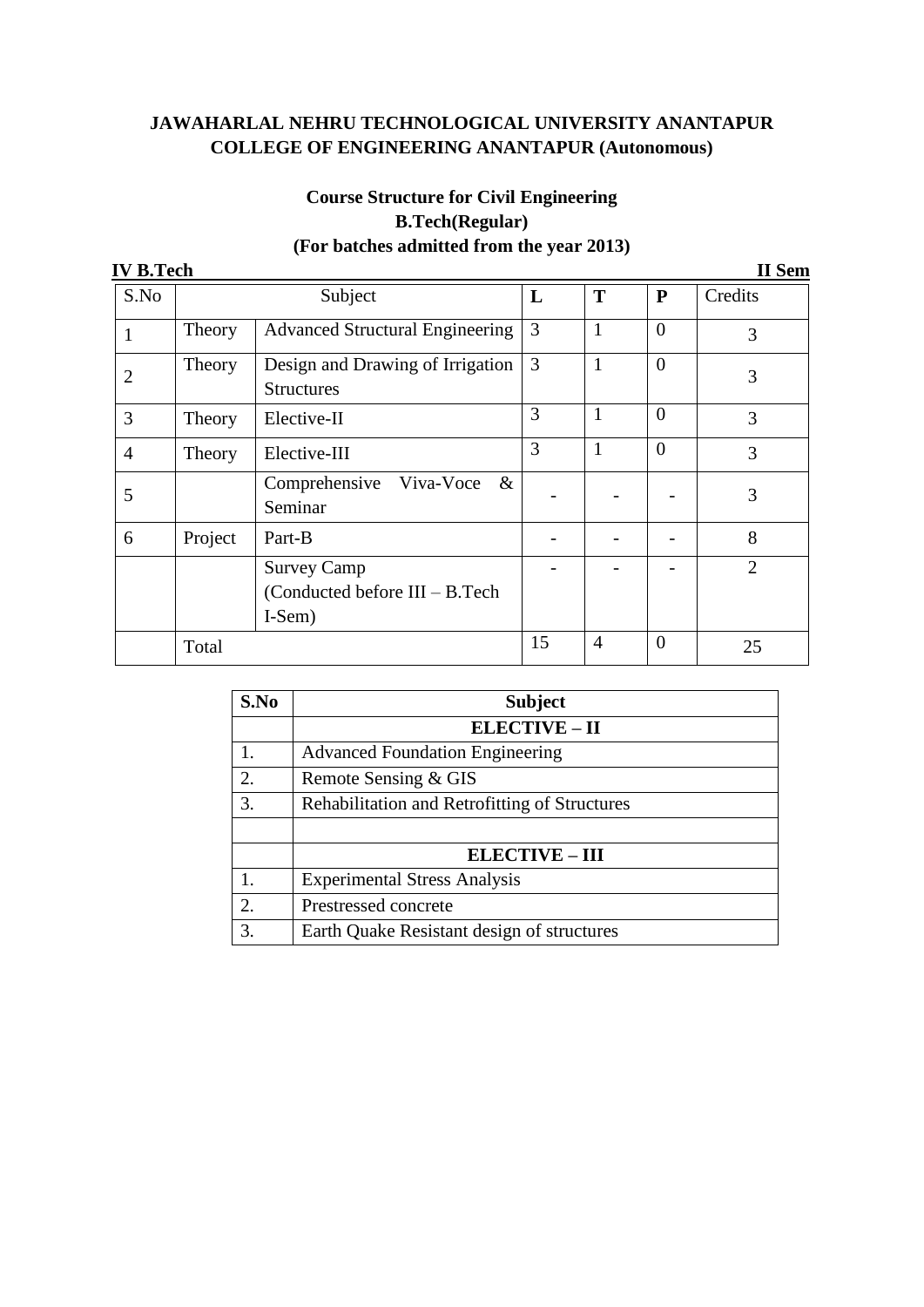| <b>B.Tech. III - I sem <math>(C.E.)</math></b> | $T$ $P$ $C$ |  |
|------------------------------------------------|-------------|--|
|                                                | $3+1^*$ 0 3 |  |

#### **DESIGN & DRAWING OF REINFORCED CONCRETE STRUCTURES**

*OBJECTIVE: Structural elements are subjected to different loading to with stand the structures, for external loading we need to design the structures for its safety and serviceability.*

#### **UNIT –I**

Concepts of RC. Design –Introduction to Working stress method - Limit State method – Material Stress- Strain Curves – Safety factors – Characteristic values. Stress Block parameters  $-$  IS:  $456 - 2000$ .

Beams **:** Limit state analysis and design of singly reinforced, doubly reinforced, T and L beam sections.

## **UNIT – II**

Shear, Torsion and Bond **:** Limit state analysis and design of section for shear and torsion – concept of bond, anchorage and development length, I.S. code provisions. Design examples in simply supported and continuous beams, detailing

Limit state design for serviceability for deflection, cracking and codal provision.

#### **UNIT - III**

Design of Two-way slabs, one way slab, continuous slab Using I S Coefficients, Cantilever slab /Canopy slab.

#### **UNIT –IV**

Short and Long columns –axial loads, uni axial and biaxial bending I S Code provisions.

#### **UNIT – V**

Design of Footings - isolated (square, rectangular) and Combined footings. Design of Stair case – Dog legged and Open well.

**NOTE :** All the designs to be taught in Limit State Method

Following plates should be prepared by the students.

- 1. Reinforcement particulars of T-beams and L-beams.
- 2. Reinforcement detailing of continuous beams.
- 3. Reinforcement particulars of columns and footings.
- 4. Detailing of One way, Two way and continuous slabs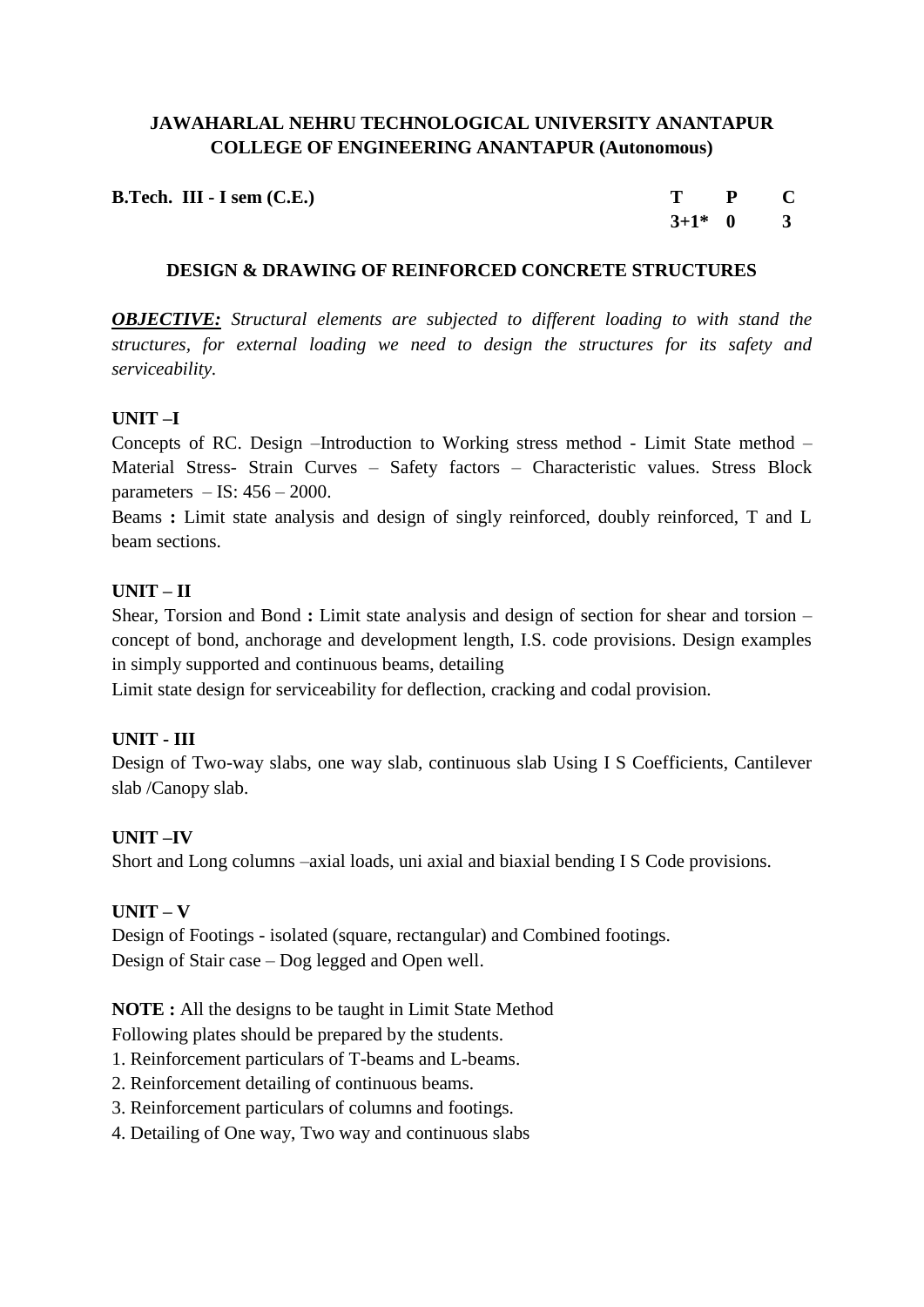#### **FINAL EXAMINATION PATTERN:**

The end examination paper should consist of Part A and Part B. part A consist of two questions in Design and Drawing out of which one question is to be answered. Part B should consist of five questions on design out of which three are to be answered. Weightage for Part  $- A$  is 40% and Part- B is 60%.

## **TEXT BOOKS:**

- 1. Limit State Design by B.C.Punmia, Ashok Kumar Jain and Arun Kumar Jain, Laxmi, publications Pvt. Ltd., New Delhi
- 2. Reinforced Concrete Design by N. Krishna Raju and R.N. Pranesh, New Age International Publishres, New Delhi
- 3. Limit State Designed of Reinforced Concrete P.C.Varghese, Prentice Hall of India, New Delhi

## **REFERENCES :**

- 1. Structural Design and Drawing by N.Krishna Raju, University Press, Hyderabad
- 2. Fundamentals of Reinforced Concrete by N.C. Sinha and S.K Roy, S. Chand publishers
- 3. Analysis of skeletal structures by Seetharamulu Kaveti, TMH pubilications.
- 4. Reinforced concrete design by S.Unnikrishna Pillai & Devdas Menon, Tata Mc.Graw Hill, New Delhi.
- 5. Principles and detailing of concrete structures by D.S.Prakash Rao, TMH pubilishers.
- 6. SP-16:Design Aids for Reinforced Concrete to IS 456

**Codes/Tables:** IS 456-2000 code book to be permitted into the examinations Hall.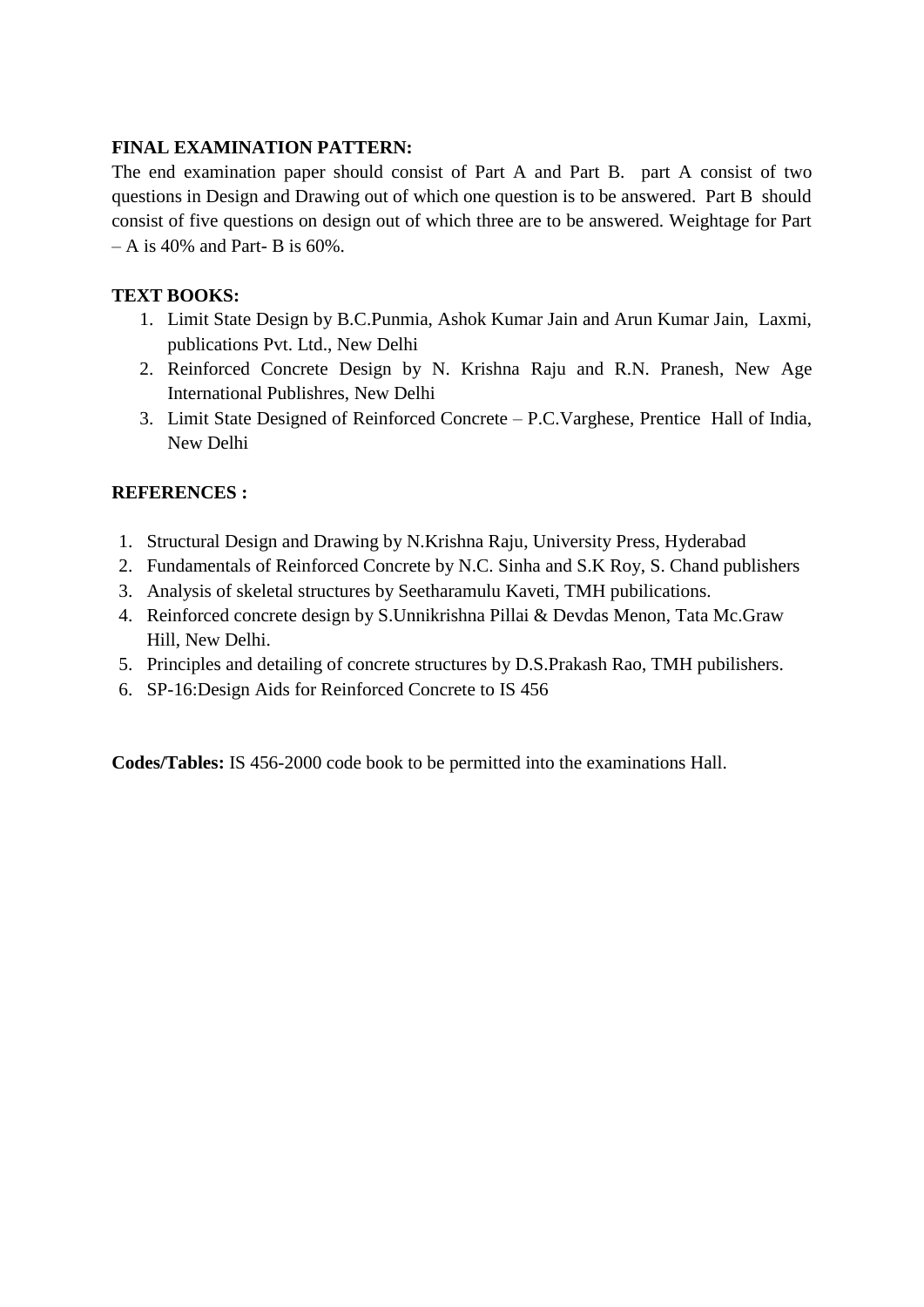**B.Tech. III - I** sem (C.E.) T P C

 **3+1\* 0 3**

## **CONCRETE TECHNOLOGY**

*OBJECTIVE: Lot of advances is taking place in the concrete technology as par with development taking place in the engineering. The present day industry needs the knowledge of concrete technology thoroughly. The subject is designed to give the basic knowledge as well as latest developments in concrete technology.*

#### **UNIT I**

**CEMENTS & ADMIXTURES:** Portland cement – chemical composition – Hydration, Setting of cement – Structure of hydrated cement – Test`s on physical properties – Different grades of cement – Admixtures – Mineral and chemical admixtures-Relavent Codes.

**AGGREGATES:** Classification of aggregate – Particle shape  $\&$  texture – Bond, strength  $\&$ other mechanical properties of aggregate – Specific gravity, Bulk density, porosity, adsorption & moisture content of aggregate – Bulking of sand – Deleterious substance in aggregate – Soundness of aggregate – Alkali aggregate reaction – Thermal properties – Sieve analysis – Fineness modulus – Grading curves – Grading of fine & coarse Aggregates – Gap graded aggregate – Maximum aggregate size-Relevant Codes.

## **UNIT – II**

**FRESH & HARDENED CONCRETE:** Workability – Factors affecting workability – Measurement of workability by different tests – Setting times of concrete – Effect of time and temperature on workability – Segregation  $\&$  bleeding – Mixing and vibration of concrete – Steps in manufacture of concrete – Quality of mixing water.Water / Cement ratio – Abram's Law – Gel space ratio – Nature of strength of concrete – Maturity concept – Strength in tension  $\&$  compression – Factors affecting strength – Relation between compressive  $\&$ tensile strength - Curing. Compression tests – Tension tests – Factors affecting strength – Flexure tests – Splitting tests – Relevant Codes

#### **UNIT – III**

**SPECIAL CONCRETES:** Light weight aggregates – Light weight aggregate concrete – Cellular concrete – No-fines concrete – High density concrete – Fibre reinforced concrete – Different types of fibres – Factors affecting properties of F.R.C – Applications – Polymer concrete – Types of Polymer concrete – Properties of polymer concrete – Applications – High performance concrete – Self consolidating concrete – SIFCON – -Relevant Codes

## **UNIT – IV**

**ELASTICITY, CREEP & SHRINKAGE**: Modulus of elasticity – Dynamic modulus of elasticity – Poisson's ratio – Creep of concrete – Factors influencing creep – Relation between creep  $\&$  time – Nature of creep – Effects of creep – Shrinkage – types of shrinkage.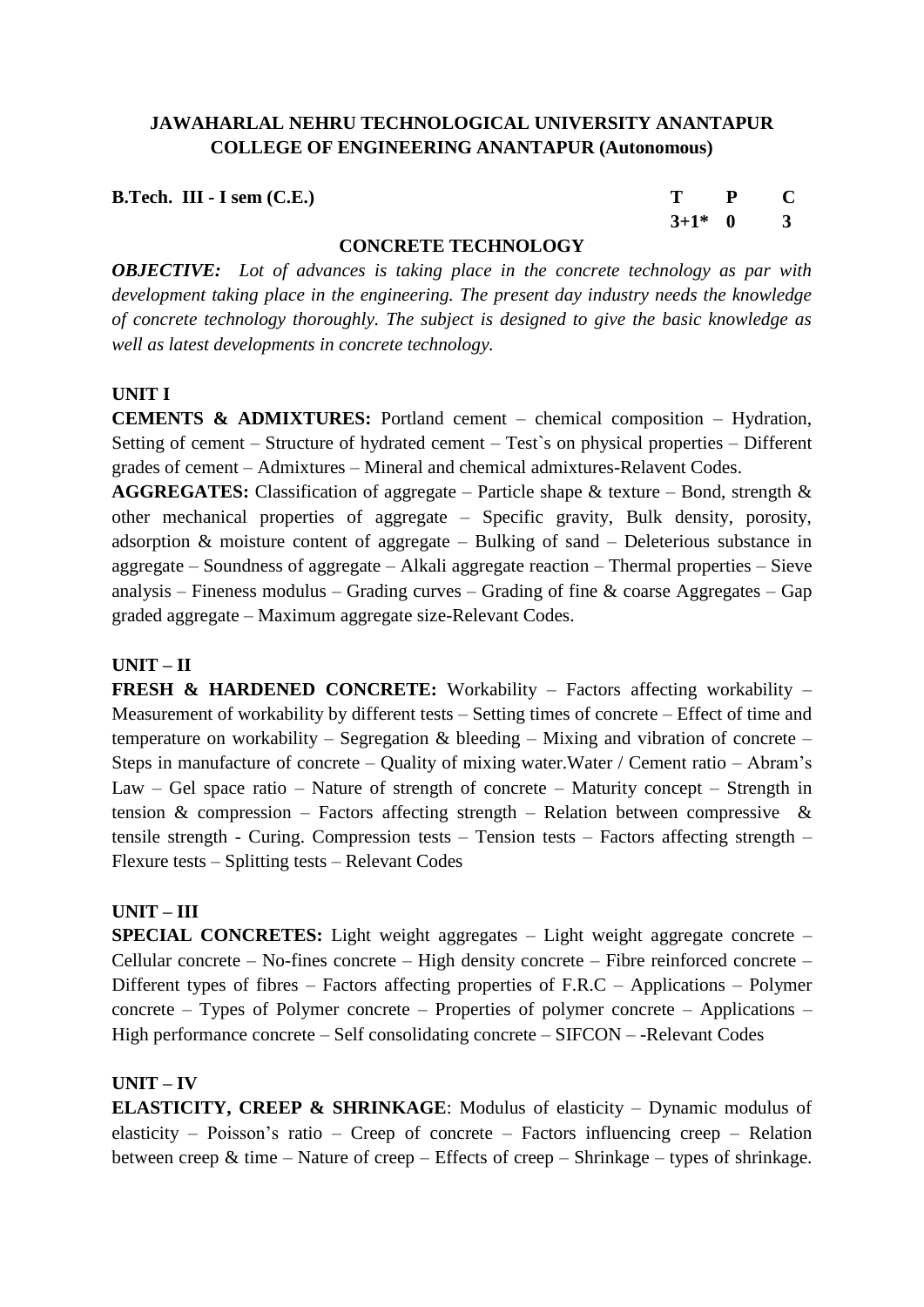Introduction to Non-destructive testing methods – Rebound Hammer – Ultra Pulse Velocity method – Pullout - codal provisions for NDT.

# **UNIT – V**

**MIX DESIGN:** Factors in the choice of mix proportions – Durability of concrete – Quality Control of concrete – Statistical methods – Acceptance criteria – Proportioning of concrete mixes by various methods  $-$  ACI method & IS 10262 method

## **TEXT BOOKS:**

- 1. Properties of Concrete by A.M.Neville Pearson Publication 4th edition
- 2. Concrete Technology by M.S.Shetty. S.Chand & Co.
- 3. Concrete Technology by M.L. Gambhir. Tata Mc. Graw Hill Publishers, New Delhi **REFERENCES:**
	- 1. Textbook of Concrete Technology by Kulkarni, P. D.-New Age Pubilishers
	- 2. Concrete Technology by A.R. Santha Kumar, Oxford university Press, New Delhi
	- 3. Concrete: Micro structure, Properties and Materials P.K.Mehta and J.M.Monteiro, Mc-Graw Hill Publishers
	- 4. Design of Concrete Mix by Krishna Raju, CBS pubilishers.
	- 5. Non-Destructive Test and Evaluation of Materials by J.Prasad & C.G.K. Nair , Tata Mcgraw hill Publishers, New Delhi.
	- 6. Testing of Concrete in Structures by John H.Bungey, Taylor & Francis.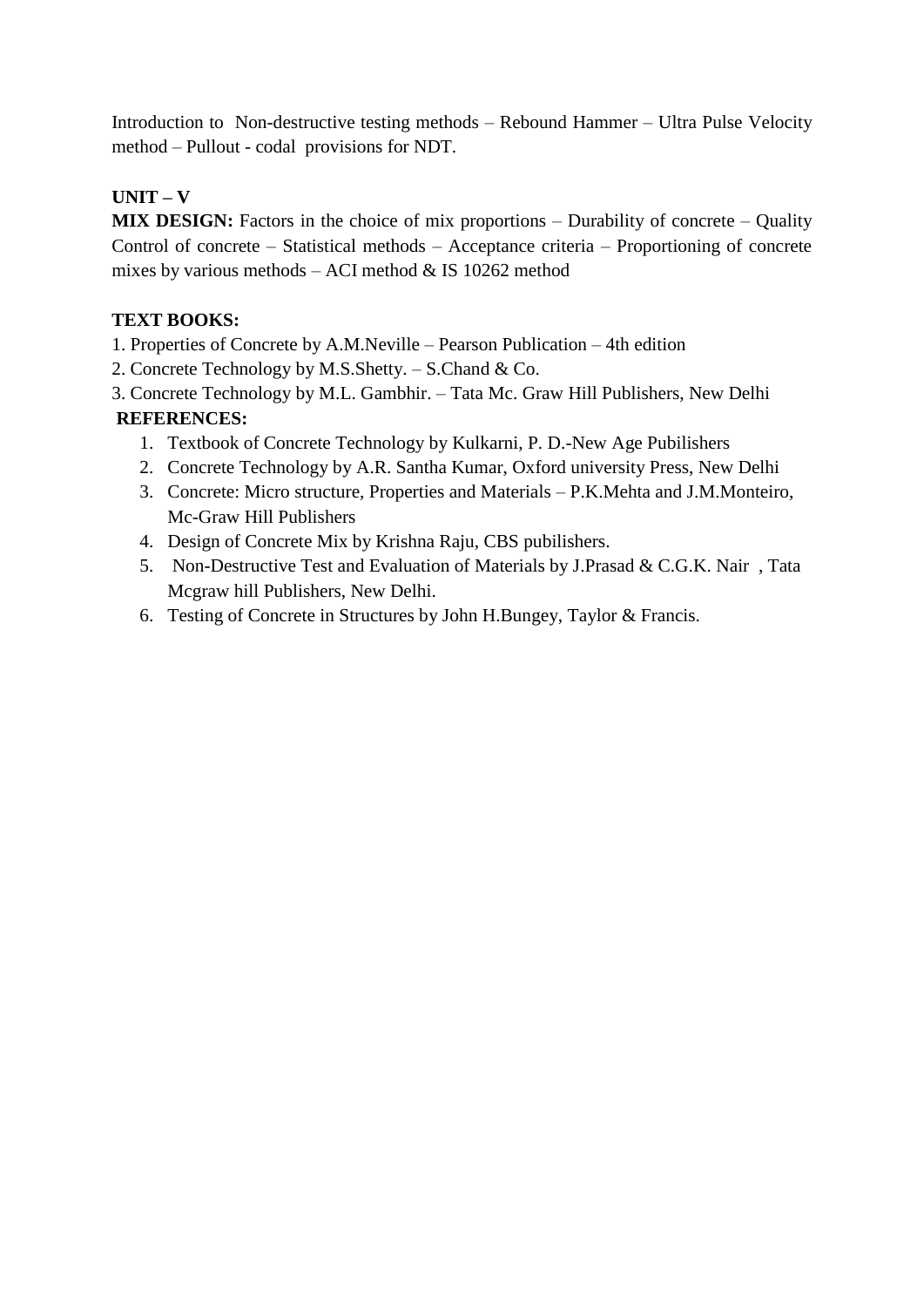| $B.Tech. III - I sem (C.E.)$ | $T$ $P$ $C$ |  |
|------------------------------|-------------|--|
|                              | $3+1^*$ 0 3 |  |

#### **TRANSPORTATION ENGINEERING - I**

*OBJECTIVE: It deal with different components of Highway Engineering. Emphasis is on Geometric Design of different elements in Highway Engineering.*

#### **UNIT I**

#### **HIGHWAY DEVELOPMENT AND PLANNING**:

Highway development in India – Necessity for Highway Planning- Different Road Development Plans- Classification of Roads- Road Network Patterns – Highway Alignment-Factors affecting Alignment- Engineering Surveys – Drawings and Reports.

#### **UNIT – II**

#### **HIGHWAY GEOMETRIC DESIGN:**

Importance of Geometric Design- Design controls and Criteria- Highway Cross Section Elements- Sight Distance Elements- Stopping sight Distance, Overtaking Sight Distance and intermediate Sight Distance- Design of Horizontal Alignment- Design of Super elevation and Extra widening- Design of Transition Curves-Design of Vertical alignment-Gradients-Vertical curves.

#### **UNIT – III**

#### **TRAFFIC ENGINEERING**:

Basic Parameters of Traffic-Volume, Speed and Density – Definitions and their inter relation – Highway capacity and level of service concept – factors affecting capacity and level of service - Traffic Volume Studies- Data Collection and Presentation-speed studies- Data Collection and Presentation- Parking Studies and Parking characteristics- Road Accidents-Causes and Preventive measures- Accident Data Recording – Condition Diagram and Collision Diagrams.

#### **TRAFFIC REGULATION AND MANAGEMENT**:

Road Traffic Signs – Types and Specifications – Road markings-Need for Road Markings-Types of Road Markings- Specifications - Design of Traffic Signals –Webster Method – Saturation flow – phasing and timing diagrams – Numerical problems.

#### **UNIT – IV**

#### **INTERSECTION DESIGN:**

Conflicts at Intersections- Channelisation: Objectives –Traffic Islands and Design criteria-Types of At-Grade Intersections – Types of Grade Separated Intersections- Rotary Intersection – Concept of Rotary and Design Criteria- Advantages and Disadvantages of Rotary Intersection.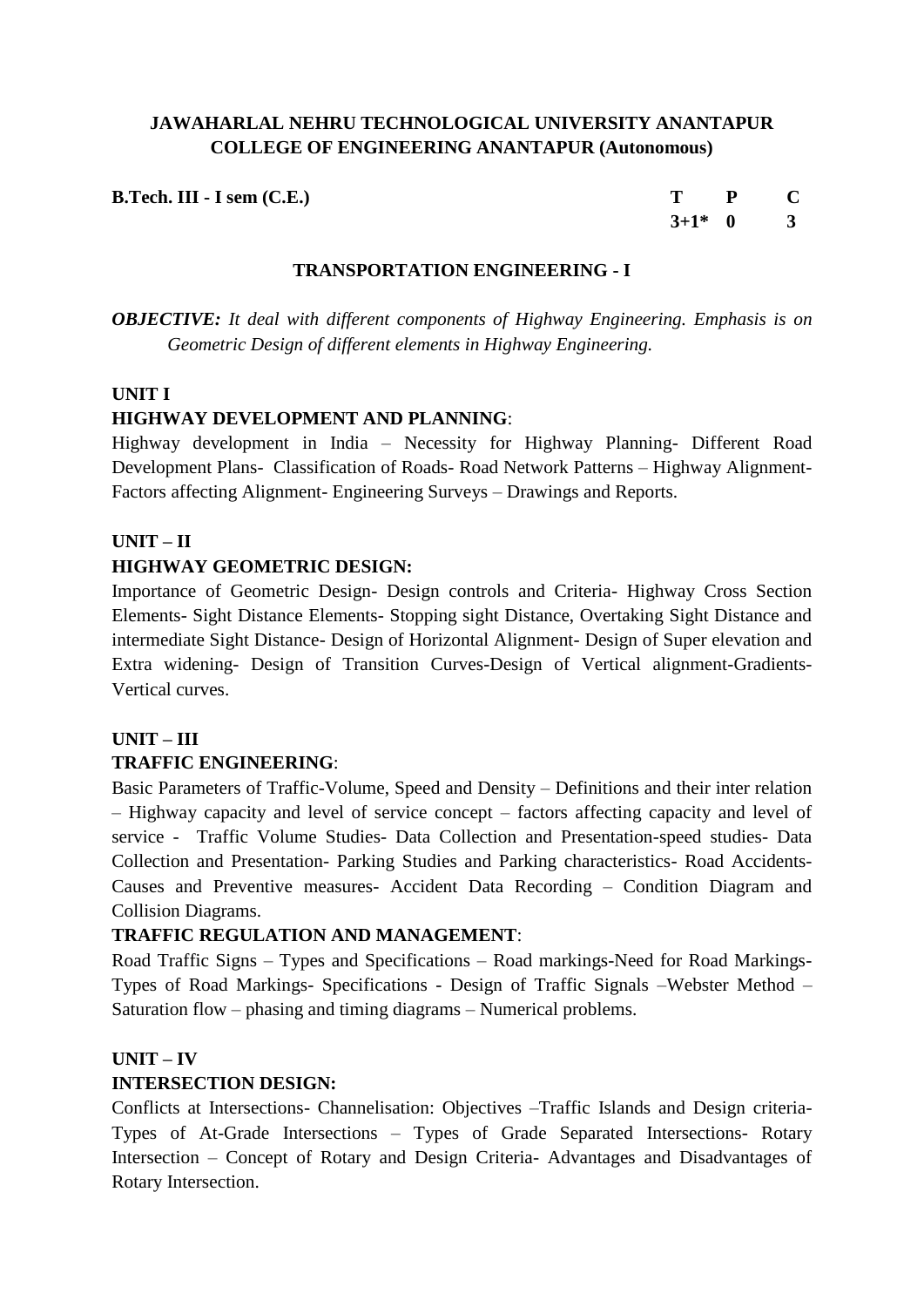# **UNIT – V PAVEMENT DESIGN:**

Types of pavements – Difference between flexible and rigid pavements – Pavement Components – Sub grade, Sub base, base and wearing course – Functions of pavement components – Design Factors – Flexible pavement Design methods – G.I method, CBR Method, (as per IRC 37-2002) –Design of Rigid pavements – Critical load positions - Westergaard's stress equations – computing Radius of Relative stiffness and equivalent radius of resisting section – stresses in rigid pavements – Design of Expansion and contraction joints in CC pavements. Design of Dowel bars and Tie bars.

## **TEXT BOOKS:**

- 1. Highway Engineering S.K.Khanna & C.E.G.Justo, Nemchand & Bros.,  $7^{th}$  edition (2000).
- 2. Highway Engineering Design L.R.Kadiyali and Lal- Khanna Publications.
- 3. Text book of Highway Engineering by R.Srinivasa Kumar, Universities Press, Hyderabad

# **REFERENCES:**

- 1. Traffic Engineering and Transportation planning by L.R.Kadiyali and Lal- Khanna Publications.
- 2. Transportation Engineering an introduction by Khisty Lal, Pearson Pubilications
- 3. Highway Engineering S.P.Bindra, Dhanpathi Rai & Sons.  $-4^{th}$  Edition (1981)
- 4. Introduction to Transportation Engineering by James.H.Banks, Tata Mc.Grawhill Edition, New Delhi
- 5. High way engineering by Paul .H.Wright & Karen K.Dixon,wiley india limited
- 6. A Text book of Transportation Engineering by S.P.Chandola, S.Chand Publications, New Delhi.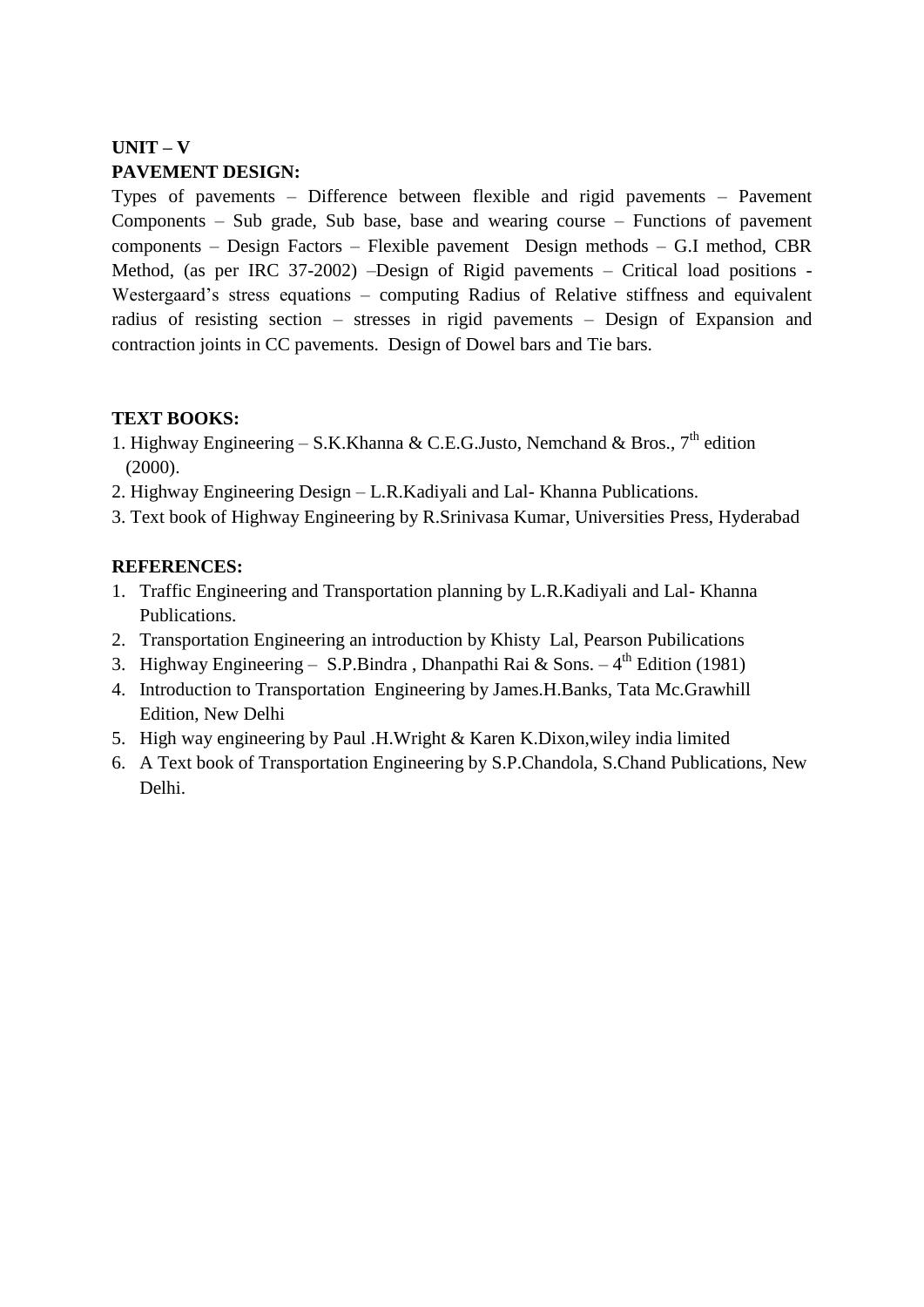| <b>B.Tech. III - I sem <math>(C.E.)</math></b> | T P C       |  |
|------------------------------------------------|-------------|--|
|                                                | $3+1^*$ 0 3 |  |

#### **WATER RESOURCES ENGINEERING-I**

#### *OBJECTIVE:*

## *To study the concepts of*

- *i. Engineering Hydrology and its applications like Runoff estimation, estimation of design discharge and flood routing.*
- *ii. Irrigation Engineering – Water utilization for Crop growth, canals and their designs.*

## **UNIT – I**

**INTRODUCTION TO HYDROLOGY:** Engineering hydrology and its applications: Hydrologic cycle; precipitation- types and forms, rainfall measurement, types of rain gauges, computation of average rainfall over a basin, presentation and interpretation of rainfall data.

**DESCRIPTIVE HYDROLOGY:** Evaporation- factors affecting evaporation, measurement of evaporation; Infiltration- factors affecting infiltration, measurement of infiltration, infiltration indices; Run off- Factors affecting run- off, components of run-off; Estimation of run-off; separation of base flow.

## **UNIT – II**

**HYDROGRAPH ANALYSIS**: Hydrograph; Unit Hydrograph- construction and limitations of Unit hydrograph, Application of the unit hydrograph to the construction of a flood hydrograph resulting from rainfall of unit duration; S-hydrograph.

**GROUND WATER:** Introduction; Aquifer; Aquiclude; Aquifuge; Types of aquifers, aquifer parameters- porosity, Specific yield, Specific retention, storage coefficient-coefficient of permeability and transmissibility; well hydraulics- Darcy's law; Steady radial flow to a well in confined and unconfined aquifers; un Steady radial flow to a well in confined and unconfined aquifers.

## **UNIT – III**

**IRRIGATION:** Introduction: Necessity and Importance of Irrigation; advantages and ill effects of Irrigation; types of Irrigation; methods of application of Irrigation water; quality for Irrigation water. Duty and delta; duty at various places; relation between duty and delta; factors affecting duty; methods of improving duty.

WATER REQUIREMENT OF CROPS: Types of soils, Indian agricultural soils, preparation of land for Irrigation;; vertical distribution of soil moisture; Limiting soil moisture conditions; Depth and frequency of irrigation; duty and delta, factors affecting duty, Gross command area; Culturable command area; Culturable cultivated and uncultivated area;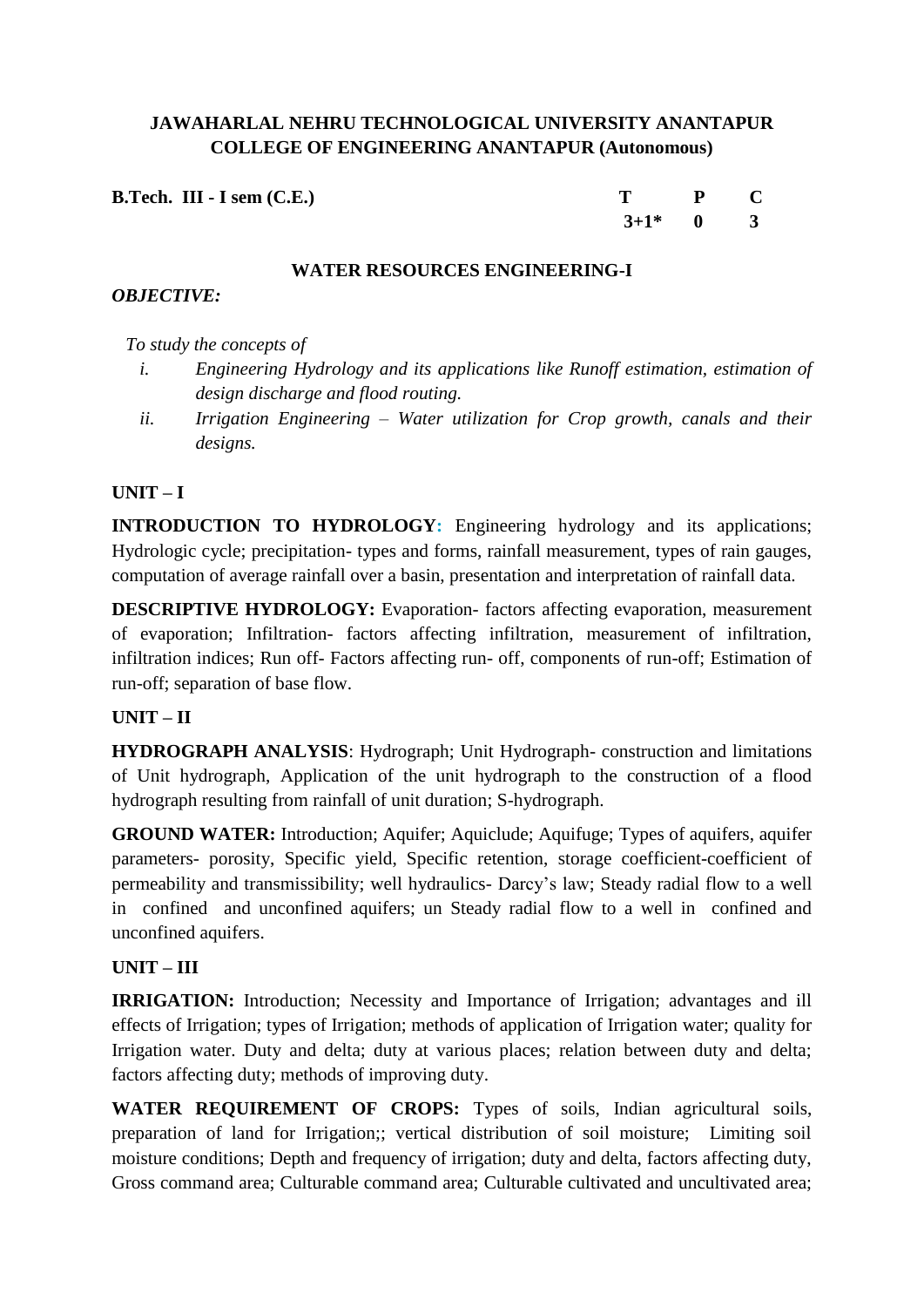Kor depth and Kor period. Consumptive use of water-factors affecting consumptive use, direct measurement and determination by use of equations (theory only)

## **UNIT – IV**

**CHANNELS – SILT THEORIES:** Classification; Canal alignment; Inundation canals; Silt theories–Kennedy's theory, Kennedy's method of channel design; Drawbacks in Kennedy's theory; Lacey's regime theory- Lacey's theory applied to channel design; Defects in Lacey's theory; Comparison of Kennedy's and Lacey's theory.

WATER LOGGING: Water logging; Effects of water logging; Causes of water logging; Remedial measures;

#### **UNIT – V**

**DIVERSION HEAD WORKS:** Component parts of diversion head works; Diversion and Storage head works; weirs and barrages; Layouts of diversion head works; components; Causes and failure of hydraulic structures on pereable foundations; Blighs creep theory; Khoslastheory.

**CANALOUTLETS:** Introduction; types of outlet; flexibility, proportionality, setting ,hyper proportional outlet, sub-proportional outlet, sensitivity.

#### **TEXT BOOKS:**

- 1. Irrigation and Water Power Engineering by Punmia & Lal, Laxmi Publications pvt. Ltd., New Delhi
- 2. Engineering Hydrology by Srinivasan ,Oxford Publishers, New Delhi
- 3.Irrigation Engineering and Hydraulic structures by S. K. Garg; Khanna Publishers, Delhi.

## **REFERENCES:**

- 1. Water Resources Engineering : Principles and Practice by Murthy, Challa Satya- New Age Pubilishers
- 2. Engineering Hydrology by K.Subramanya, The Tata Mcgraw Hill Company, Delhi
- 3. Engineering Hydrology by Jayarami Reddy, Laxmi publications pvt. Ltd., New Delhi
- 4. Irrigation and Water Resources & Water Power by P.N.Modi, Standard Book House.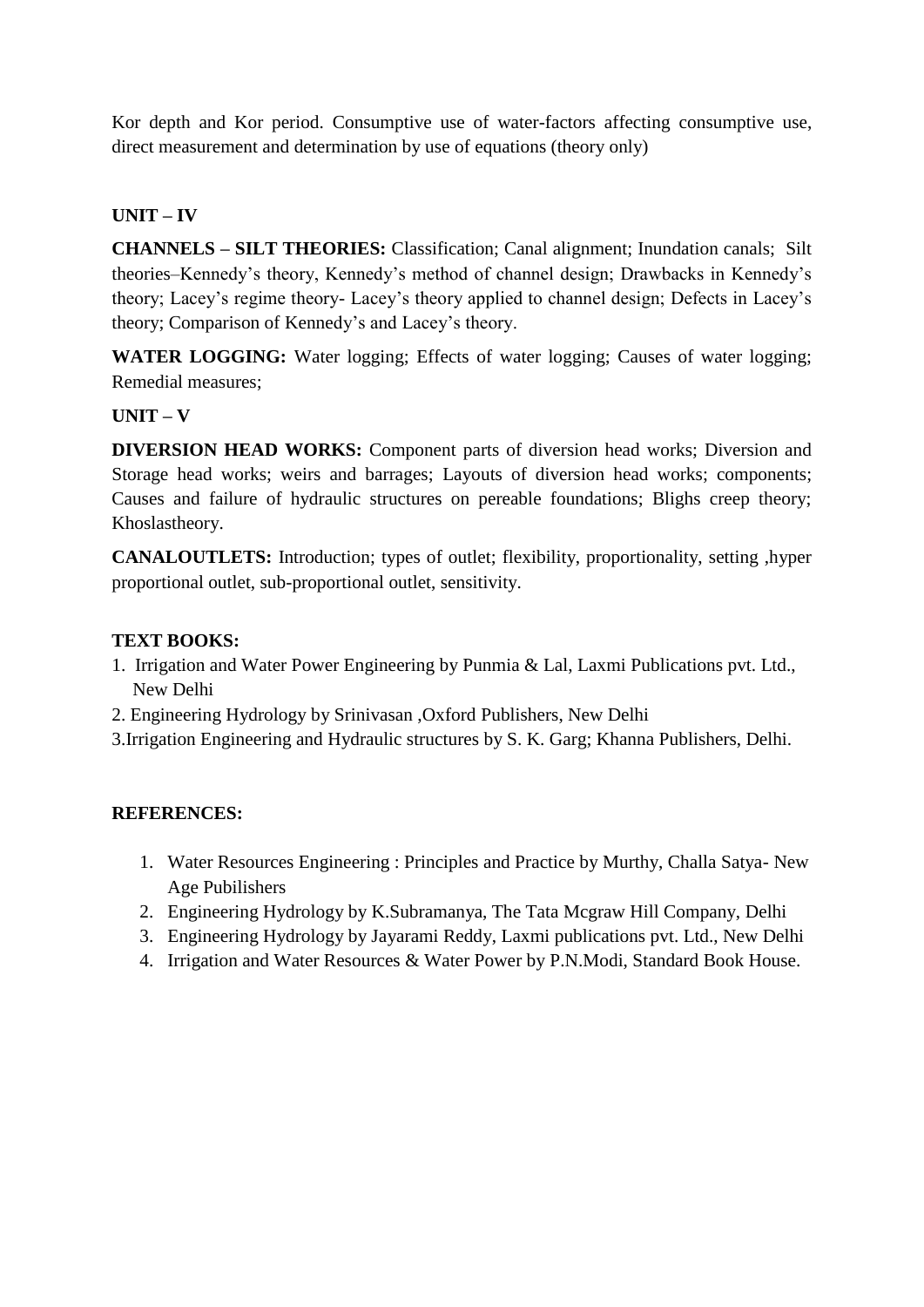| <b>B.Tech. III - I sem (C.E.)</b> |                                                                                                                                                                                                                                                                                                         |     | T P C       |  |
|-----------------------------------|---------------------------------------------------------------------------------------------------------------------------------------------------------------------------------------------------------------------------------------------------------------------------------------------------------|-----|-------------|--|
|                                   |                                                                                                                                                                                                                                                                                                         |     | $3+1^*$ 0 3 |  |
|                                   | $C = C$ $C = C$ $C = C$ $C = C$ $C = C$ $C = C$ $C = C$ $C = C$ $C = C$ $C = C$ $C = C$ $C = C$ $C = C$ $C = C$ $C = C$ $C = C$ $C = C$ $C = C$ $C = C$ $C = C$ $C = C$ $C = C$ $C = C$ $C = C$ $C = C$ $C = C$ $C = C$ $C = C$ $C = C$ $C = C$ $C = C$ $C = C$ $C = C$ $C = C$ $C = C$ $C = C$ $C = C$ | $-$ |             |  |

#### **STRUCTURAL ANALYSIS – II**

*OBJECTIVE: Indeterminate structures are subjected to different loading with different supported conditions; hence it is necessary to study the behaviour of the structures.*

#### **UNIT-I**

**SLOPE-DEFLECTION & MOMENT DISTRIBUTION METHOD For Frames:**- Analysis of single bay, single storey, portal frame including side sway– Stiffness and carry over factors – Distribution factors – Analysis of single storey portal frames – including Sway - Substitute frame analysis by two cycle method.

## **UNIT – II KANI`S METHOD:-**

Analysis of continuous beams – including settlement of supports and single bay, single storey portal frames with side sway by Kani's method.

#### **UNI T – III**

## **FLEXIBILITY & STIFFNESS METHODS FOR FRAMES :-**

Flexibility methods, Introduction, application to continuous beams including support settlements-Introduction to stiffness method and its application application to continuous beams including support settlements.

#### **UNIT IV**

**ARCHES :** Three hinged arches, Elastic theory of arches – Eddy's theorem – Determination of horizontal thrust, bending moment, normal thrust and radial shear – effect of temperature-Determination of horizontal thrust bending moment, normal thrust and radial shear – Rib shortening and temperature stresses, tied arches – fixed arches – ( No analytical question).

## **UNIT – V**

#### **PLASTIC ANALYSIS**:

Introduction – Idealized stress – Strain diagram – shape factors for various sections – Moment curvature relationship – ultimate moment – Plastic hinge – lower and upper bound theorems – ultimate strength of fixed and continuous beams.

#### **TEXT BOOKS:**

- 1. Analysis of Structures Vol. I  $& 2$  by Bhavikatti, Vikas publications
- 2. Analysis of structures by Vazrani & Ratwani Khanna Publications.
- 3. Theory of structures by Ramamuratam, Jain Book Depot , New Delhi.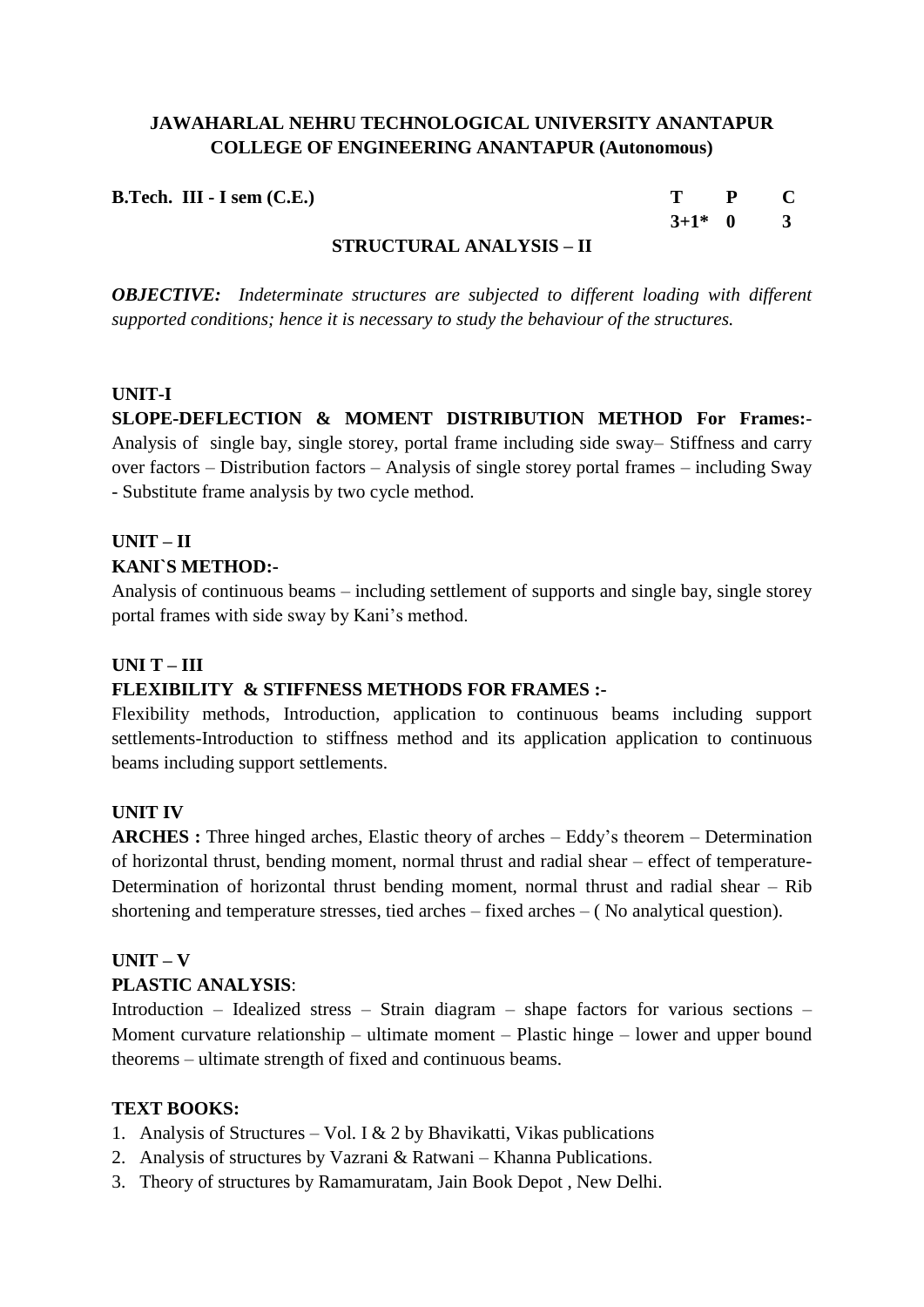## **REFERENCES:**

- 1. Structural Analysis (Matrix Approach) by Pundit and Gupta Tata Mc.Graw Hill publishers.
- 2. Strength of Materials and Mechanics of Solids Vol-2 by B.C. Punmia, Laxmi Publications, New Delhi
- 3. Introduction to Structural Analysis by Nautiyal, B. D.- New Age Pubilishers.
- 4. Structural analysis by R.S.Khurmi, S.Chand Publications, New Delhi.
- 5. Basic Structural Analysis by K.U.Muthu *et al.,* I.K.International Publishing House Pvt.Ltd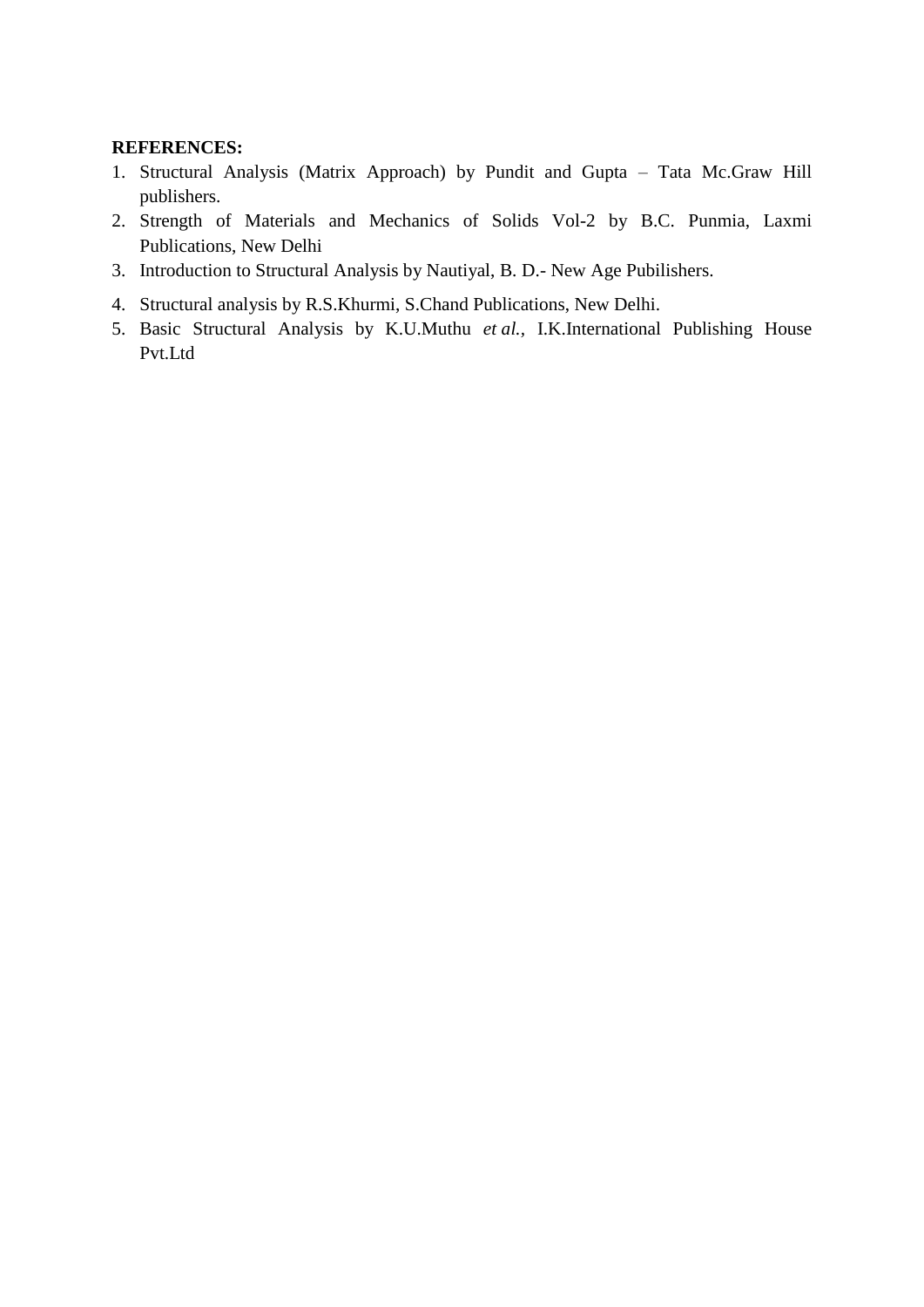**B.Tech. III - I sem (C.E.)** T P C

**3+1\* 0 3**

## **ENGINEERING GEOLOGY**

*OBJECTIVES: The objectives of this subject to give the basic knowledge of Geology that is required for construction of various Civil Engineering Structures. The syllabus includes the basics of Geology. Geological hazard's and gives a suitable picture on the Geological aspects that are to be considered for the planning and construction of major Civil Engineering projects.*

## **UNIT – I**

## **INTRODUCTION:**

Importance of geology from Civil Engineering point of view. Brief study of case histories of failure of some Civil Engineering constructions due to geological draw backs. Importance of Physical geology, Petrology and Structural geology.

WEATHERING OF ROCKS : Its effect over the properties of rocks importance of weathering with REFERENCE to dams, reservoirs and tunnels weathering of common rock like "Granite"

## **MINERALOGY :**

Definition of mineral, Importance of study of minerals, Different methods of study of minerals. Advantages of study of minerals by physical properties.Role of study of physical properties of minerals in the identification of minerals. Study of physical properties of following common rock forming minerals: Feldspar , Quartiz , Flint , Jasper, Olivine , Augite , Hornblende , Muscovite , Biotite , Asbestos, Chlorite , Kyanite , Garnet, Talc , Calcite. Study of other common economics minerals such as Pyrite, Hematite , Magnetite, Chrorite , Galena , Pyrolusite , Graphite, Magnesite, and Bauxite.

## **UNIT – II PETROLOGY :**

Definition of rock: Geological classification of rocks into igneous, Sedimentary and metamorphic rocks. Dykes and sills, common structures and textures of Igneous. Sedimentary and Metamorphic rocks. Their distinguishing features, Megascopic study of Granite, Dolerite, Basalt, Pegmatite, Laterite, Conglomerate, Sand Stone, Shale, Limestone, Gneiss, Schist, Quartzite, Marble and Slate.

## **STRUCTURAL GEOLOGY :**

Out crop, strike and dip study of common geological structures associating with the rocks such as folds, faults un conformities, and joints – their important types. Their importance Insitu and drift soils, common types of soils, their origin and occurrence in India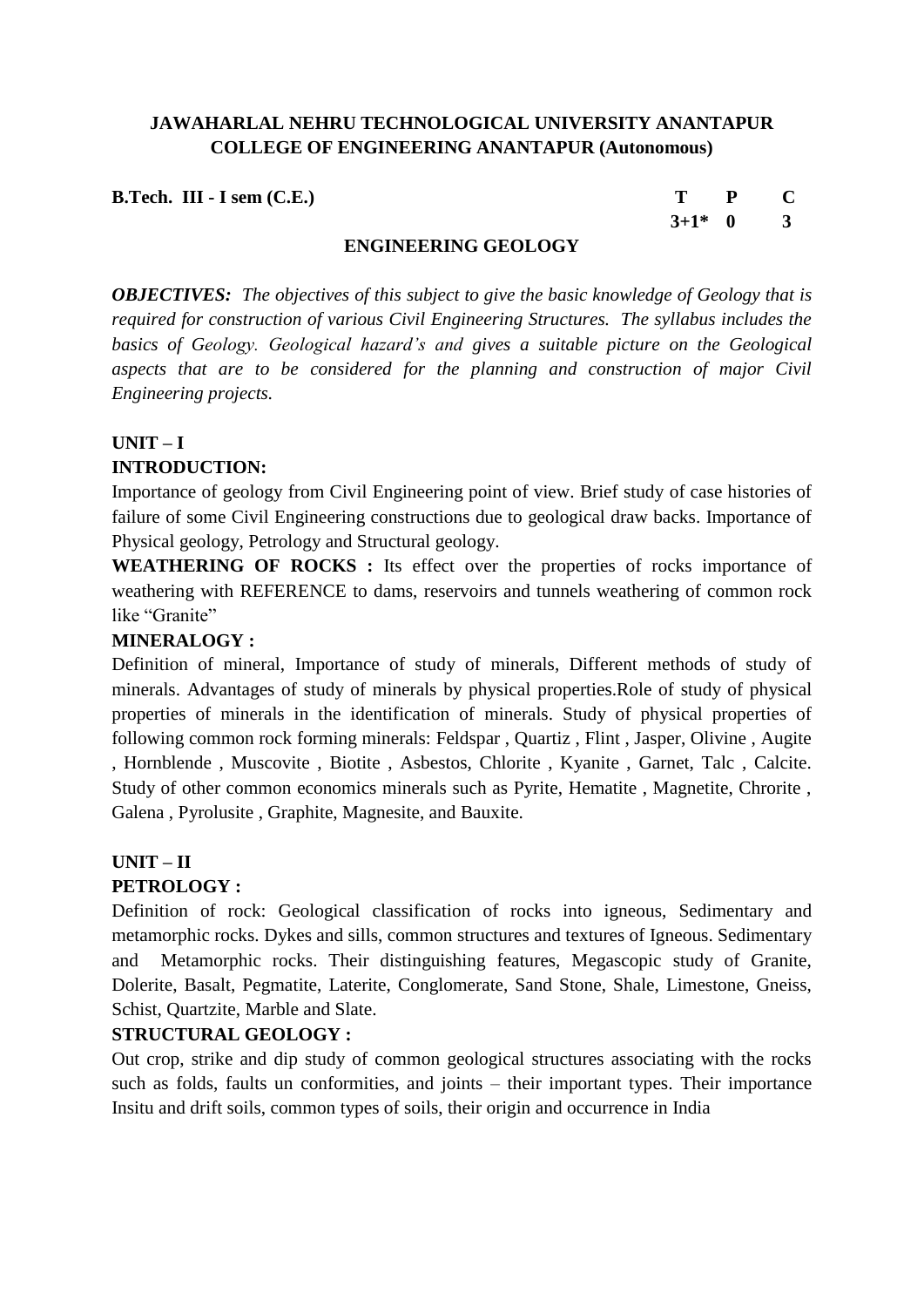## **UNIT – III**

## **GROUND WATER ,EARTH QUAKE &LAND SLIDES:-**

Ground water, Water table, common types of ground water, springs, cone of depression, geological controls of ground water movement, ground water exploration. Earth quakes, their causes and effects, shield areas and seismic belts. Seismic waves, Richter scale, precautions to be taken for building construction in seismic areas. Land slides, their causes and effect; measures to be taken to prevent their occurrence. Importance of study of ground water, earth quakes and land slides.

## **UNIT –IV GEOPHYSICAL STUDIES**:-

Importance of Geophysical studies Principles of geophysical study by Gravity methods. Magnetic methods, Electrical methods. Seismic methods, Radio metric methods and Geothermal method. Special importance of Electrical resistivity methods, and seismic refraction methods. Improvement of competence of sites by grouting etc.

## **UNIT – V**

## **GEOLOGY OF DAMS ,RESERVOIRS AND TUNNELS :**

Types of dams and bearing of Geology of site in their selection, Geological Considerations in the selection of a dam site. Analysis of dam failures of the past. Factor's Contributing to the success of a reservoir. Geological factors influencing water Lightness and life of reservoirs. Purposes of tunneling, Effects of Tunneling on the ground Role of Geological Considerations ( ie. Tithological, structural and ground water ) in tunneling over break and lining in tunnels.

## **TEXT BOOKS:**

1) Engineering Geology by N.Chennkesavulu, Mc-Millan, India Ltd. 2005

- 2) Engineerring geology by Prabin Singh, Katson Pubilcations
- 3) Engineerring geology by vasudev kanthi, Universities press, Hyderabad.

#### **REFERENCES:**

- 1. Engineering Geology by Subinoy Gangopadhyay, Oxford University press.
- 2. Engineering Geology by Reddy, M.T.M.New Age Pubilishers
- 3. Principals of Engineering Geology by K.V.G.K. Gokhale B.S publications
- 4. F.G. Bell, Fundamental of Engineering Geology Butterworths, Publications, New Delhi, 1992
- 5. Krynine & Judd, Principles of Engineering Geology & Geotechnics, CBS Publishers & Distribution,
- 6. Engineering Geology by D.Venkata Reddy, Vikas Publications, New Delhi.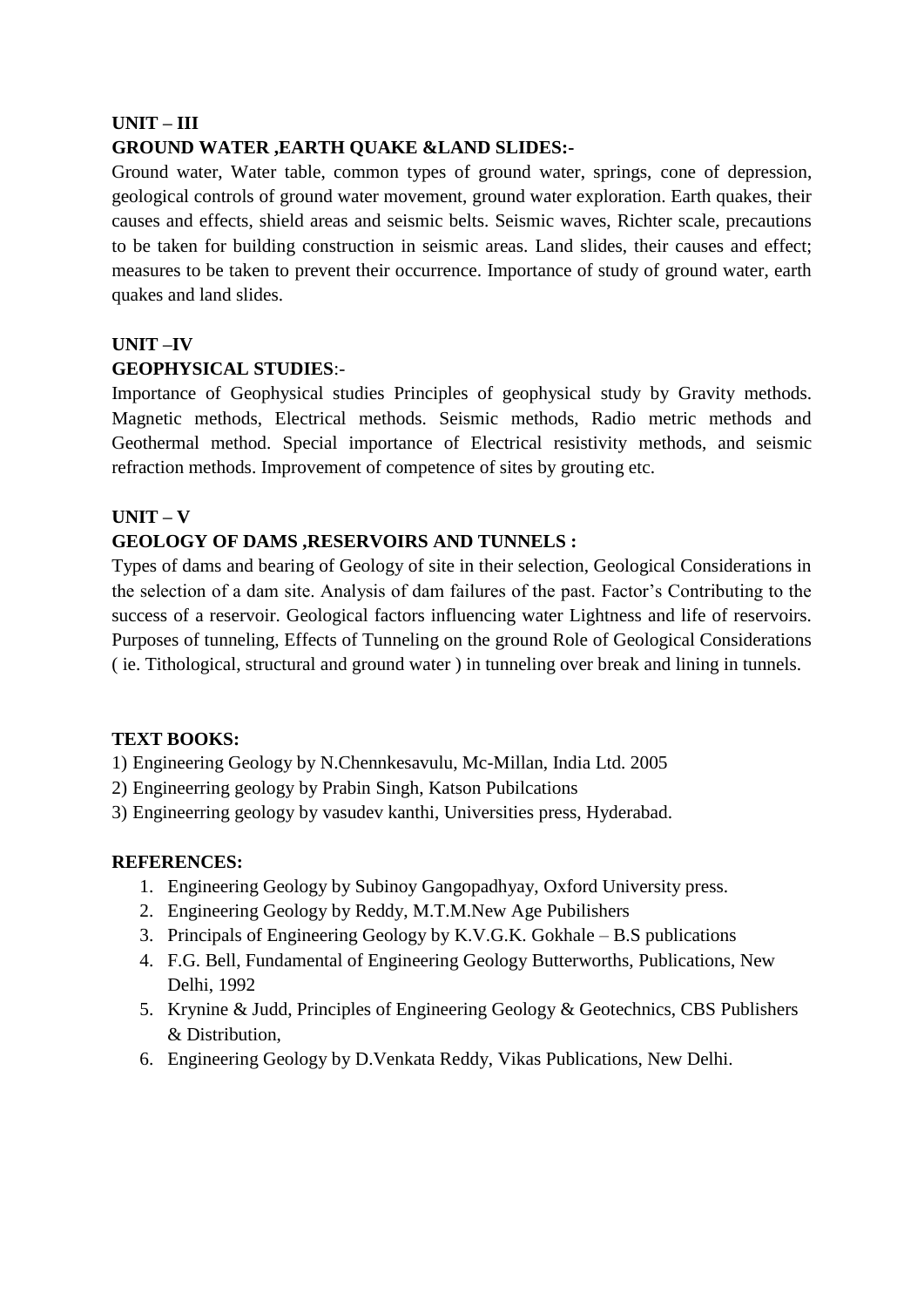**B.Tech. III - I sem (C.E.)** 

| T           | P | C            |
|-------------|---|--------------|
| $\mathbf 0$ | 3 | $\mathbf{2}$ |

## **ENGINEERING GEOLOGY LAB.**

- 1. Study of physical properties and identification of minerals referred under theory.
- 2. Megascopic description and identification of rocks referred under theory.
- 3. Interpretation and drawing of sections for geological maps showing tilted beds, faults, uniformities etc.
- 4. Simple Structural Geology problems.

## **LAB EXAMINATION PATTERN:**

- 1. Description and identification of SIX minerals
- 2. Description and identification of Six (including igneous, sedimentary and metamorphic rocks)
- 3. Inter pretation of a Geological map along with a geological section.
- 4. Simple strike and Dip problems.

## **Text Books:-**

- 1. Elementary Exercises in Geology by CVRK Prasad, Universities press.
- 2. Applied Engineering Geology Practicals (Lab. Practice) by M.T.M.New Age Pubilishers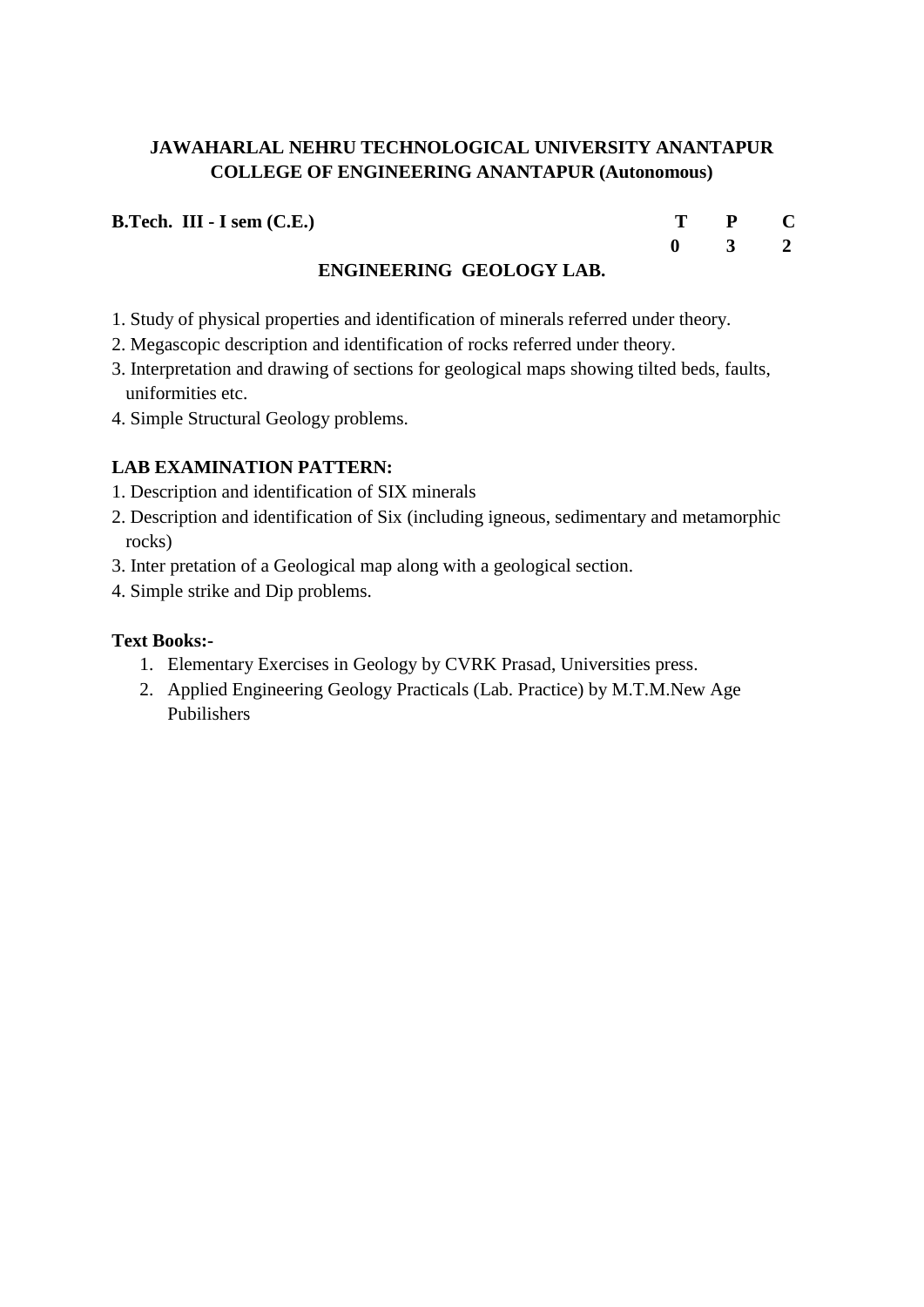**B.Tech. III - I sem (C.E.)** 

| т | P | C |
|---|---|---|
| 0 | 3 | 2 |

## **CONCRETE TECHONOLOGY LAB**

- 1. Normal Consistency of cement.
- 2. Initial setting time and final setting time of cement.
- 3. Specific gravity and soundness of cement.
- 4. Compressive strength of cement.
- 5. Workability test on concrete by compaction factor, slump and Vee-bee.
- 6. Modulus of Elasticity of concrete.
- 7. Compressive strength, Modulous of Rupture and Split Tensile Strength of Concrete
- 8. Specific Gravity and Water Absorption of Coarse aggregate.
- 9. Bulking of Fine aggregate.
- 10. Non-Destructive testing on concrete (for demonstration)

#### **REFERENCES:**

- **1.** Concrete Manual by M.L.Gambhir, Dhanpat Rai & Co
- **2.** Relevant IS Codes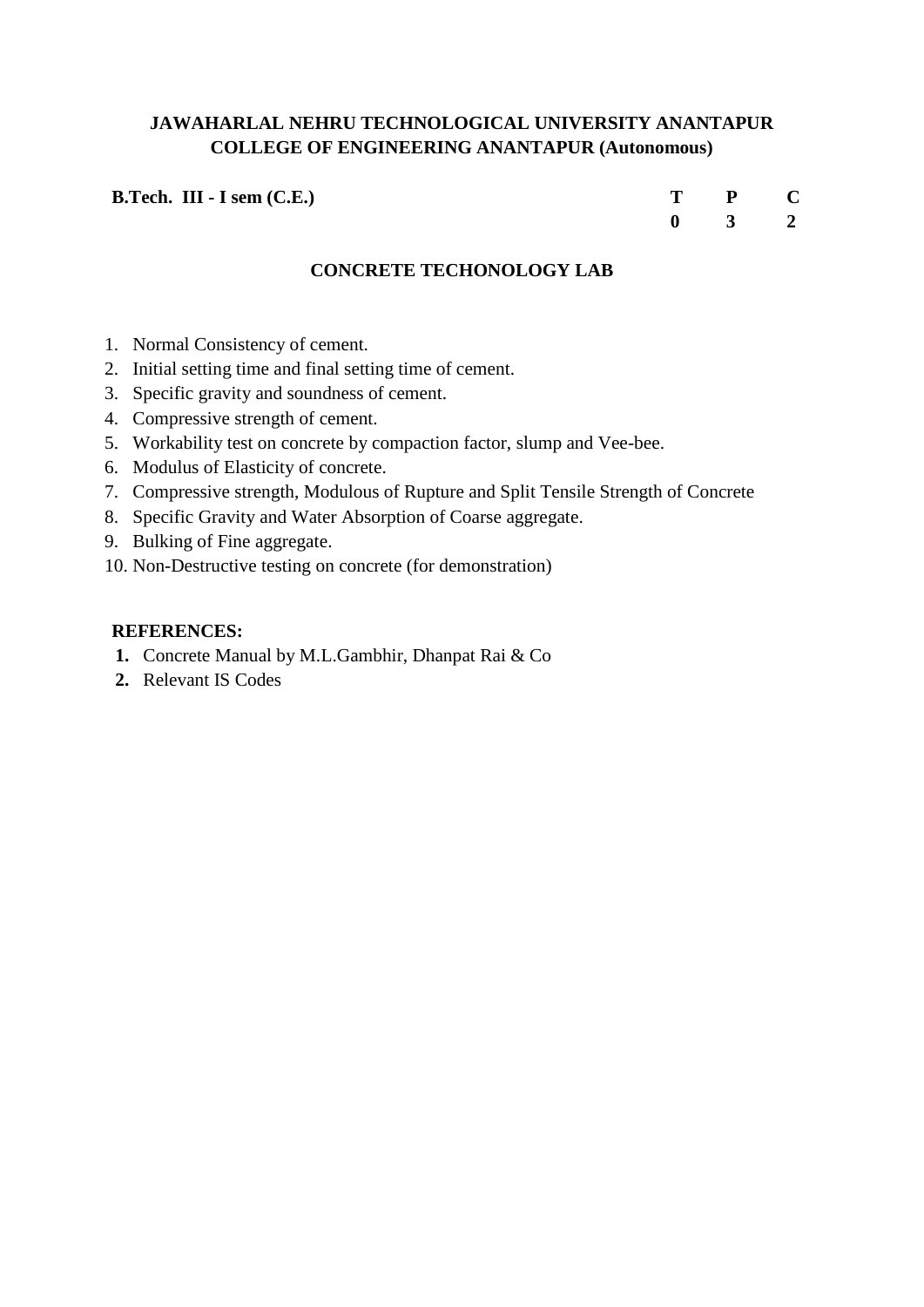**B.Tech. III - II sem (C.E.) T P C**

**3+1\* 0 3**

#### **DESIGN & DRAWING OF STEEL STRUCTURES**

*OBJECTIVE: To understand design specifications, loading and design procedures of different steel structures as per BIS specifications.*

## **UNIT – I**

Materials – Making of iron and steel – types of structural steel – mechanical properties of steel – Concepts of plasticity – yield strength. Loads–and combinations loading wind loads on roof trusses, behavior of steel, local buckling. Concept of limit State Design – Different Limit States as per IS 800 -2007 – Design Strengths- deflection limits – serviceability - Bolted connections – Welded connections – Design Strength – Efficiency of joint – Prying action Types of Welded joints - Design of Tension members – Design Strength of members.

#### **UNIT – II**

Design of compression members – Buckling class – slenderness ratio / strength design – laced – battened columns –column splice – column base – slab base.

## **UNIT – III**

Design of Beams – Plastic moment – Bending and shear strength laterally / supported beams design – Built up sections – large plates Web buckling Crippling and Deflection of beams, Design of Purlin.

## **UNIT – IV**

Design of eccentric connections with brackets, Beam end connections – Web angle – Unstiffened and stiffened seated connections (bolted and Welded types) Design of truss joints

#### **UNIT – V**

Plate Girder: Design consideration – I S Code recommendations Design of plate girder-Welded – Curtailment of flange plates stiffeners – splicings and connections. Gantry Girder : Gantry girder impact factors – longitudinal forces, Design of Gantry girders.

**Note**: The students should prepare the following plates.

Plate 1 Detailing of simple beams

Plate 2 Detailing of Compound beams including curtailment of flange plates.

Plate 3 Detailing of Column including lacing and battens.

Plate 4 Detailing of Column bases – slab base and gusseted base

Plate 5 Detailing of steel roof trusses including particulars at joints.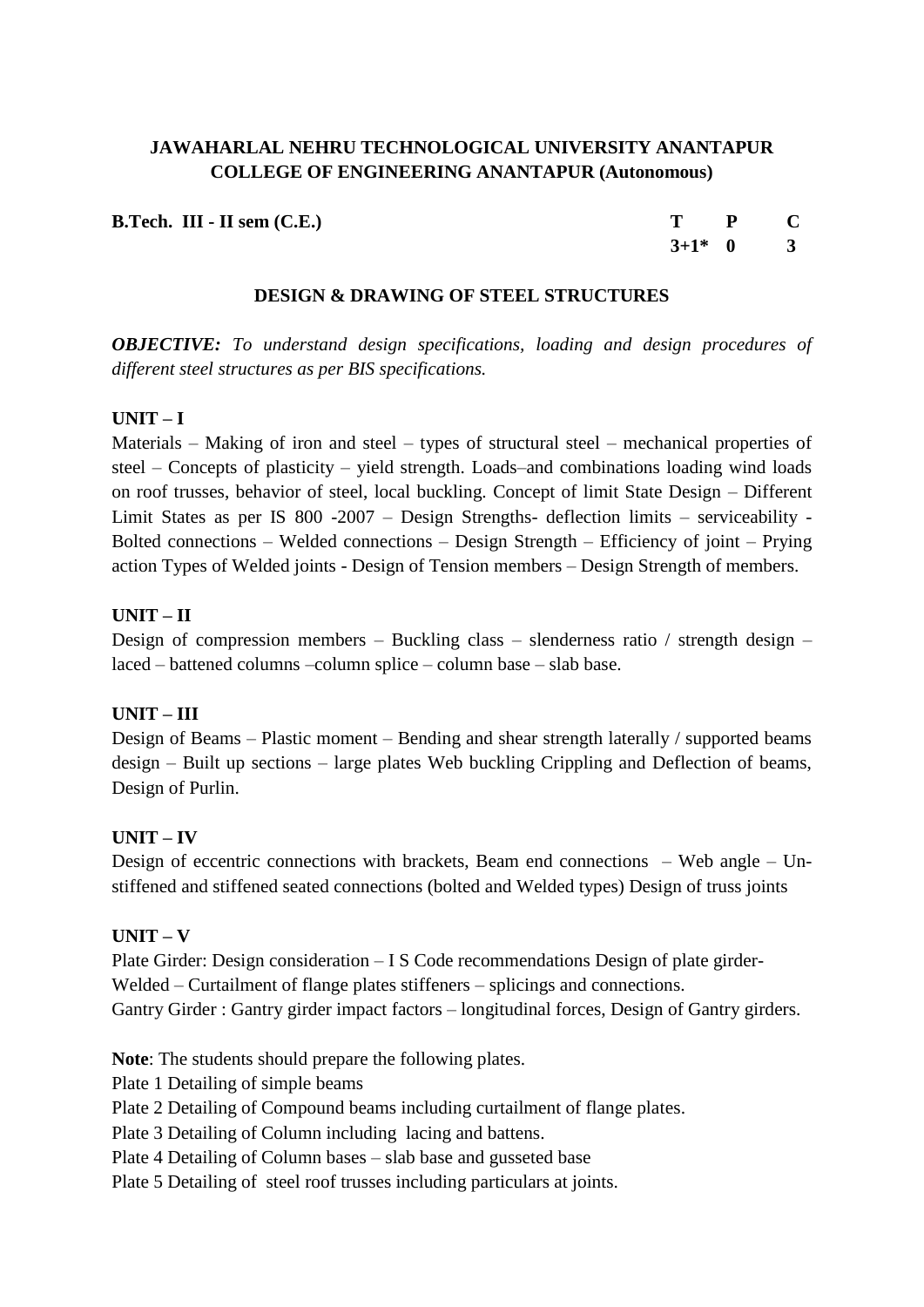Plate 6 Detailing of Plate girder including curtailment, splicing and stiffeners.

# **FINAL EXAMINATION PATTERN:**

The end examination paper should consist of Part A and Part B. part A consist of two questions in Design and Drawing out of which one question is to be answered. Part B should consist of five questions on design out of which three are to be answered. Weightage for Part  $- A$  is 40% and Part- B is 60%.

## **TEXT BOOKS**

- 1. Design of Steel Structures by K.S.Sai Ram , Pearson Pubilishers.
- 2. Limit State Design of Steel Structures by S.K. Duggal, Tata Mcgraw Hill, New Delhi.
- 3. Design of Steel Structures by Bhavikatti. IK INT Publication House, New Delhi, 2010.

## **REFERENCES**

- **1.** Structural Design and Drawing by N.Krishna Raju, University Press, Hyderabad.
- **2.** Structural Design in Steel by Sarwar Alam Raz, New Age International Publishers, New Delhi
- 3. Steel Structures by Subramanyam.N, Oxford University press, New Delhi
- **4.** Design of Steel Structures by Edwin Gaylord, Charles Gaylord,James Stallmeyer, Tata Mc.Graw-Hill, New Delhi.

## **Codes/Tables:**

## **IS Codes:**

- 1) IS -800 2007
- 2) IS 875 Part III
- 3) Steel Tables.

4) Railway Design Standards Code. and **steel tables** to be permitted into the examination hall.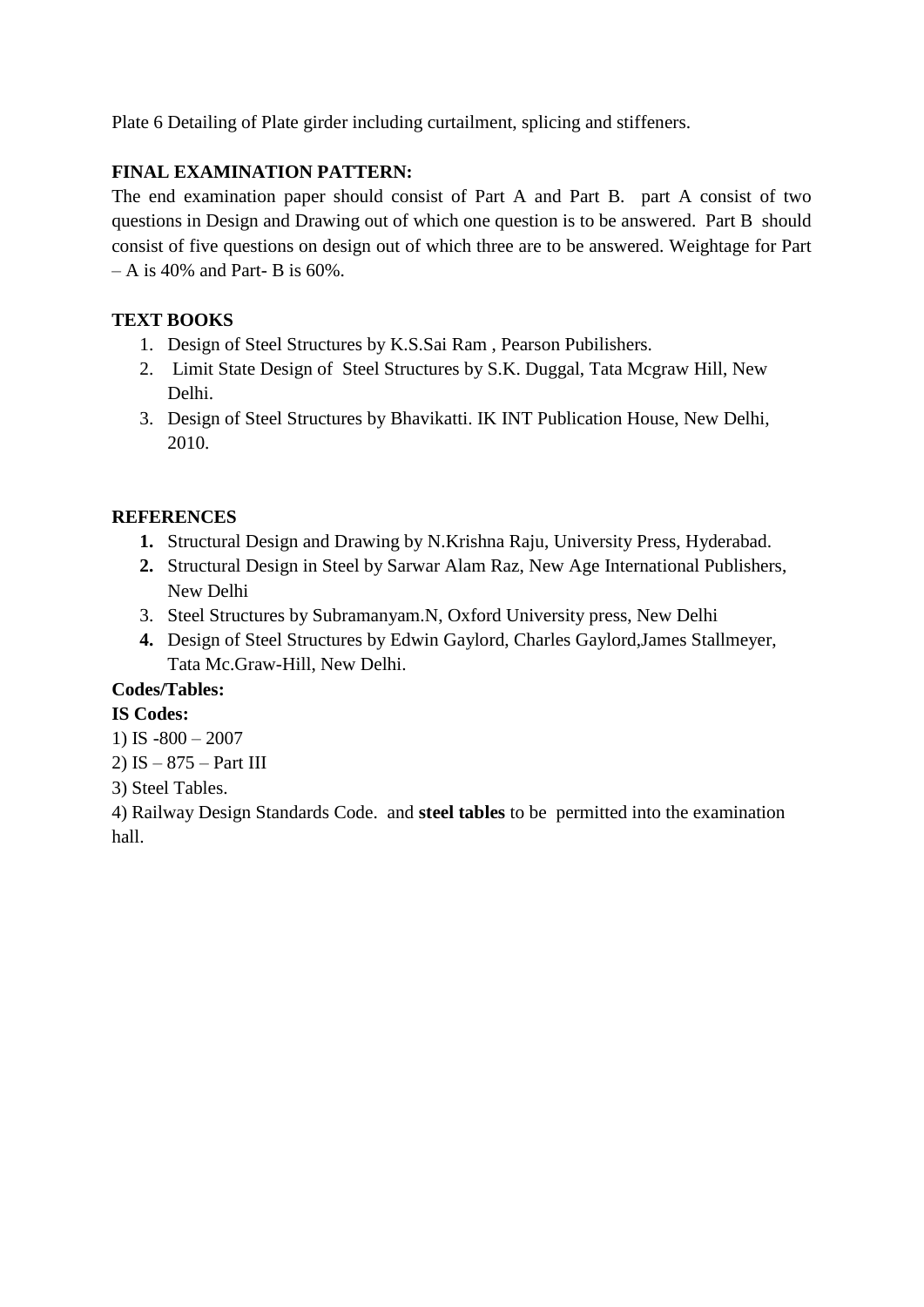**B.Tech. III - II sem (C.E.) T P C**

**3+1\* 0 3**

#### **GEOTECHNICAL ENGINEERING – I**

*OBJECTIVE: The object of this course is to make the student to understand the behaviour of soil under different loads and different conditions. This is necessary because the safety of any structure depends on soil on which it is going to be constructed.*

#### **UNIT – I**

**INTRODUCTION:** Soil formation – soil structure and clay mineralogy – Adsorbed water – Mass- volume relationship – Relative density.

**INDEX PROPERTIES OF SOILS:** Moisture Content, Specific Gravity, Insitu density, Grain size analysis – Sieve and Hydrometer methods – consistency limits and indices – I.S. Classification of soils

#### **UNIT –II**

**PERMEABILITY:** Soil water – capillary rise – flow of water through soils – Darcy's lawpermeability – Factors affecting – laboratory and Field determination of coefficient of permeability –Permeability of layered systems.

**SEEPAGE THROUGH SOILS:** Total, neutral and effective stresses –quick sand condition – Seepage through soils – Flownets: Characteristics and Uses.

## **UNIT – III**

**STRESS DISTRIBUTION IN SOILS:** Boussinesq's and Westergaard's theories for point loads and areas of different shapes – Newmark's influence chart .

**COMPACTION:** Mechanism of compaction – factors affecting – effects of compaction on soil properties. – Field compaction Equipment – compaction control.

## **UNIT – IV**

**CONSOLIDATION :** Types of compressibility – Immediate Settlement, primary consolidation and secondary consolidation **-** stress history of clay; e-p and e-log p curves – normally consolidated soil, over consolidated soil and under consolidated soil preconsolidation pressure and its determination - Terzaghi's 1-D consolidation theory – coefficient of consolidation: square root time and logarithm of time fitting methods computation of total settlement and time rate of settlement..

#### **UNIT – V**

**SHEAR STRENGTH OF SOILS :** Importance of shear strength **–** Mohr's– Coulomb Failure theories – Types of laboratory tests for strength parameters – strength tests based on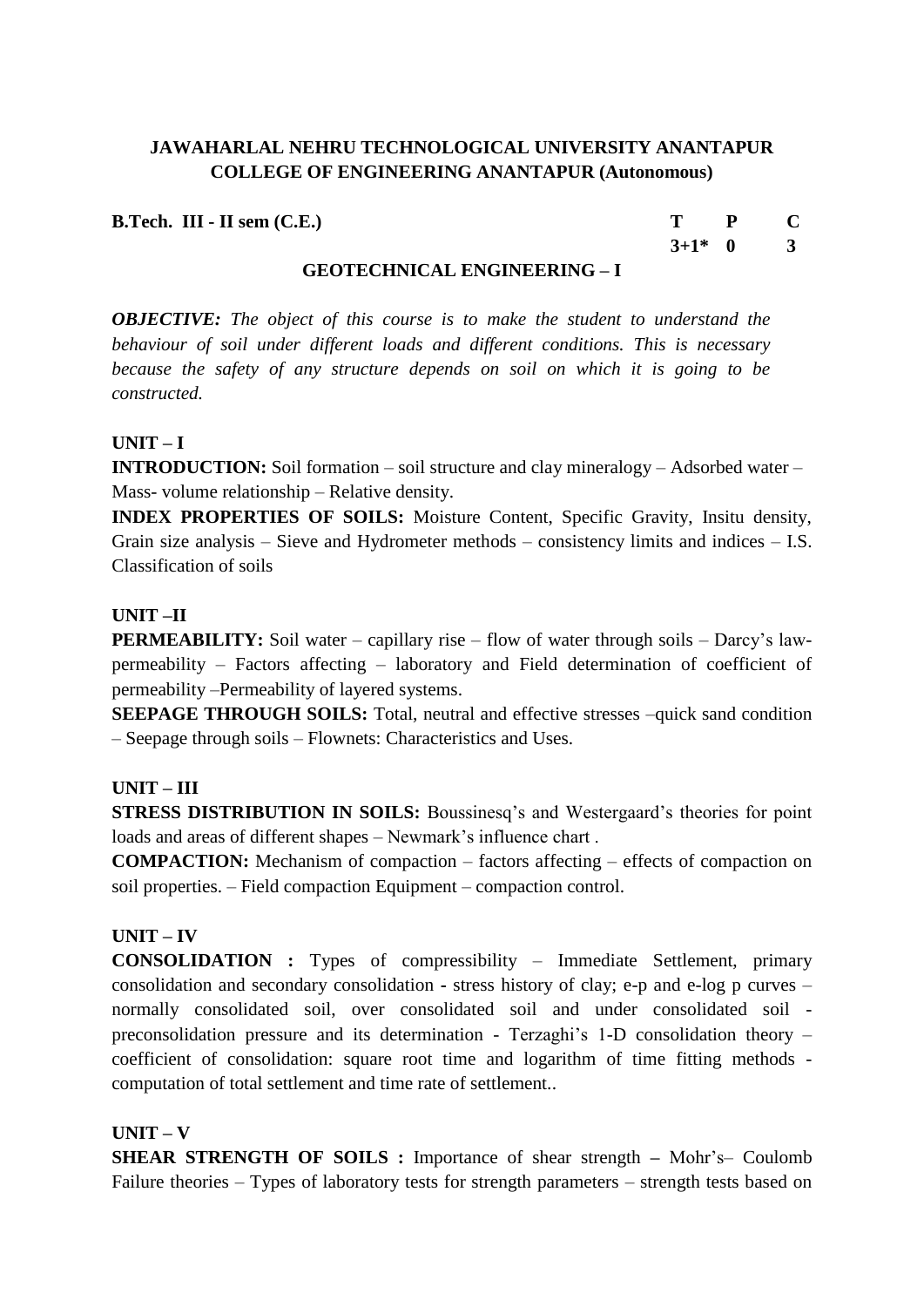drainage conditions – strength envelops – Shear strength of sands - dilatancy – critical void ratio – Liquefaction- shear strength of clays.

## **TEXT BOOKS:**

- 1. Soil Mechanics and Foundation Engg. By K.R. Arora, Standard Publishers and Distributors, Delhi.
- 2. Soil Mechanics and Foundation by by B.C.Punmia, Ashok Kumar Jain and Arun Kumar Jain, Laxmi, publications Pvt. Ltd., New Delhi
- 3. Geotechnical Engineering by C. Venkataramiah, New age International Pvt . Ltd, ( 2002).

#### **REFERENCES:**

- 1. Basic and Applied Soil Mechanics by Gopal Ranjan & ASR Rao, New age International Pvt . Ltd, New Delhi.
- 2. Soil Mechanics and Foundation Engineering by Purushtoma Raj, Pearson Pubilications
- 3. Geotechnical Engineering V.N.S.Murthy, CRC Press, Newyork, Special Indian Edition
- 4. Geotechnical Engineering by Brije.M.Das, Cengage Publications, New Delhi.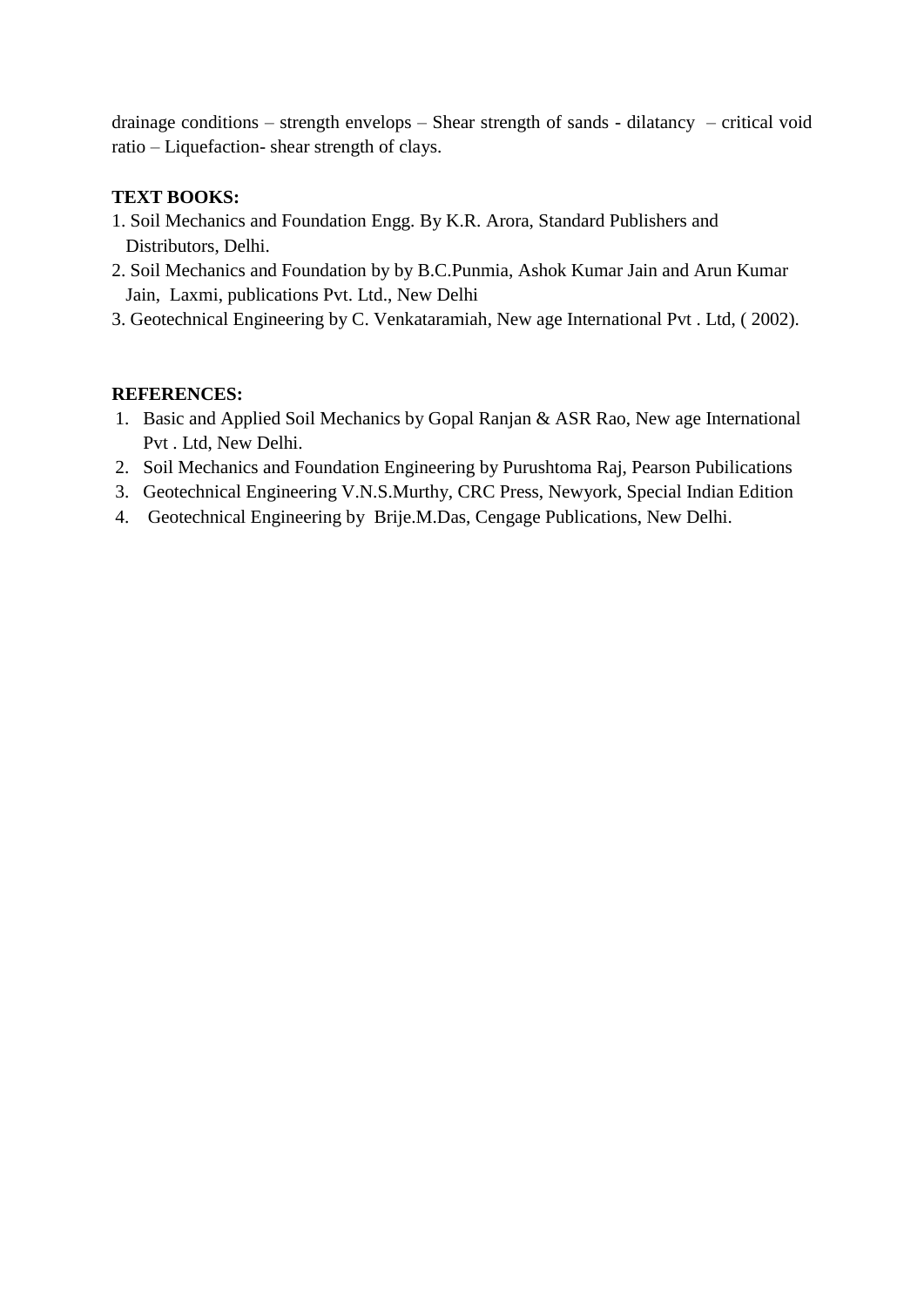**B.Tech. III - II sem (C.E.) T P C**

**3+1\* 0 3**

## **ENVIRONMENTAL ENGINEERING**

*OBJECTIVE: This subject provides the knowledge of water sources, water treatment, design of distribution system waste water treatment, and safe disposal methods. The topics of characteristics of waste water, sludge digestion are also included.*

## **UNIT – I**

**INTRODUCTION:** Importance and Necessity of Protected Water Supply systems, Objectives of Protected water supply system, Flow chart of public water supply system, Role of Environmental Engineer.

**WATER DEMAND AND QUANTITY STUDIES :** Estimation of water demand for a town or city, Types of water demands, Per capita Demand, Factors affecting the Per Capita Demand, Variations in the Demand, Design Period, Factors affecting the Design period, Population Studies, Population Forecasting Studies.

**QUALITY AND ANALYSIS OF WATER:** Characteristics of water – Physical, Chemical and Biological. Analysis of Water – Physical, Chemical and Biological. Impurities in water, Water borne diseases. Drinking water quality standards.

## **UNIT - II**

**WATER TREATMENT:** Layout and general outline of water treatment units – sedimentation – principles – design factors – coagulation-flocculation clarifier design – coagulants – feeding arrangements. Filtration and Chlorination**:** Filtration – theory – working of slow and rapid gravity filters – multimedia filters – design of filters – troubles in operation comparison of filters – disinfection – theory of chlorination, chlorine demand, other disinfection practices- Miscellaneous treatment methods

WATER DISTRIBUTION : Distribution systems – Requirements, Layout of Water distribution systems - Design procedures- Hardy Cross and equivalent pipe methods service reservoirs – joints, valves such as sluice valves, air valves, scour valves and check valves water meters – laying and testing of pipe lines – pump house, waste detection and prevention.

## **UNIT – III**

**INTRODUCTION TO SANITATION** :systems of sanitation – relative merits & demerits – collection and conveyance of waste water – sewerage – classification of sewerage systems-Estimation of sewage flow and storm water drainage – fluctuations – types of sewers – Hydraulics of sewers and storm drains– design of sewers – materials for sewersappurtenances in sewerage – cleaning and ventilation of sewers .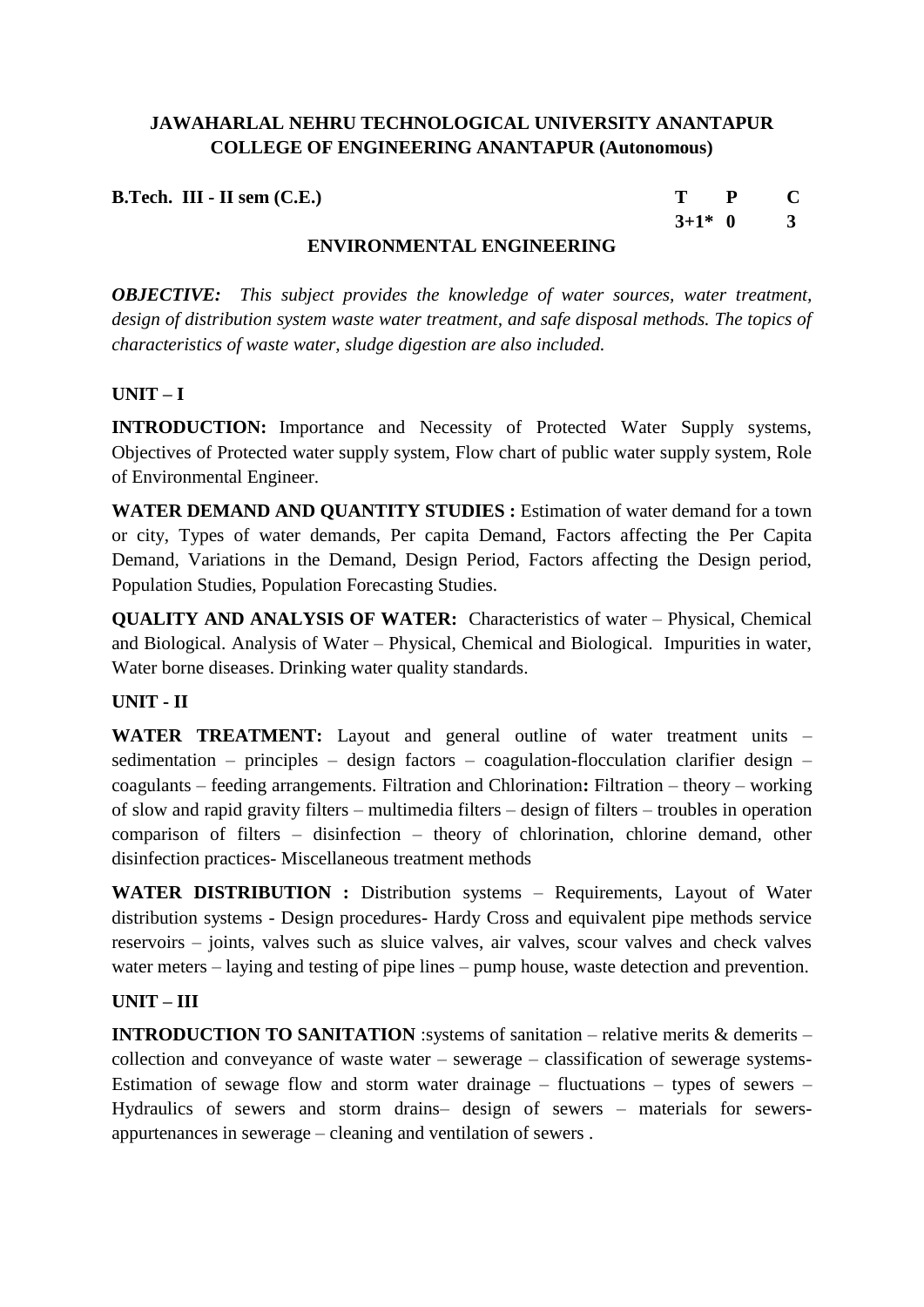**WASTE WATER COLLECTION AND CHARACTERSTICS :** Conservancy and water carriage systems – sewage and storm water estimation – time of concentration – storm water overflows combined flow – characteristics of sewage – cycles of decay – decomposition of sewage, examination of sewage – B.O.D. – C.O.D. equations.

## **UNIT IV**

**WASTE WATER TREATMENT:** Layout and general out line of various units in a waste water treatment plant – primary treatment: design of screens – grit chambers – skimming tanks – sedimentation tanks – principles of design – biological treatment – trickling filters – standard and high rate – Construction and design of Oxidation ponds.

**SLUDGE TREATMENT:** Sludge digestion – factors effecting – design of Digestion tank – Sludge disposal by drying – septic tanks and Imhoff Tanks, working principles and design – soak pits.

## **UNIT – V**

**SOLID WATE MANAGEMENT:** Characteristics, generation, collection and transportation of solid wastes, engineered systems for solid waste management (reuse/ recycle, energy recovery, treatment and disposal).

**AIR POLLUTION:** Types of pollutants, their sources and impacts, air pollution meteorology, air pollution control, air quality standards and limits.

**NOISE POLLUTION:** Impacts of noise, permissible limits of noise pollution, measurement of noise and control of noise pollution.

## **TEXT BOOKS:**

- 1. Water supply and sanitary Engineering by G.S. Birdi, Dhanpat Rai & Sons Publishers.
- 2. Water Supply Engineering, Vol. 1, Waste Water Engineering, Vol. II, B.C.Punmia, Ashok Jain & Arun Jain, Laxmi Publications Pvt.Ltd, New Delhi
- 3. Water supply and sanitary Engineering by S.K.Garg,Khanna Pubiilshers.

## **REFERENCS :**

- 1. Water and Waste Water Technology by Mark J Hammar, Pearson Pubilshers.
- 2. Environmental Pollution Control Engg-C.S.RAO- New Age Pubilishers
- 3. Elements of Environmental Engineering by K.N.Duggal, S.Chand Pubilishers.
- 4. Water and Waste Water Engineering by Fair Geyer and Okun, Wiley Publications
- 5. Waste water treatment- concepts and design approach by G.L. Karia and R.A. Christian, Prentice Hall of India
- 6. Waste water Engineering by Metcalf and Eddy, TMH Pubilications.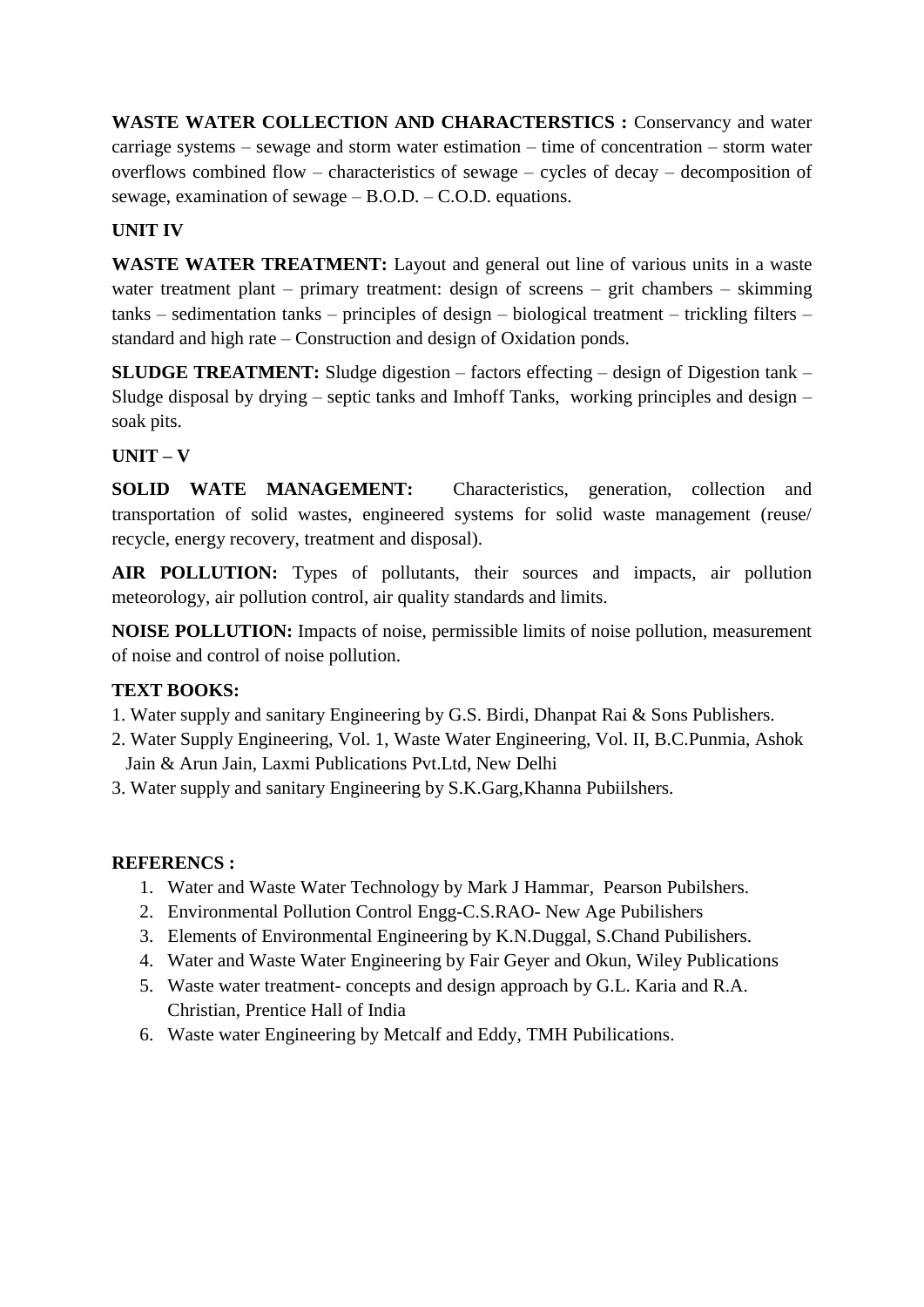| <b>B.Tech. III - II sem <math>(C.E.)</math></b> |  |  |  |
|-------------------------------------------------|--|--|--|
|-------------------------------------------------|--|--|--|

| т       | P | C            |
|---------|---|--------------|
| $3+1*0$ |   | $\mathbf{B}$ |

## **WATER RESOURCES ENGINEERING-II**

*OBJECTIVE: To study various head works canal structures and their design principles the subject also covers the river structures, their classifications, designs, etc.*

## $I/NT - 1$

**CANAL REGULATION WORKS**: Canal falls: Necessity and location of falls; Types of falls; classification of falls; cistern design; design of sarada type fall.

Canal regulators: off-take alignment; head regulators and cross-regulators; design of crossregulator and distributary head regulator.

**CROSS DRAINAGE WORKS:** Introduction; types of cross drainage works; selection of suitable type of cross drainage work; classification of aqueducts and siphon aqueducts.

## **UNIT-II**

**STREAM GAUGING:** Measurement of Stage, measurement of velocity, Area-Velocity method, dilution technique of stream flow measurement, electromagnetic method, ultrasonic method, indirect methods.

**RIVER ENGINEERING:** Classification of rivers; Meandering; Causes of meandering, general features of meandering, Basic factors controlling process of meandering; Aggrading type of river; Degrading type of River.

## **UNIT-III**

**RESERVOIR PLANNING:** Introduction; Investigations for reservoir planning; Selection ofsitefor a reservoir; Zones of storage in a reservoir; Storage capacity and yield; Mass inflow curve and demand curve; Calculation of reservoir capacity for a specified yield from the mass inflow curve; Determination of safe yield from a reservoir of a given capacity; Sediment flow instreams:Reservoir sedimentation; Reservoir sediment control; Flood routing;Methodsof flood routing-Graphical Method (Inflow – storage discharge curves method).

**DAMS** : GENERAL: Introduction; Classification according to use; classification according to material- Gravity dams, Arch dams, Buttress dams, Steel dams, Timber dams, Earth dams and rock fill dams-advantages and disadvantages; Physical factors governing selection of type of dam ; selection of site for a dam.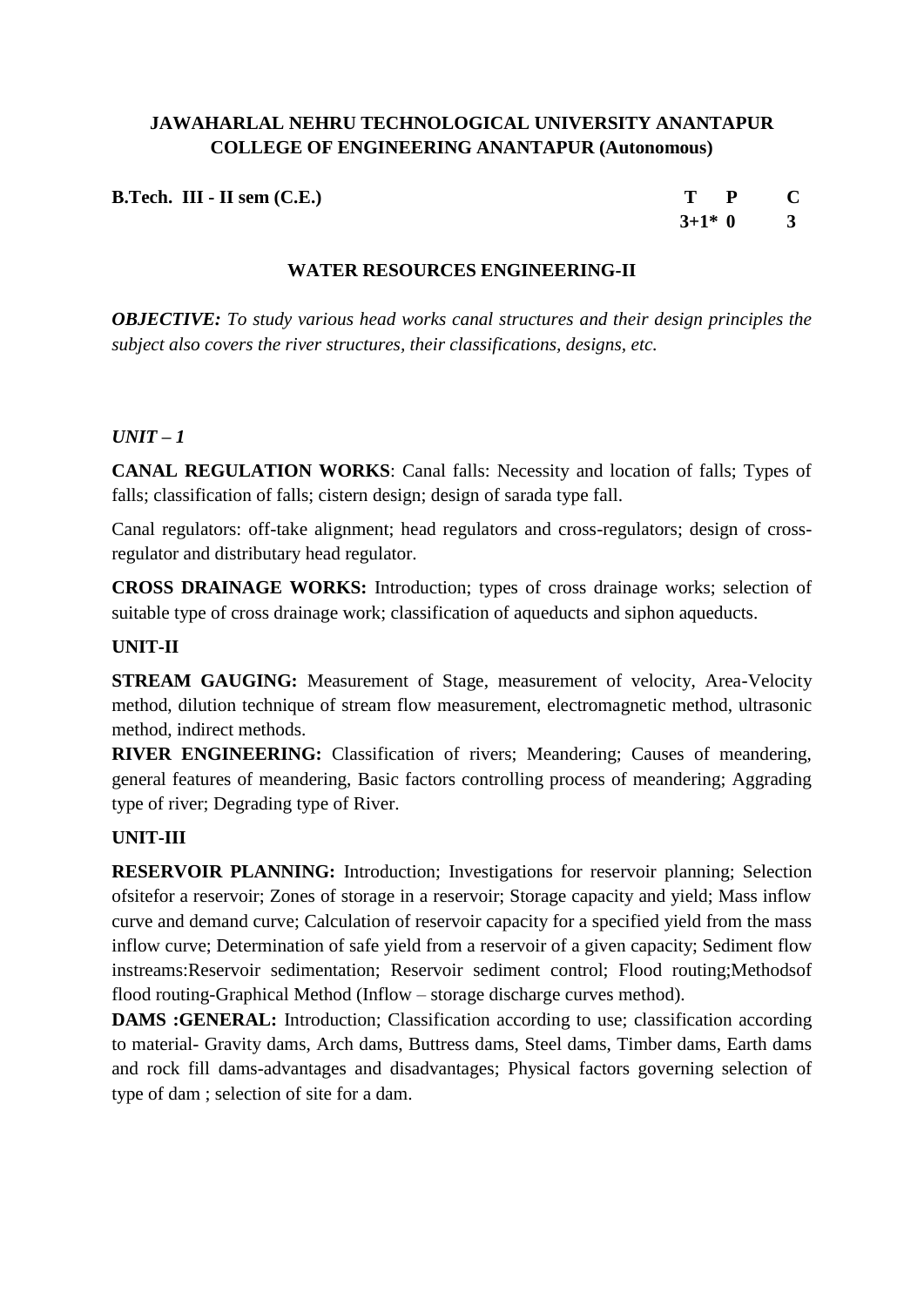## **UNIT-IV**

**GRAVITY DAMS:** Introduction; Forces acting on a gravity dam; Combination of loading for design; Modes of failure: stability requirements; principal and shear stresses; Stability analysis; Elementary profile of a gravity dam; Practical profile of a gravity dam; Limiting height of a gravity dam- High and low gravity dams; Design of gravity dams–single step method; Galleries;

**EARTH DAMS:** Introduction; Types of earth dams; Causes of failure of earth dams; Criteria for safe design of earth dams; Section of an earth dam; Design to suit available materials; Seepage control measures; Slope protection. Seepage through earth dam – graphical method

## **UNIT-V**

**SPILLWAYS:** Introduction; Types of spillways; Profile of ogee spillway; Energy dissipation below spillways Indian standards on criteria for design of hydraulic jump type stilling basins with horizontal aprons; Spillway crest gates-Types and description only.

**WATER POWER ENGINEERING**: Development of hydro power in India; Classification of hydel plants: runoff river plants, storage plants and pumped storage plants; low, medium and high head schemes ; components of hydel schemes – fore bay, intake structure, surge tanks, penstocks ,power house, turbines-selection of suitable type of turbine, Scroll casing .draft tube and tail race; assessment of available power; definition of gross head ,operating head ,effective head; primary power and secondary power; installed capacity, dependable capacity; firm power, secondary power; power factor ;load factor, capacity factor and utilization factor .

## **TEXT BOOKS:**

- 1. Irrigation and Water Power Engineering by Dr. B.C.Punmia & Dr. Pande B.B. Lal; Laxmi Publications pvt. Ltd., New Delhi.
- 2. Irrigation and Water Resources Engineering by G.L. Asawa, New Age International Publishers
- 3. Irrigation Engineering and Hydraulic Structure by S. K. Garg; Khanna Publishers, Delhi.

## **REFERENCES:**

- 1. Water Resources Engineering by Satyanarayana Murthy. Challa, New Age International Publishers
- 2. Irrigation Engineering by R.K. Sharma and T.K. Sharma, S. Chand Publishers
- 3. Irrigation and Water Power Engineering by Punmia and Lal, Laxmi Publications, New Delhi.
- 4. Irrigation, Waterpower and Water Resources Engineering by K R Arora; Standard Publication, New Delhi.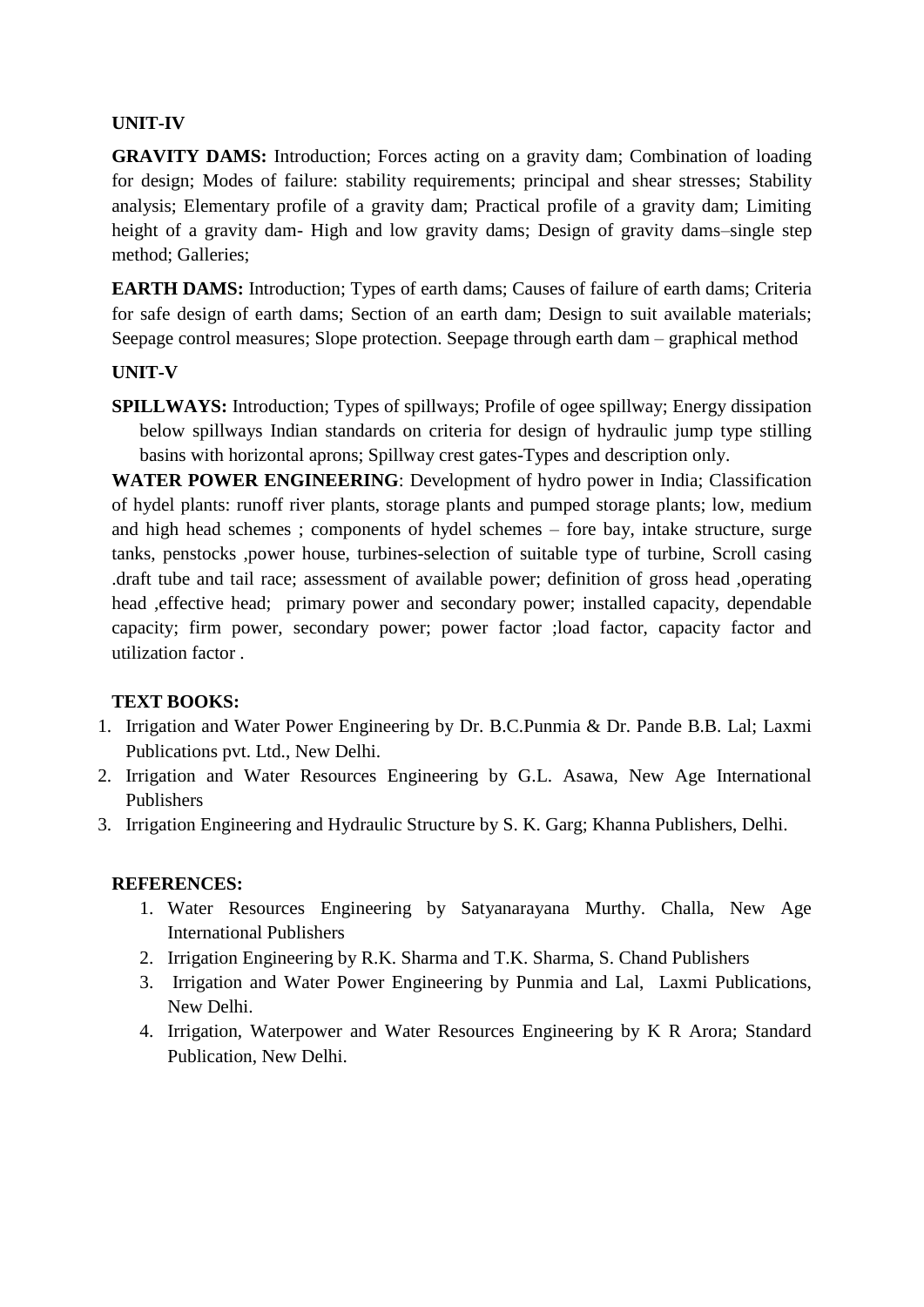**B.Tech. III - II sem (C.E.) T P C**

 $3+1^* = 0$  3

## **ESTIMATION & COSTING**

*OBJECTIVE: The objective of the course is to make the student to understand about estimation and valuations of different types of structures and their valuation as per standard schedule of rates.*

## **UNIT – I**

**INTRODUCTION :** General items of work in Building – Standard Units Principles of working out quantities for detailed and abstract estimates – Approximate method of Estimating. **STANDARDS SPECIFICATIONS :** Standard specifications for different items of building construction

## **UNIT – II**

**ESTIMATION OF BUILDINGS : Detailed Estimates of Buildings** 

#### **UNIT – III**

**EARTHWORK ESTIMATION : Earthwork for roads and canals. REINFORCEMENT ESTIMATION :** Reinforcement bar bending and bar requirement schedules.

## **UNIT – IV**

**CONTRACTS AND TENDERS :** Contracts – Types of contracts – Contract Documents – Conditions of contract – Types of Tenders – Requirement of Tendering.

## **UNIT – V**

.

**RATE ANALYSIS :** Working out data for various items of work over head and contigent charges.

**VALUATION : Valuation of buildings.** 

## **TEXT BOOKS**

- 1. Estimating and Costing by B.N. Dutta, UBS publishers, 2000.
- 2. Contracts and estimations by B.S.Patil, Universities.Press, Hyderabad.
- 3. Estimation, Costing and Specifications by M. Chakraborthi; Laxmi publications.

## **REFERENCES :**

- 1. Estimating and Costing by G.S. Birdie, Dhanpat Rai Publishing Company (P) Ltd
- 2. A Text book of Estimating and Costing by D.D.Kohli, S.Chand Pubilishers.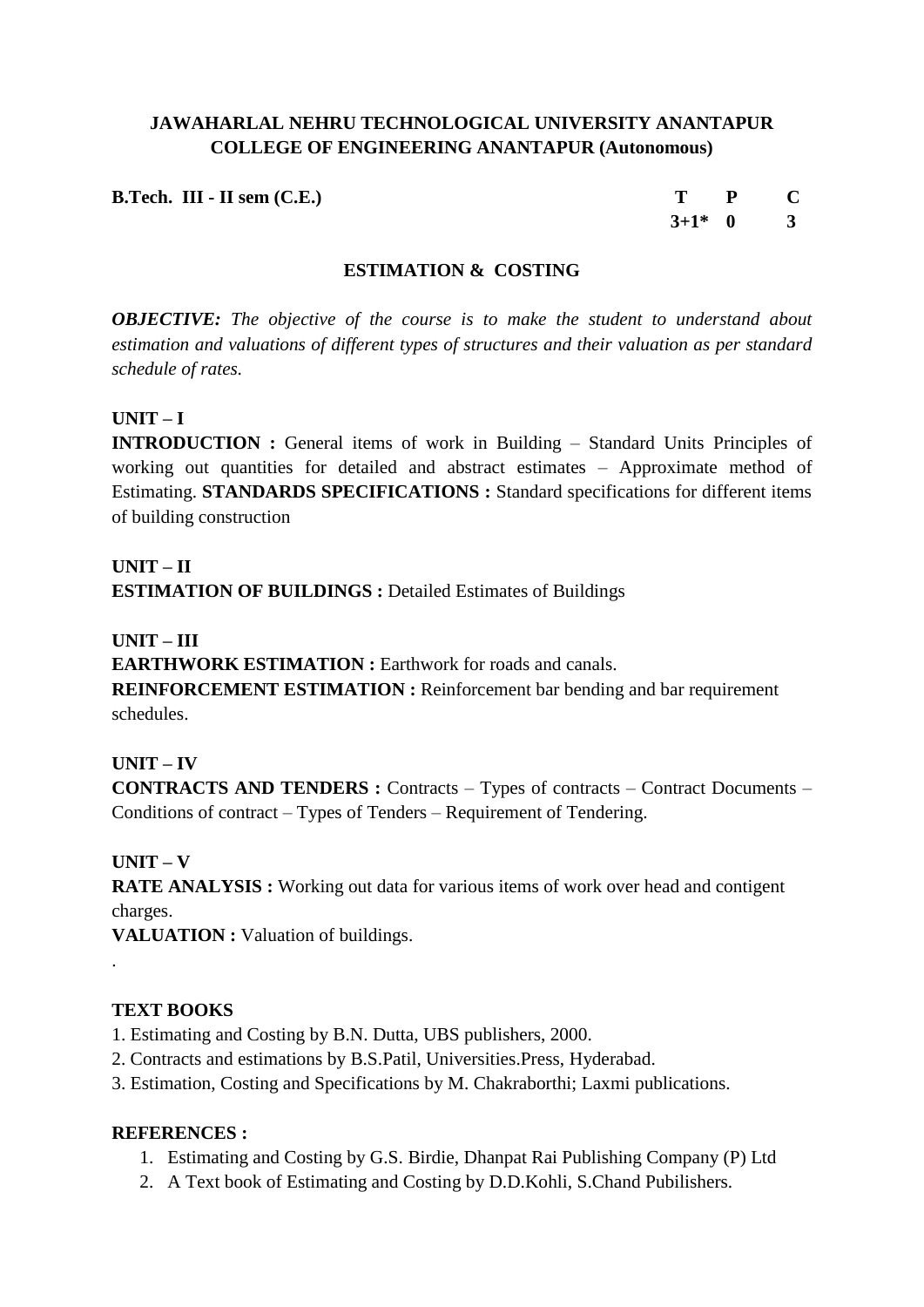- 3. Standard Schedule of rates and standard data book by public works department.
- 4. I. S. 1200 ( Parts I to XXV 1974/ method of measurement of building and Civil Engineering works – B.I.S.)
- 5. National Building Code

**Note :** Standards scheduled of rates is permitted in the examination hall.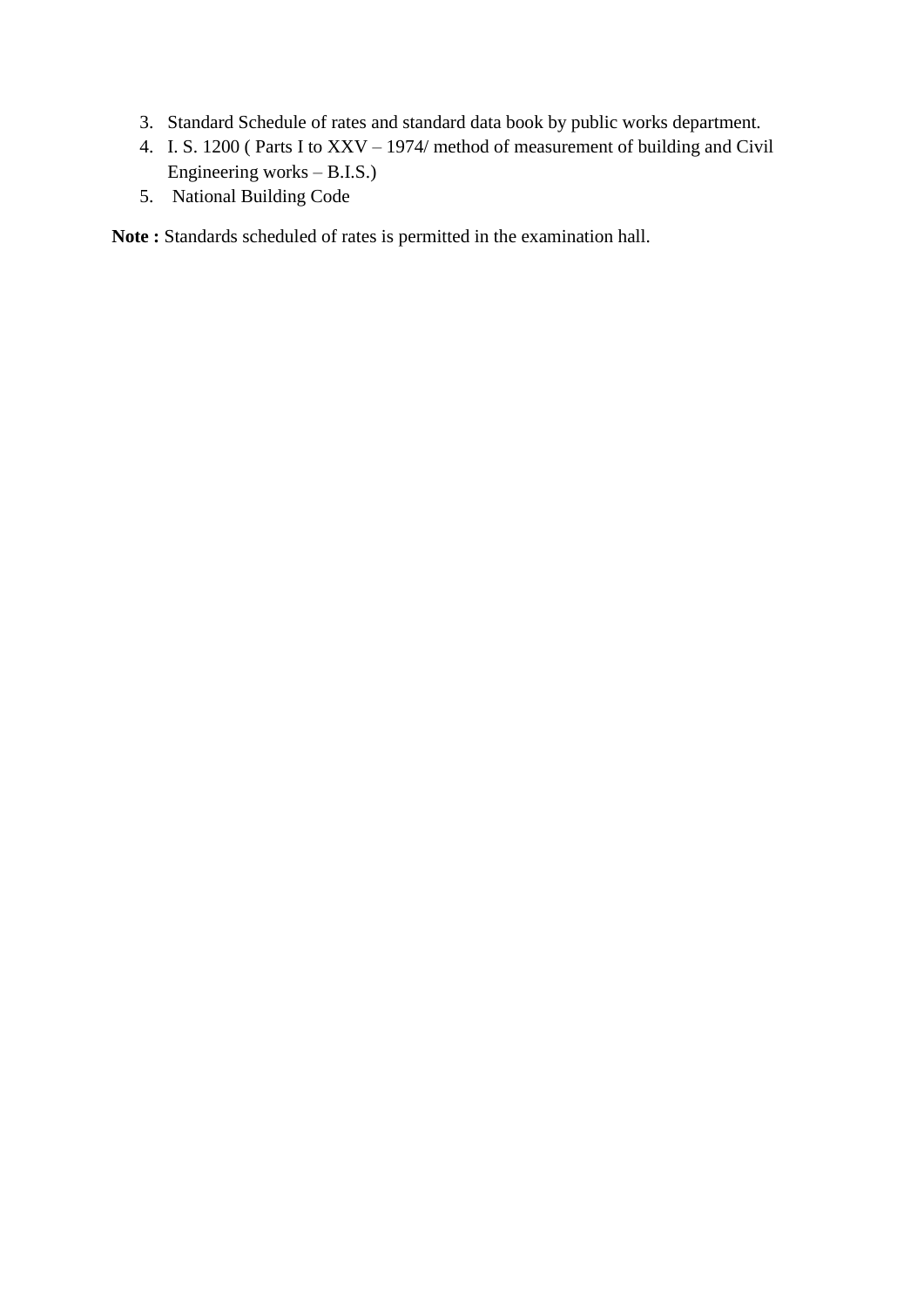| <b>B.Tech. III - II sem (C.E.)</b> | T P C               |  |
|------------------------------------|---------------------|--|
|                                    | $0 \quad 3 \quad 2$ |  |

## **GEOTECHNICAL ENGINEERING LAB**

*OBJECTIVE: To obtain the properties of soils by conducting experiments, it is necessary for students to understand the behavior of soil under various loads and conditions.*

#### **LIST OF EXPERIMENTS**

- 1. Atterberg's Limits.
- 2. Field density-core cutter and sand replacement method
- 3. Grain size analysis
- 4. Specific gravity of soils by Density Bottle method & Pycnometer method
- 5. Permeability of soil, constant and variable head test
- 6. Compaction test
- 7. CBR Test
- 8. Consolidation test
- 9. Unconfined compression test
- 10. Tri-axial Compression test
- 11. Direct shear test.
- 12. Vane shear test

**NOTE**: At least **EIGHT** of the above experiments are to be conducted.

## **TEXT BOOKS:**

- 1.Soil Testing Lab Manual by K.V.S. Appa Rao & V.C.C.Rao,University Science Press , Laxmi Publication.
- 2. Soil Testing for Engineers by S.Mittal and J.P.Shukla, Kahna Publishers, New Delhi.
- 3. Relevant IS Codes.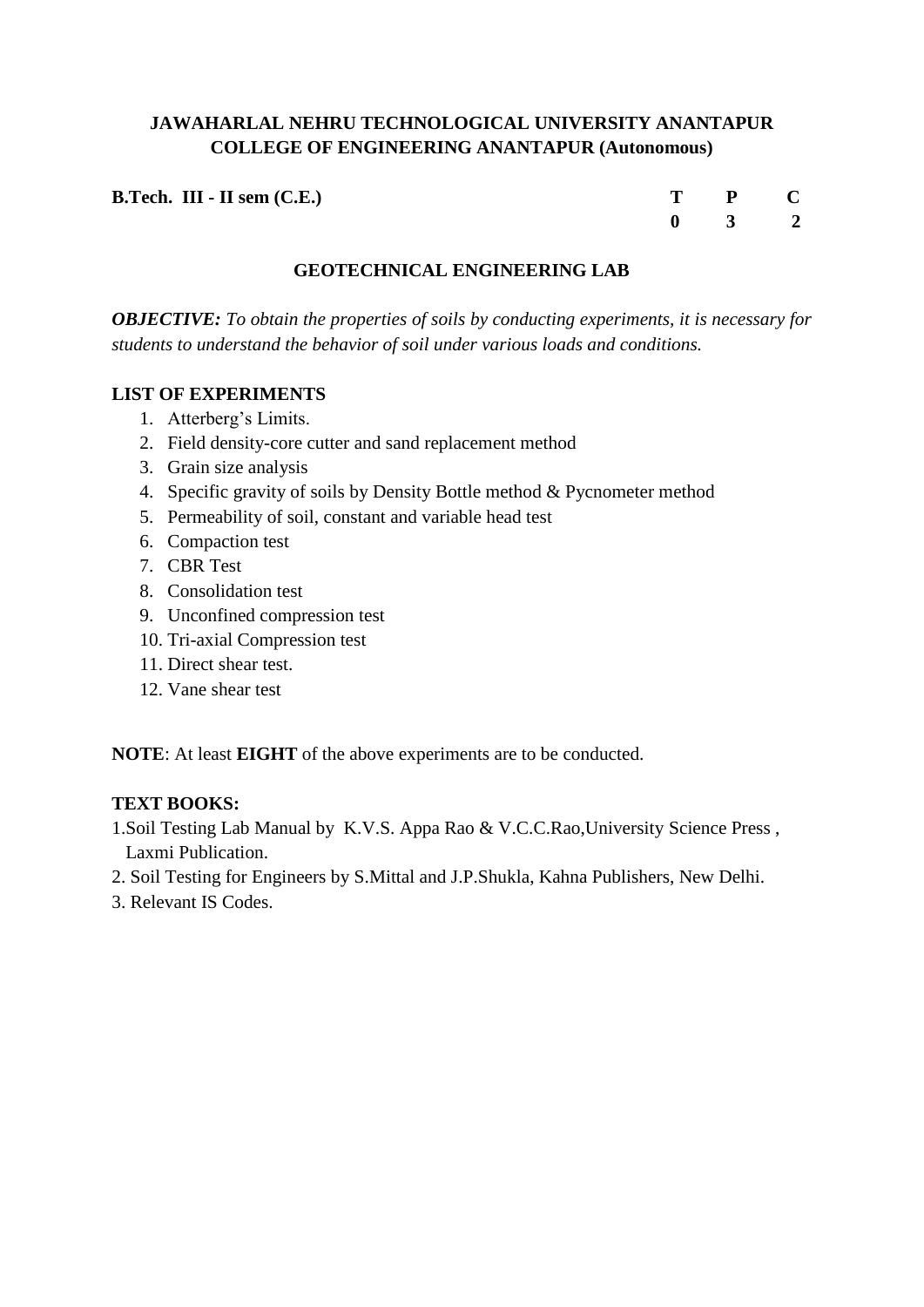**B.Tech. III - II sem (C.E.)** 

| т |             | $\mathbf{P}$            | C.           |
|---|-------------|-------------------------|--------------|
|   | $\mathbf 0$ | $\overline{\mathbf{3}}$ | $\mathbf{2}$ |

## **ENVIRONMENTAL ENGINEERING LAB**

*OBJECTIVE: The laboratory provides knowledge of estimating various parameters like PH, Chlorides, Sulphates, Nitrates in water. For effective water treatment, the determination of optimum dosage of coagulant and chloride demand are also included. The estimation status of Industrial effluents will also be taught in the laboratory by estimating BOD and COD of effluent.* 

## **LIST OF EXPERIMENTS**

- 1. Determination of pH and Turbidity
- 2. Determination of Conductivity and Total dissolved solids.
- 3. Determination of Alkalinity/Acidity.
- 4. Determination of Chlorides.
- 5. Determination and Estimation of total solids, organic solids and inorganic solids.
- 6. Determination of iron.
- 7. Determination of Dissolved Oxygen.
- 8. Determination of Nitrogen.
- 9. Determination of total Phosphorous.
- 10. Determination of B.O.D
- 11. Determination of C.O.D
- 12. Determination of Optimum coagulant dose.
- 13. Determination of Chlorine demand.
- 14. Presumptive coliform test.

**NOTE**: At least **EIGHT** of the above experiments are to be conducted.

#### **TEXT BOOKS:**

1. Chemistry for Environmental Engineering by Sawyer and Mc. Carty,TMH Pubilications 2. Environmental Engineering Lab Manual by Dr.G.Kotaiah and Dr.N.Kumara Swamy, Charotar Publishers.

#### **REFERENCE**

1. Relevant IS Codes.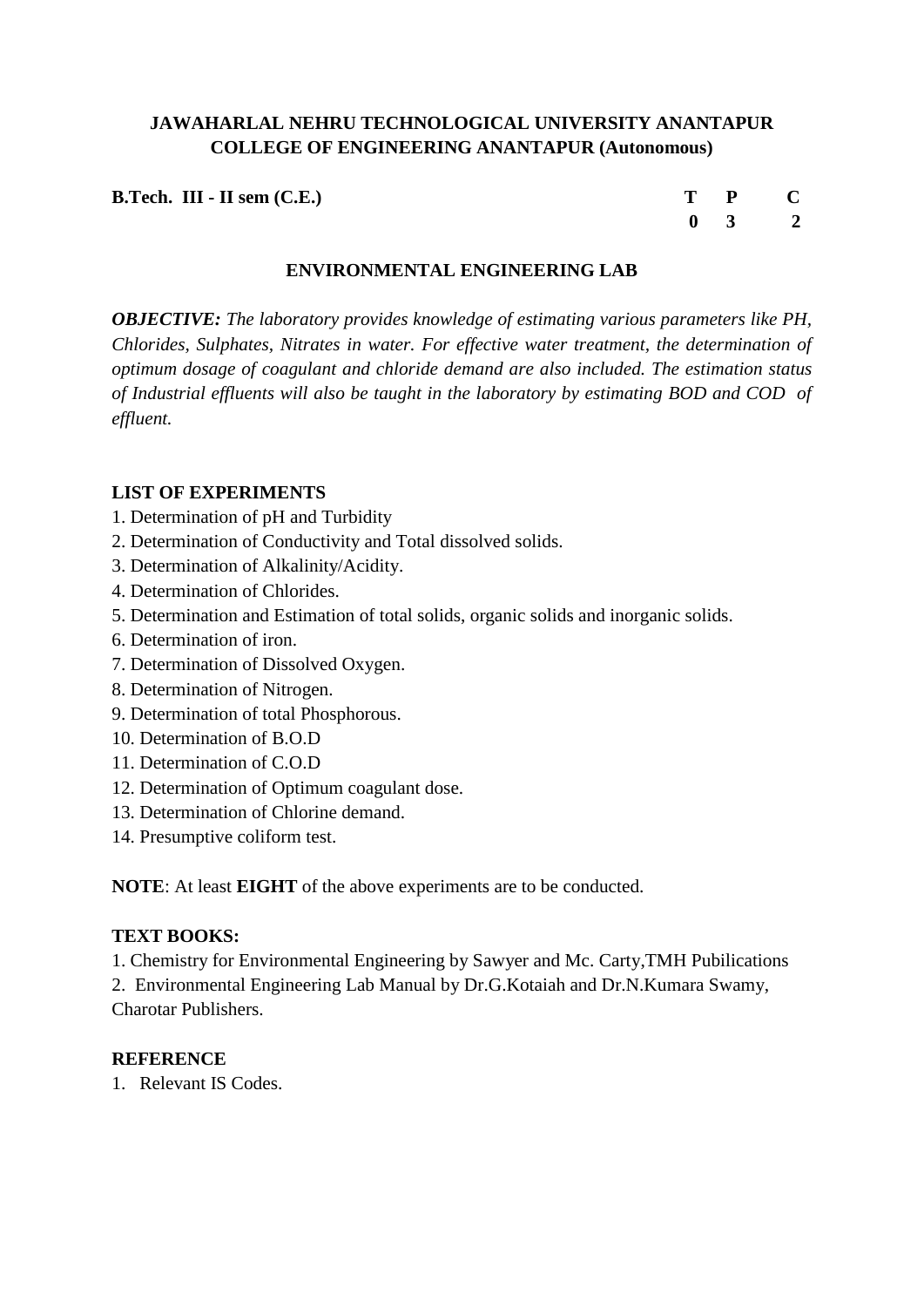#### **B.Tech. III - II sem (C.E.)**

| Т         | P | C |
|-----------|---|---|
| $3+1^*$ 0 |   | 3 |

#### **GREEN BUILDINGS**

*The objective of the course is to make the student to understand about recycled material top protect environment by providing energy efficiency models and eco friendly materials.*

#### **UNIT – I INTRODUCTION:**

Fundamentals of Energy-Energy production systems-Energy Economic Analysis-Energy Conservation And Audits- Primary Energy use in Buildings-Residential Commercial-Institutional And Public Buildings. Energy and resource conservation-Principles, Design of green buildings-rating systems-LEED Standards-Evaluation Tools for Building Energy-Energy Efficient Design Strategies.

## **UNIT – II ENERGY EFFICIENCY**

Energy in Building Design-Energy Efficient and Environmental Friendly Building- Climate, Sun and solar radiation-Psychometrics-Passive Heating and Cooling Systems-Energy flow diagram-Energy consumption/Unit production- Identification of wastage-Priority of conservative measures-Maintenance of Energy Management Programme

## **UNIT – III ENVIRONMENTAL IMPACT OF BUILDING MATERIALS**

Measuring the impact of building materials- calculating embodied energy- recycling and embodied energy- processing and embodied energy- time and embodied energy- embodied energy of different building materials- low energy building and masonry materials- life cycle analysis- Case studies and analysis.

## **UNIT– IV GREEN CONSTRUCTION AND ENVIRONMENTAL QUALITY**

Sustainable architecture and Green Building: definition- Green building Evaluation Systems; LEED Certification; Green Globe Certification; Case studies which look at the environmental approach renewable energy- controlling the water cycle- impact of materials on the environment – optimizing Construction- site management- environmental management of buildings.

## **UNIT –V ENERGY MANAGEMENT**

Energy Management of Electrical Equipment-Improvement of Power Factor-Management of Maximum Demand- Energy Savings in Pumps-Fans-Compressed Air Systems-Energy Savings in Lighting Systems-Air Conditioning Systems-Applications-Facility Operation And Maintenance- Facility Modifications-Energy Recovery Dehumidifier- Water Heat Recovery-Steam Plants and Distribution Systems- Energy Savings In Pumps-Fans-Compressed air systems- Applications

## **TEXT BOOKS:-**

- 1. Eco design A Manual for Ecological design by Ken Yeang, Wiley- Academy
- 2. Ecohouse: A design Guide by Sue Roaf et all; Elsevier Architectural Press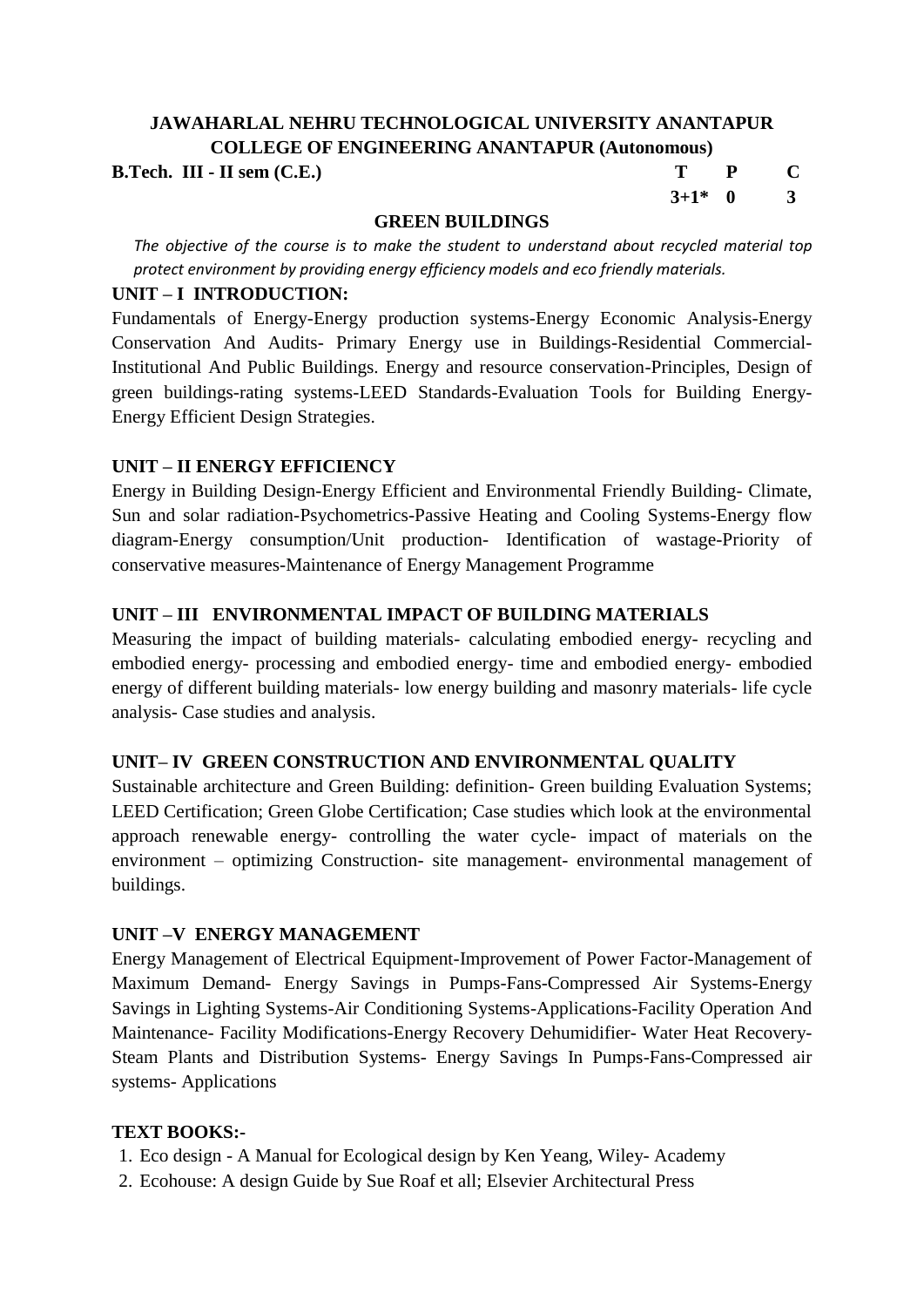3. Green Building Construction by Thomas E Glavinich; Wiley.

## *REFERENCES:*

- 1. Sustainable Design- The science of sustainability and Green Engineering by Daniel Vallero and Chris Brasier, Wiley; 2008
- 2. Environmental control systems by Moore F., McGraw Hill, Inc., 1994.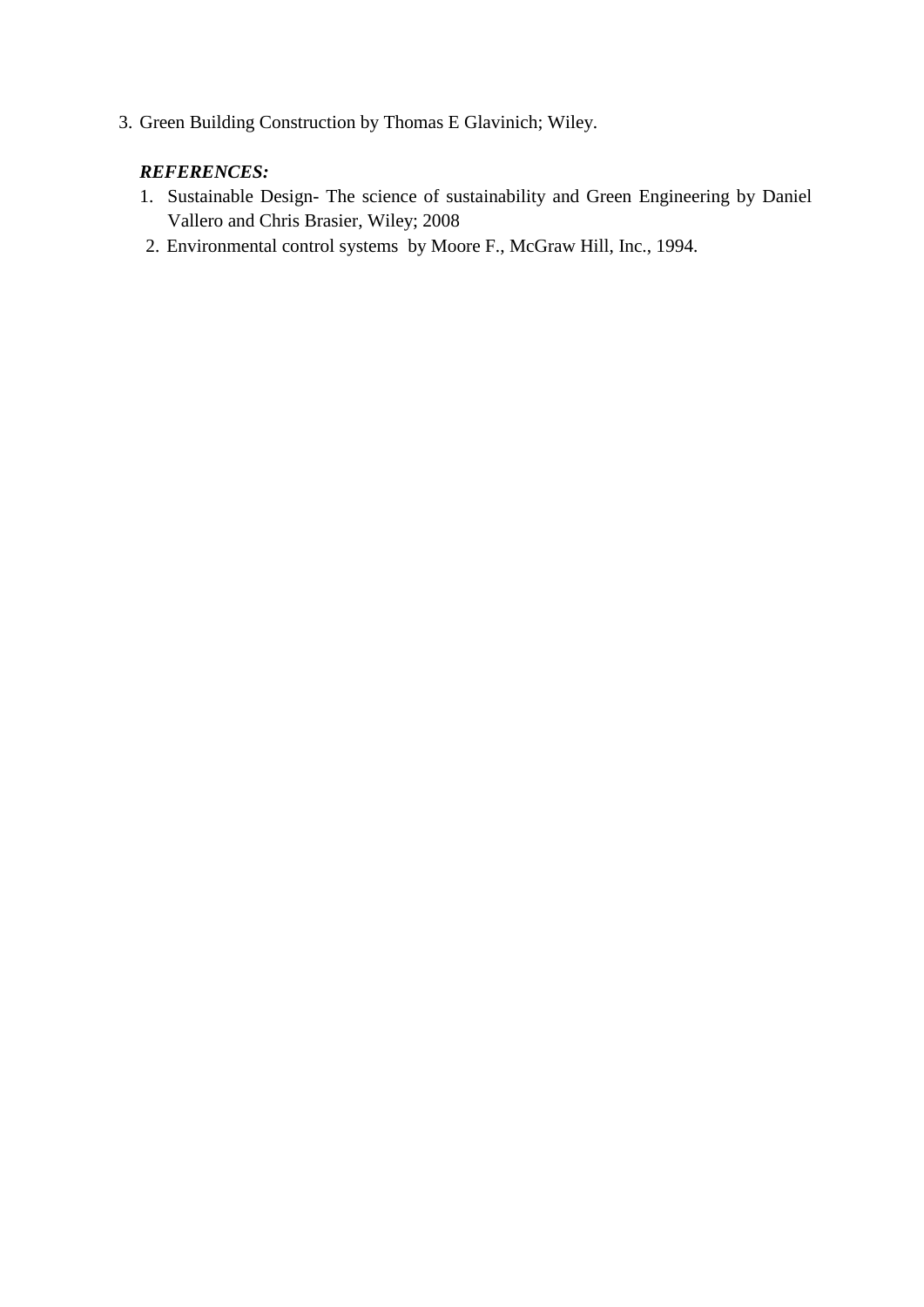| <b>B.Tech.</b> IV - I sem (C.E.) | T P C     |  |
|----------------------------------|-----------|--|
|                                  | $3+1*0$ 3 |  |

#### **FINITE ELEMENT METHODS IN CIVIL ENGINEERING**

*OBJECTIVE: To familiarize the student with the latest developments in analysis for Civil Engineering problems.*

#### **UNIT –I**

**INTRODUCTION:** Concepts of FEM – Steps involved – merits & demerits – energy principles – Discretization – Rayleigh –Ritz method of functional approximation.

**PRINCIPLES OF ELASTICITY:** Equilibrium equations – strain displacement relationships in matrix form – Constitutive relationships for plane stress, plane strain and Axi-symmetric bodies of revolution with axi-symmetric loading.

#### **UNIT –II**

**ONE DIMENSIONAL & TWO DIMENSIONAL ELEMENTS:** Stiffness matrix for bar element – shape functions for one dimensional elements – one dimensional problems .Two Dimensional Elements - Different types of elements for plane stress and plane strain analysis – Displacement models – generalized coordinates – shape functions – convergent and compatibility requirements – Geometric invariance – Natural coordinate system – area and volume coordinates

#### **UNIT –III**

**GENERATION OF ELEMENT :** Generation of element stiffness and nodal load matrices for 3-node triangular element and four noded rectangular elements.

#### **UNIT –IV**

#### **ISOPARAMETRIC FORMULATION :**

Concepts of, isoparametric elements for 2D analysis –formulation of CST element, 4 – Noded and 8-noded iso-parametric quadrilateral elements –Lagrangian and Serendipity elements.

#### **UNIT-V**

**SOLUTION TECHNIQUES:** Numerical Integration, Static condensation, assembly of elements and solution techniques for static loads.

#### **TEXT BOOK:**

- 1. Finite Elements Methods in Engineering by Tirupati. R. Chandrupatla and Ashok D. Belegundu – Pearson Education Publications.
- 2. Finite element analysis by S.S. Bhavakatti-New age international publishers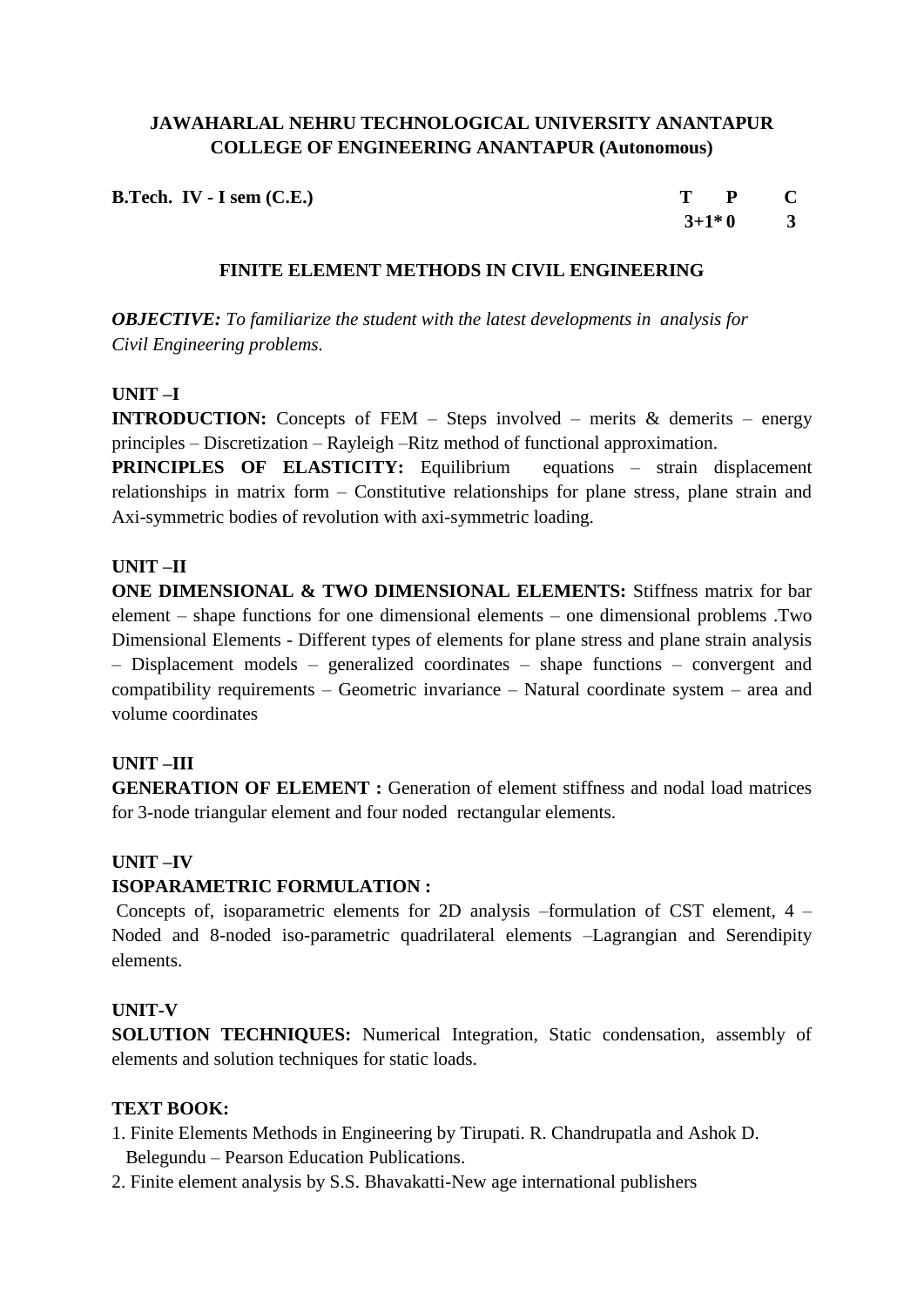3. Finite Element analysis – Theory & Programming by C.S.Krishna Murthy- Tata Mc.Graw Hill Publishers

## **REFERENCES:**

- 1. Finite element analysis in Engineering Design by S.Rajasekharan, S.Chand Publications, New Delhi.
- 2. Finite element analysis and procedures in engineering by H.V.Lakshminaryana, 3<sup>rd</sup> edition, universities press, Hyderabad.
- 3. Finite element method and its application by Desai ,2012, Pearson Pubilications.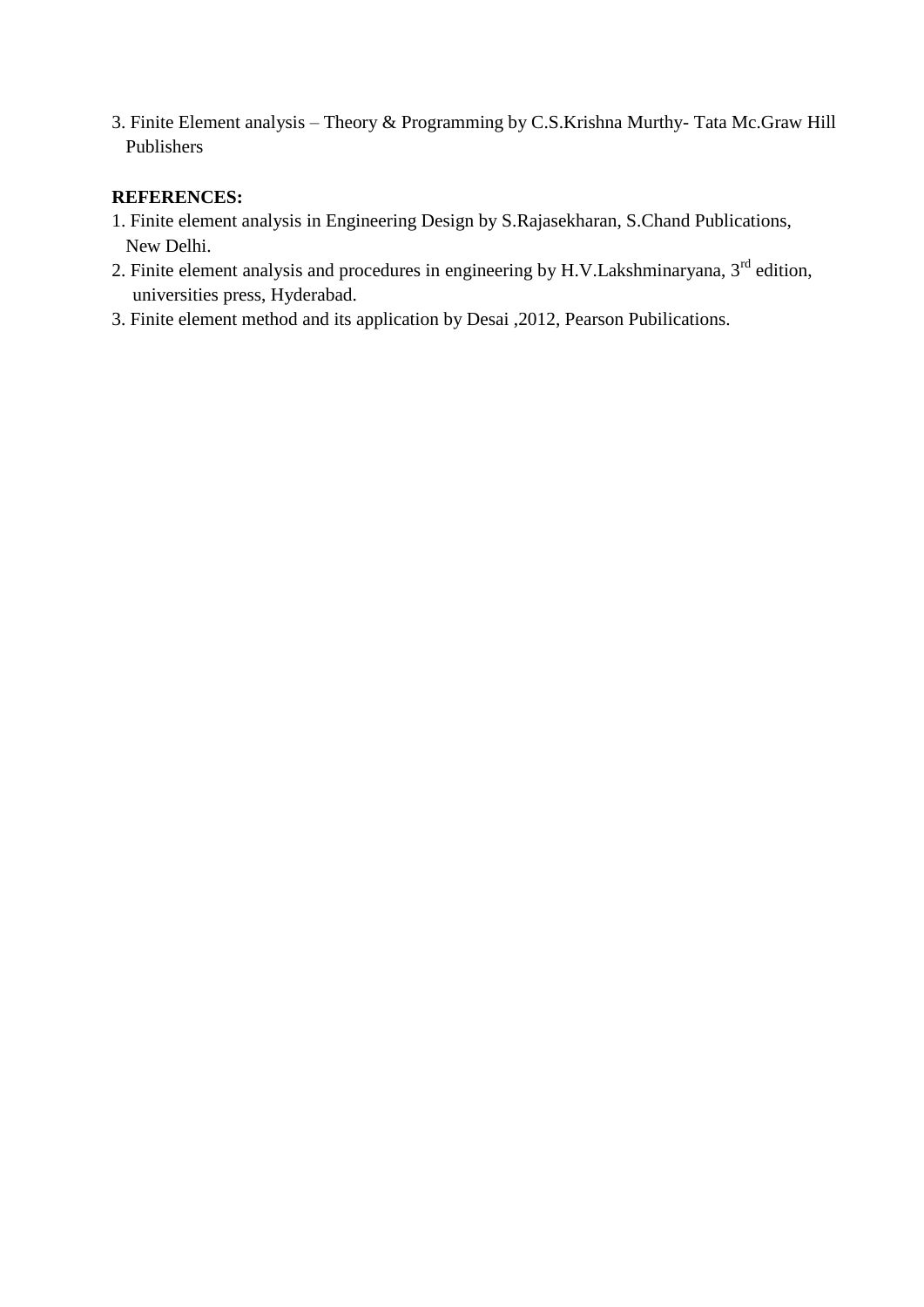| B.Tech. IV - I sem (C.E.) | $T$ $P$ $C$ |  |
|---------------------------|-------------|--|
|                           | $3+1*0$ 3   |  |

#### **BRIDGE ENGINEERING**

*OBJECTIVE: It deal with different types of Bridges like deck slab bridge, T – Beam Bridge e.t.c and gives a god knowledge on different components of bridges.*

## **UNIT - I**

## **INTRODUCTION:**

Importance of site investigation in Bridge design – Design discharge – Linear water wayscour depth. Highway Bridge loading standards. Impact factor. Railway Bridge loading standards (B.G. ML Bridge) various loads in bridges.

**BOX CULVERT:**General aspects. Design loads, Design of Box culvert subjected to RC class AA tracked vehicle only.

## **BRIDGE BEARINGS :**

General features – Types of Bearings – Design principles of steel Rocker & Roller Bearings – Design of a steel Rocker Bearing – Design of Elastometric pad Bearing.

## **UNIT - II**

## **DECK SLAB BRIDGE :**

Introduction – Effective width method of Analysis Design of deck slab bridge (Simply supported) subjected to class AA Tracked Vehicle only by courbans method.

## **UNIT - III**

## **BEAM & SLAB BRIDGE (T-BEAM BRIDGE)**

General features – Design of interior panel of slab – Pigeauds method – Design of a T-beam bridge subjected to class AA tracked vehicle only by courbans method.

## **UNIT – IV**

## **PLATE GIRDER BRIDGE :**

Introduction – elements of a plate girder and their design. Design of a Deck type welded plate girder – Bridge of single line B.G.

## **COMPOSITE BRIDGES :**

Introduction – Advantages – Design of Composite Bridges consisting of RCC slabs over steel girders' including shear connectors

## **UNIT V**

## **PIERS & ABUTMENTS:**

General features – Bed Block – Materials piers & Abutments Types of piers – Forces acting on piers – Stability analysis of piers – General features of Abutments – forces acting on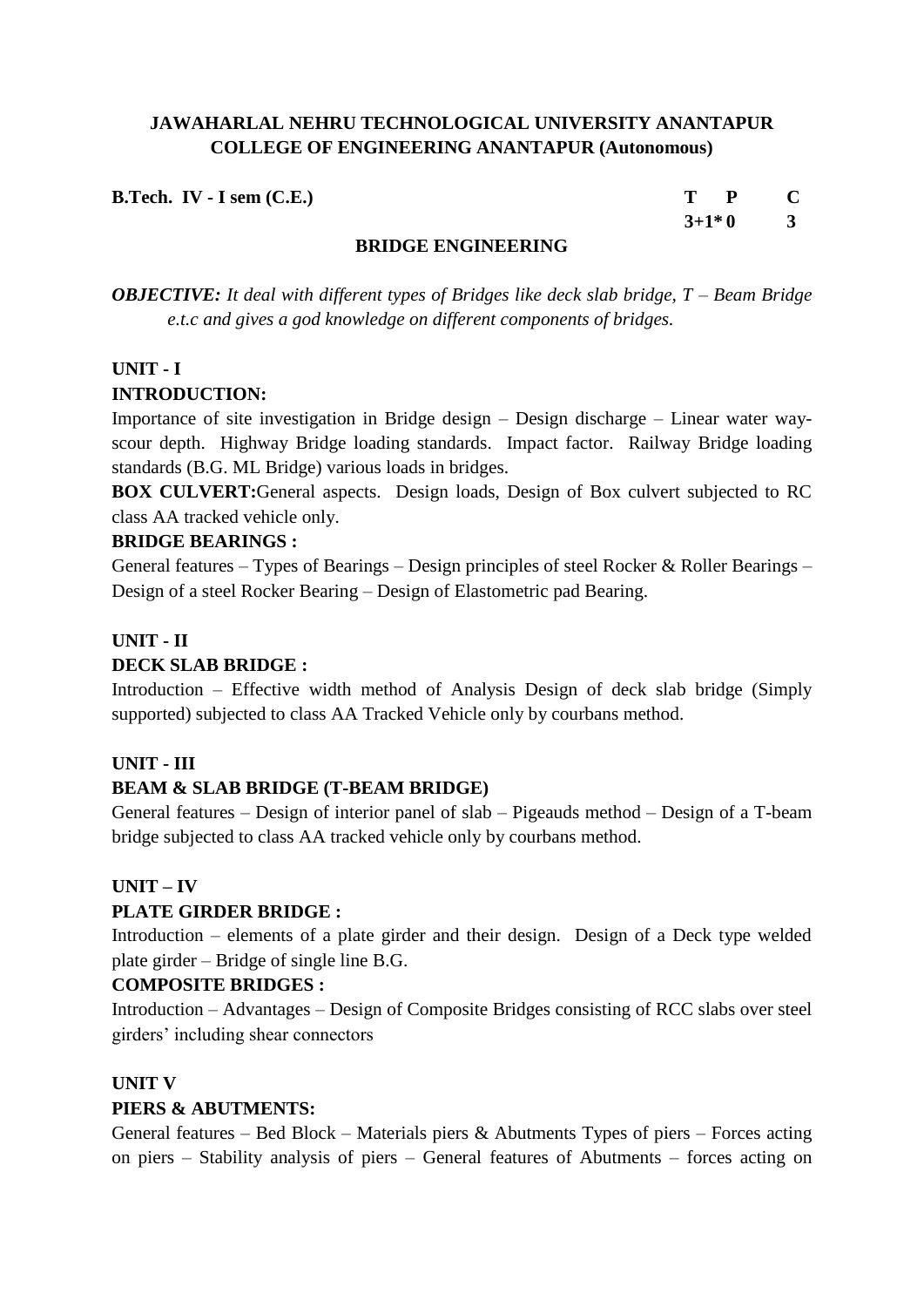abutments – Stability analysis of abutments – Types of wing walls – Approaches – Types of Bridge foundations (excluding Design).

## **TEXT BOOKS :**

- 1. Design of Bridges Structure by D.J.Victor, Oxford Pubilishers.
- 2. Design of Bridges Structure by T.R.Jagadish & M.A.Jayaram Prentice Hall of India Pvt., Delhi.
- 3. Design of Bridges by N.Krishnam Raju, Oxford & IBH, Publishing Company Pvt.ltd., Delhi.

## **REFERENCE :-**

- 1. Design of Steel structures, by B.C. Punmia, Ashok Kumar Jain and Arun Kumar Jain, Laxmi Publications, New Delhi.
- 2. Bridge Engineering by Ponnu Swamy, TATA Mcgraw Hill Company, New Delhi.
- 3. Design of R.C.C. structures B.C. Punmia, Ashok Kumar Jain and Arun Kumar Jain, Laxmi Publications, New Delhi.
- 4. Relevant IRC & Railway bridge Codes.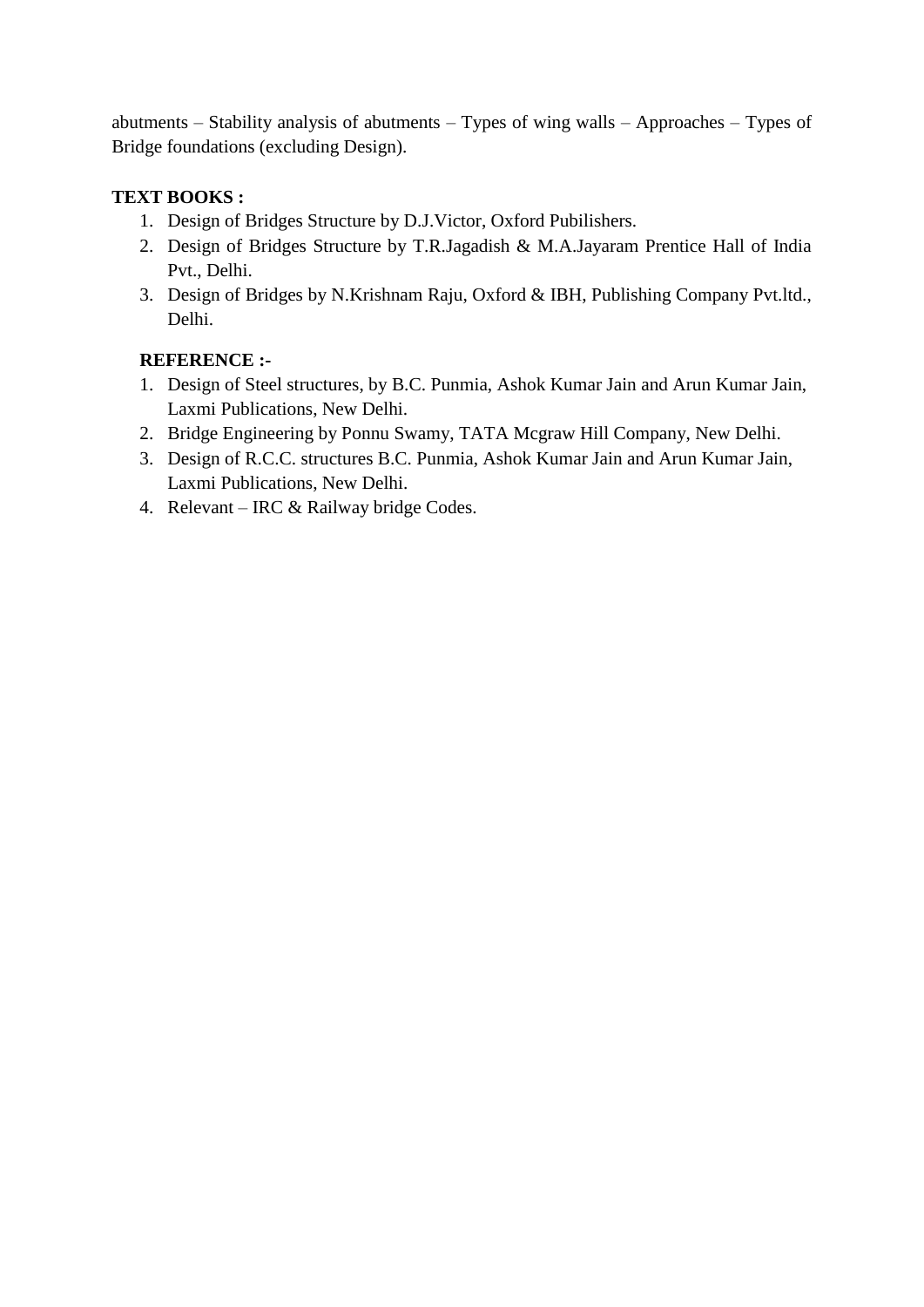## **JAWAHARLAL NEHRU TECHNOLOGICAL UNIVERSITY ANANTAPUR COLLEGE OF ENGINEERING ANANTAPUR (Autonomous) B.Tech. IV - I sem (C.E.) T P C**  $3+1*0$  3

#### **GEOTECHNICAL ENGINEERING – II**

*Objective: To use the principles of Soil mechanics to design the foundations, Earth retaining structures and slope stability safely and economically knowledge of the subject is essential.*

#### **UNIT – I**

**SOIL EXPLORATION:** Need – Methods of soil exploration – Boring and Sampling methods – Field tests – Penetration Tests – Plate load test – Pressure meter – planning of Programme and preparation of soil investigation report.

#### **UNIT – II**

**EARTH SLOPE STABILITY:** Infinite and finite earth slopes – types of failures – factor of safety of infinite slopes – stability analysis by Swedish arc method, standard method of slices, Bishop's Simplified method – Taylor's Stability Number- Stability of slopes of earth dams under different conditions.

#### **UNIT – III**

**EARTH PRESSURE THEORIES:** Rankine's theory of earth pressure – earth pressures in layered soils – Coulomb's earth pressure theory – Rebhann's and Culmann's graphical method

**RETAINING WALLS:** Types of retaining walls – stability of retaining walls.

#### **UNIT – IV**

**SHALLOW FOUNDATIONS:** Types – choice of foundation – Location of depth – Safe Bearing Capacity – Terzaghi`s, Meyerhoff's and Skempton`s Methods

**ALLOWABLE BEARING PRESSURE :** Safe bearing pressure based on N- value – allowable bearing pressure; safe bearing capacity and settlement from plate load test – allowable settlements of structures – Settlement Analysis

#### **UNIT –V**

**PILE FOUNDATION:** Types of piles – Load carrying capacity of piles based on static pile formulae – Dynamic pile formulae – Pile load tests – Load carrying capacity of pile groups in sands and clays – Settlement of pile groups.

**WELL FOUNDATIONS:** Types – Different shapes of wells – Components of wells – functions and Design Criteria – Sinking of wells – Tilts and shifts.

#### **TEXT BOOKS:**

1. Geotechnical Engineering by C.Venkataramaiah, New Age Pubilications.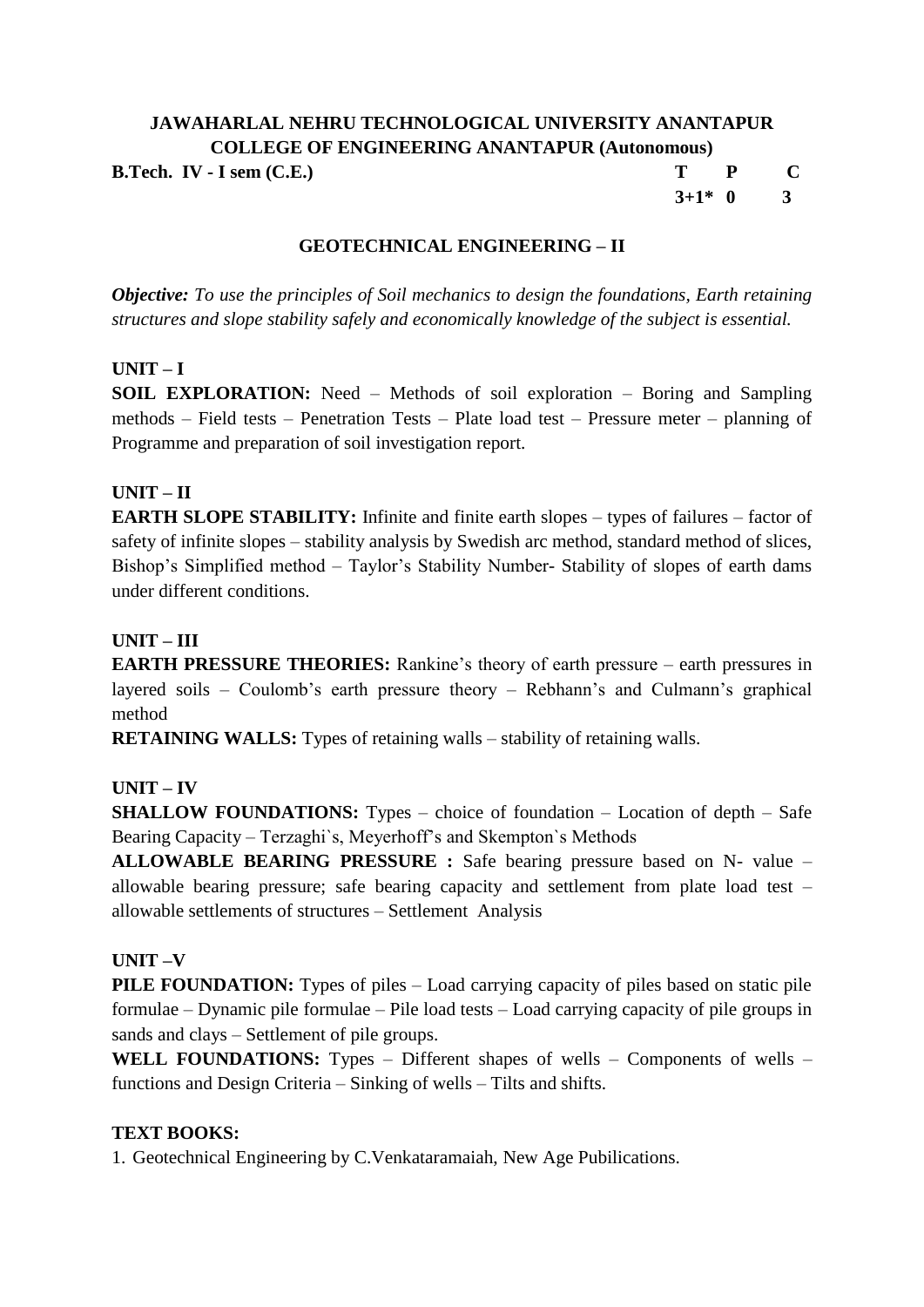- 2. Soil Mechanics and Foundation Engineering by Arora, Standard Publishers and Distributors, Delhi
- 3. Soil Mechanics and Foundations by by B.C.Punmia, Ashok Kumar Jain and Arun Kumar Jain, Laxmi, publications Pvt. Ltd., New Delhi

## **REFERENCES:**

- 1. Das, B.M., (1999) Principles of Foundation Engineering  $-6<sup>th</sup>$  edition (Indian edition) Thomson Engineering
- 2. Foundation Engineering by Varghese,P.C., Prentice Hall of India., New Delhi.
- 3. Foundation Engineering by V.N.S.Murthy, CRC Press, New Delhi.
- 4. Bowles, J.E., (1988) Foundation Analysis and Design  $-4<sup>th</sup>$  Edition, McGraw-Hill Publishing company, Newyork.
- 5. Geotechnical Engineering by Manoj Dutta & Gulati S.K Tata Mc.Grawhill Publishers New Delhi.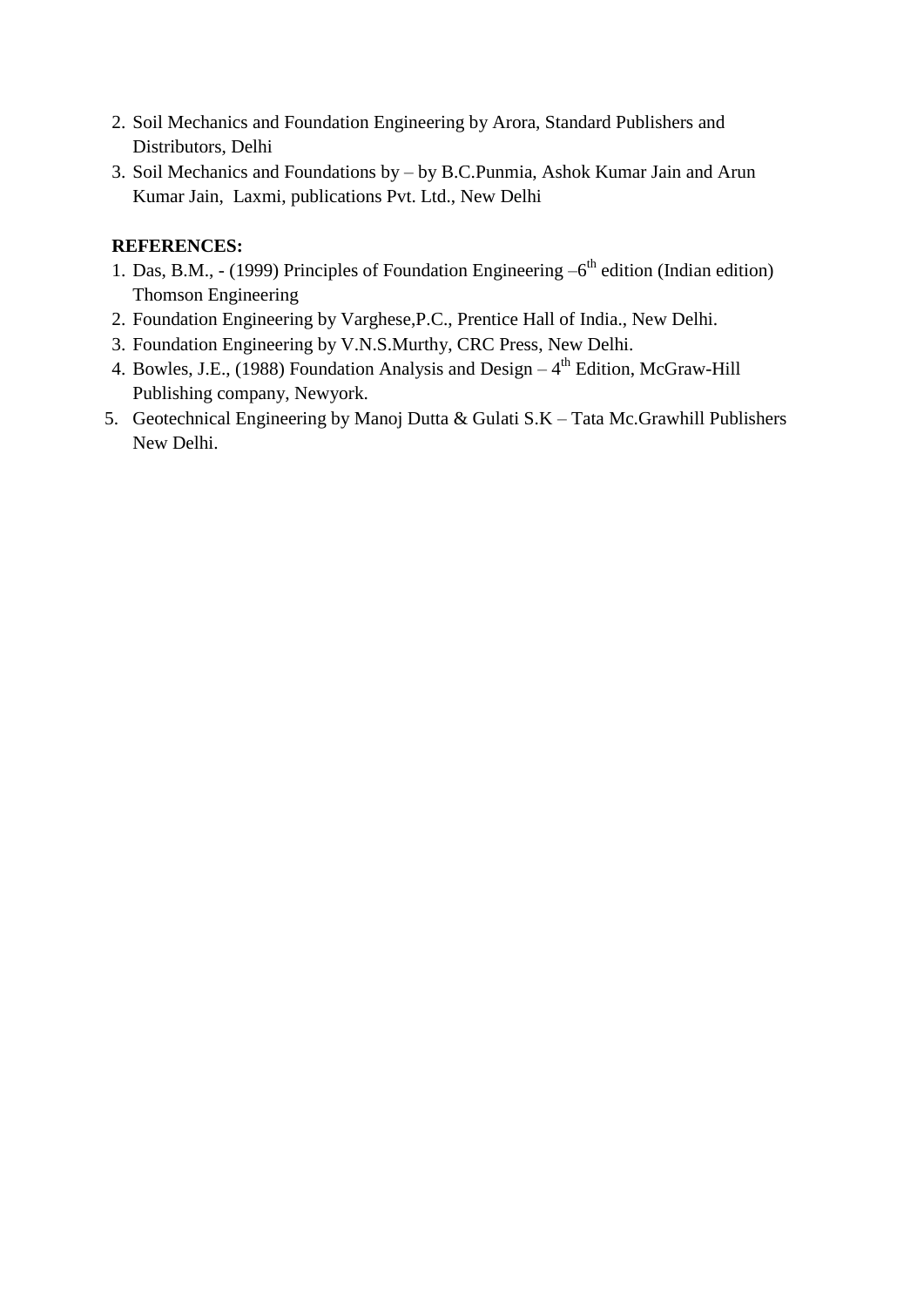# **JAWAHARLAL NEHRU TECHNOLOGICAL UNIVERSITY ANANTAPUR COLLEGE OF ENGINEERING ANANTAPUR (Autonomous) B.Tech. IV - I sem (C.E.) T P C**

 $3+1*0$  3

#### **TRANSPORTATION ENGINEERING – II**

*OBJECTIVE: It deal with different components of Transportation Engineering like Railway , Airport Engineering & harbours. Sound knowledge can aquire on components of airports, docks and harbours.*

#### **UNIT – I**

## **RAILWAY ENGINEERING**:

Introduction – permanent way components – cross section of permanent way – functions and requirements of rails, sleepers and ballast – types of gauges – creep of rails – theories related to creep – coning of wheels – adzing of sleepers – rail fastenings.

## **UNIT – II**

#### **GEOMETRIC DESIGN OF RAILWAY TRACK:**

Gradients – grade compensation – cant and negative super elevation – cant deficiency – degree of curves – safe speed on railway track – points and crossings – layout and functioning of left hand turn out and right hand turn outs – station yards – signaling and interlocking.

## **UNIT –III AIRPORT ENGINEERING:**

Airport site selection – factors affecting site selection and surveys- runway orientation – wind rose diagram – basic runway length – correction for runway length – terminal area – layout and functions – concepts of terminal building – simple building , linear concept, pier concept and satellite concept – typical layouts .

#### **UNIT – IV**

#### **GEOMETRIC DESIGN OF RUNWAYS AND TAXIWAYS:**

Aircraft characteristics – influence of characteristics on airport planning and design – geometric design elements of runway – standards and specifications as per - functions of taxiways – taxiway geometric design – geometric elements and standard specifications – runway and taxiway lighting.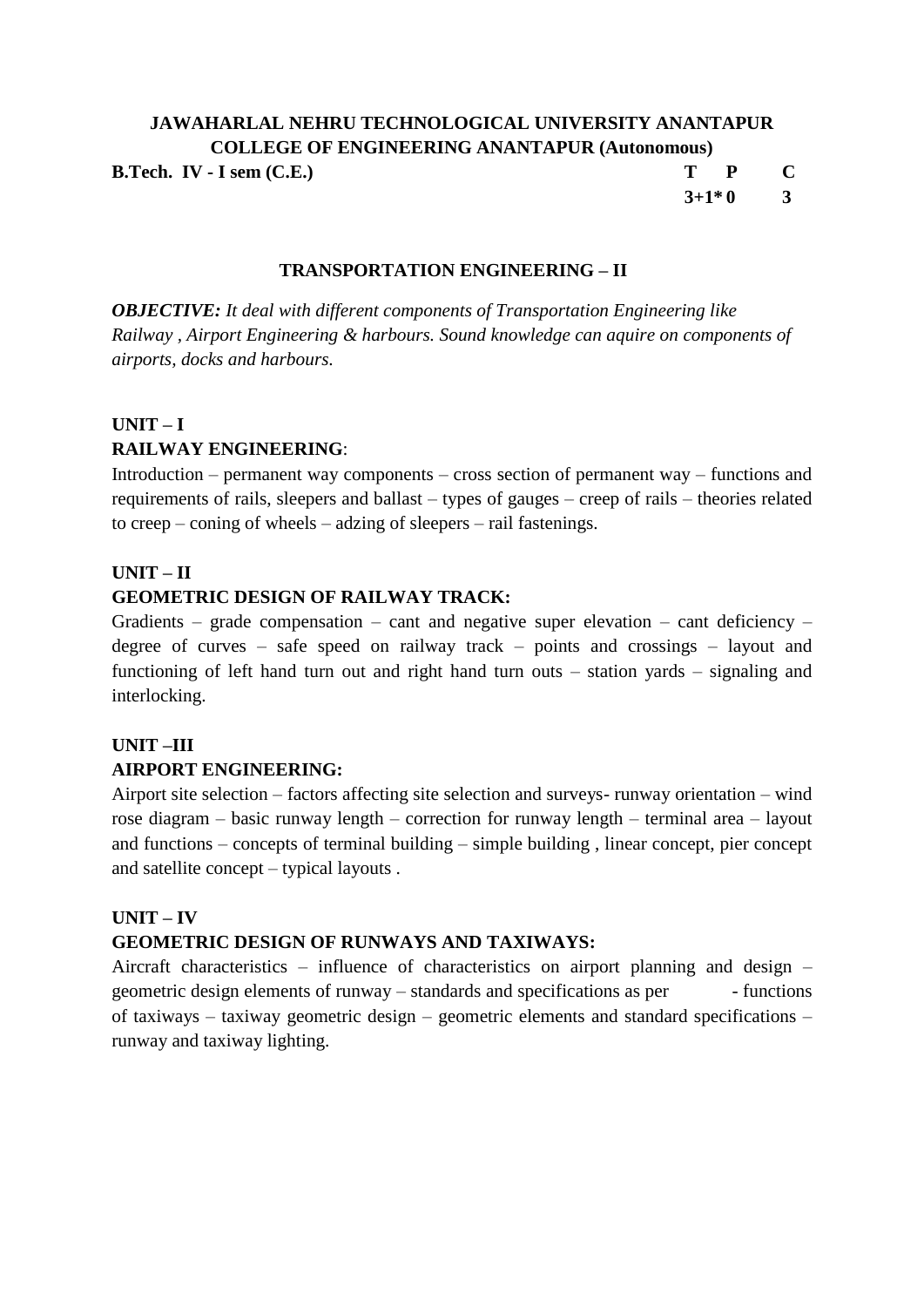# **UNIT – V**

## **PORTS AND HARBOURS:**

Requirements of ports and harbours – types of ports – classification of harbours – docks and types of docks – dry docks, wharves and jetties – breakwaters: layouts of different types of harbours and docks – dredging operations – navigation aids.

## **Text books:**

- 1. A Text Book of Railway Engineering-S.C.Saxena and S.Arora, Dhanpatrai and Sons, New Delhi.
- 2. Satish Chandra and Agarwal, M.M. (2007) "Railway Engineering" Oxford Higher Education, University Press New Delhi.
- 3. Airport Planning and Design- S.K. Khanna and M.G Arora, Nemchand Bros.
- 4. A Text book of Transportation Engineering S.P.Chandola S.Chand & Co. Ltd. (2001).
- 5. Railway Track Engineering by J.S.Mundrey

## **References:**

- 1. Highway, railway, Airport and Harbour Engineering K.P. Subramanian, Scitech pubilishers.
- 2. Harbour, Dock and Tunnel Engineering R. Srinivasan, Charotar Publishing House Pvt. Limited, 2009
- 3. Dock and Harbour Engineering Hasmukh P Oza, Gutam H Oza, Chartor Publishers pvt ltd.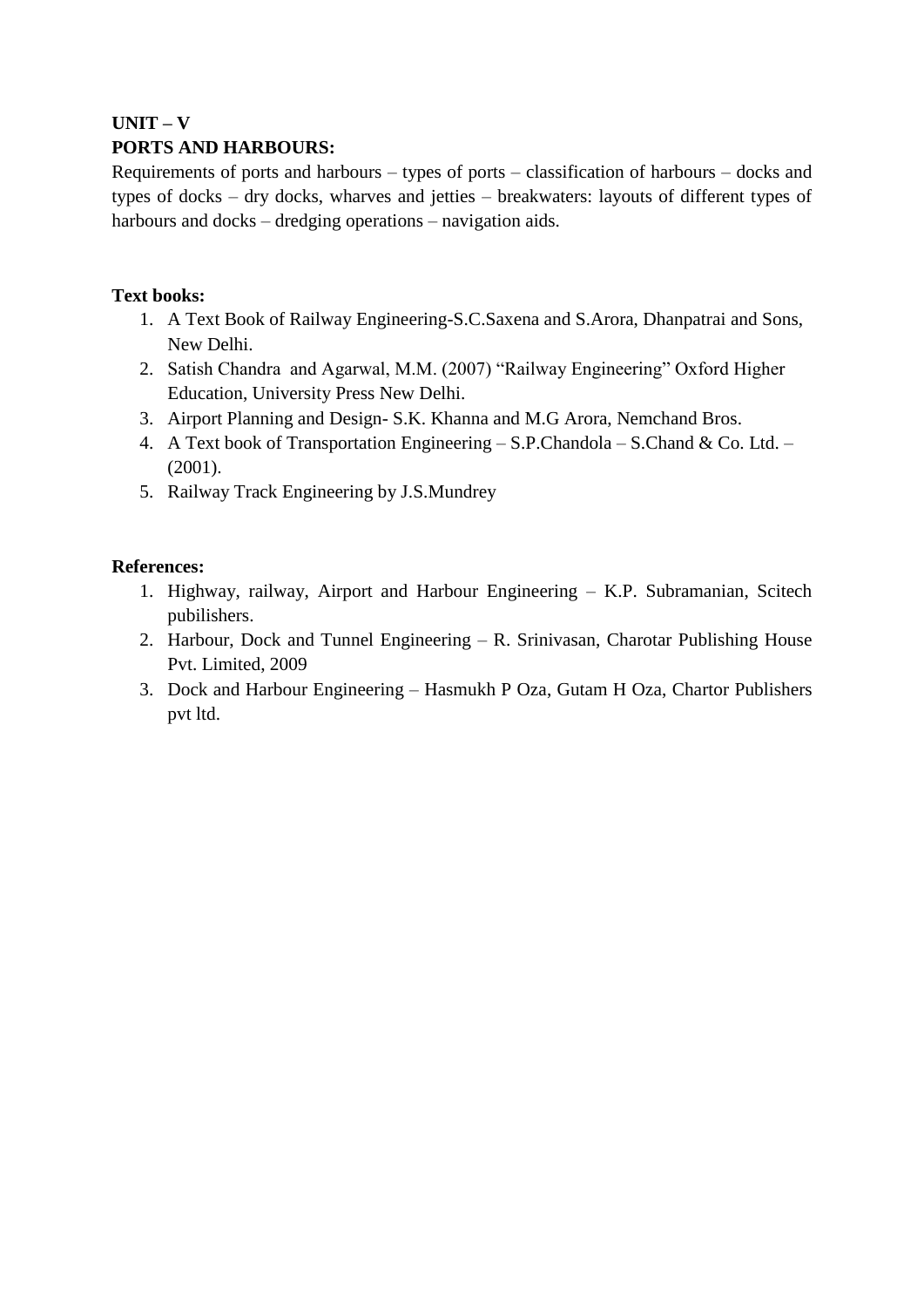**B.Tech. IV - I** sem (C.E.) T **P C** 

**3+1\* 0 3**

## **BUILDING CONSTRUCTION & MANGEMENT (OPEN ELECTIVE)**

*Objective: The objective of the course is to make the student to understand about fundamentals of construction management and techniques to be used to perform and complete the construction works intime by saving time and money.*

## **UNIT - I**

## **FUNDAMENTALS OF CONSTRUCTION TECHNOLOGY :**

Definitions and Discussion – Construction Activities – Construction Processes - Construction Works – Construction Estimating – Construction Schedule – Productivity and Mechanized Construction – Construction Documents – Construction Records – Quality – Safety – Codes and Regulations.

## **PREPARATORY WORK AND IMPLEMENTATION**

Site layout – Infrastructure Development – Construction Methods – Construction Materials – Deployment of Construction Equipment – Prefabrication in Construction – Falsework and Temporary Works.

#### **UNIT - II EARTHWORK :**

Classification of Soils – Project Site – Development – Setting Out - Mechanized Excavation – Groundwater Control – Trenchless (No-dig) Technology – Grading – Dredging.Rock Excavation – Basic Mechanics of Breakage – Blasting Theory – Drillability of Rocks – Kinds of Drilling – Selection of the Drilling Method and Equipment – Explosives – Blasting Patterns and Firing Sequence – Smooth Blasting – Environmental Effect of Blasting.

## **UNIT - III**

## **PROJECT MANAGEMENT AND BAR CHARTS AND MILESTONE CHARTS :**

Introduction – Project planning – Scheduling – Controlling – Role of decision in project management – Techniques for analyzing alternatives Operation research – Methods of planning and programming problems – Development of bar chart – Illustrative examples – Shortcomings of bar charts and remedial measures – Milestone charts – Development of PERT net work problems.

## **UNIT - IV**

## **ELEMENTS OF NETWORK AND DEVELOPMENT OF NETWORK :**

Introduction – Event – Activity – Dummy – Network rules – Graphical guidelines for network – Common partial situations in network – Numbering the events – Cycles Problems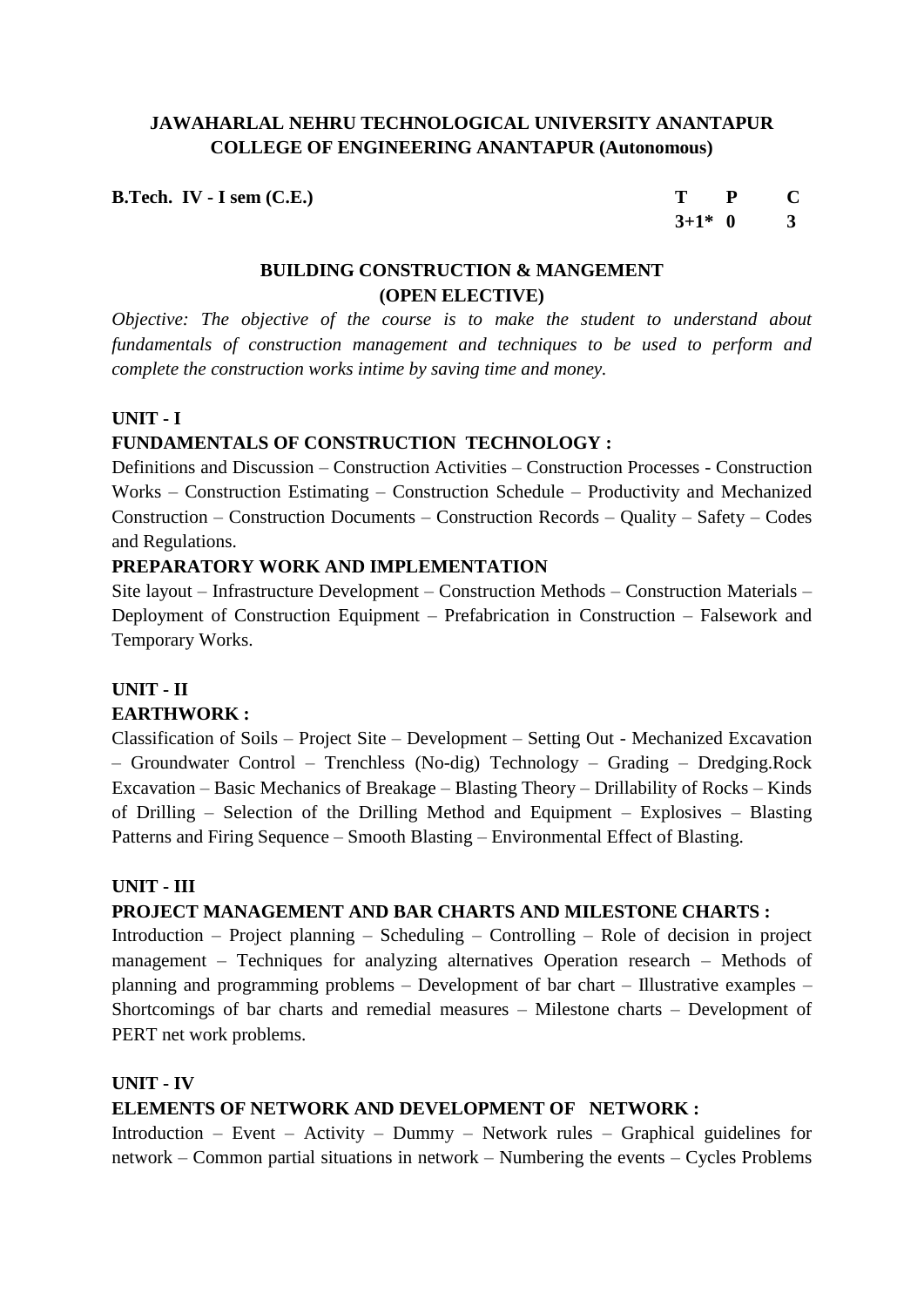– Planning for network construction – Modes of network construction – Steps in development of network – Work breakdown structure –Hierarchies – Illustrative examples – Problems.

## **UNIT - V**

## **PERT AND CPM: TIME COMPUTATIONS & NETWORK ANALYSIS**

Introduction – Uncertainties : Use of PERT – Time estimates – Frequency distribution – Mean, variance and standard deviation – Probability distribution – Beta distribution – Expected time Problems -Earliest expected time – Formulation for  $T_E$  - Latest allowable occurrence time – Formulation for  $T_L$  - Combined tabular computations for  $T_E$  and  $T_L$ problems.Introduction - Slack – Critical path – Illustrative examples – Probability of meeting scheduled date Problems – CPM : process – CPM : Networks – Activity time estimate – Earliest event time – Latest allowable occurrence time – Combined tabular computations for  $T_E$  and  $T_L$  - Start and f inish times of activity – Float – Critical activities and critical path – Illustrative examples Problems.

## **TEXT BOOKS** :

- 1. Construction project management by Jha ,Pearson pubilications,New Delhi.
- 2. Construction Technology by Subir K.Sarkar and Subhajit Saraswati Oxford Higher Education- Univ.Press, Delhi.
- 3. Project Planning and Control with PERT and CPM by Dr.B.C.Punmia, K.K.Khandelwal, Lakshmi Publications New Delhi.

## **REFERENCES:**

- 1. Optimal design of water distribution networks P.R.Bhave, Narosa Publishing house 2003.
- 2. Total Project management, the Indian context- by : P.K.JOY- Mac Millan Publishers India Limited.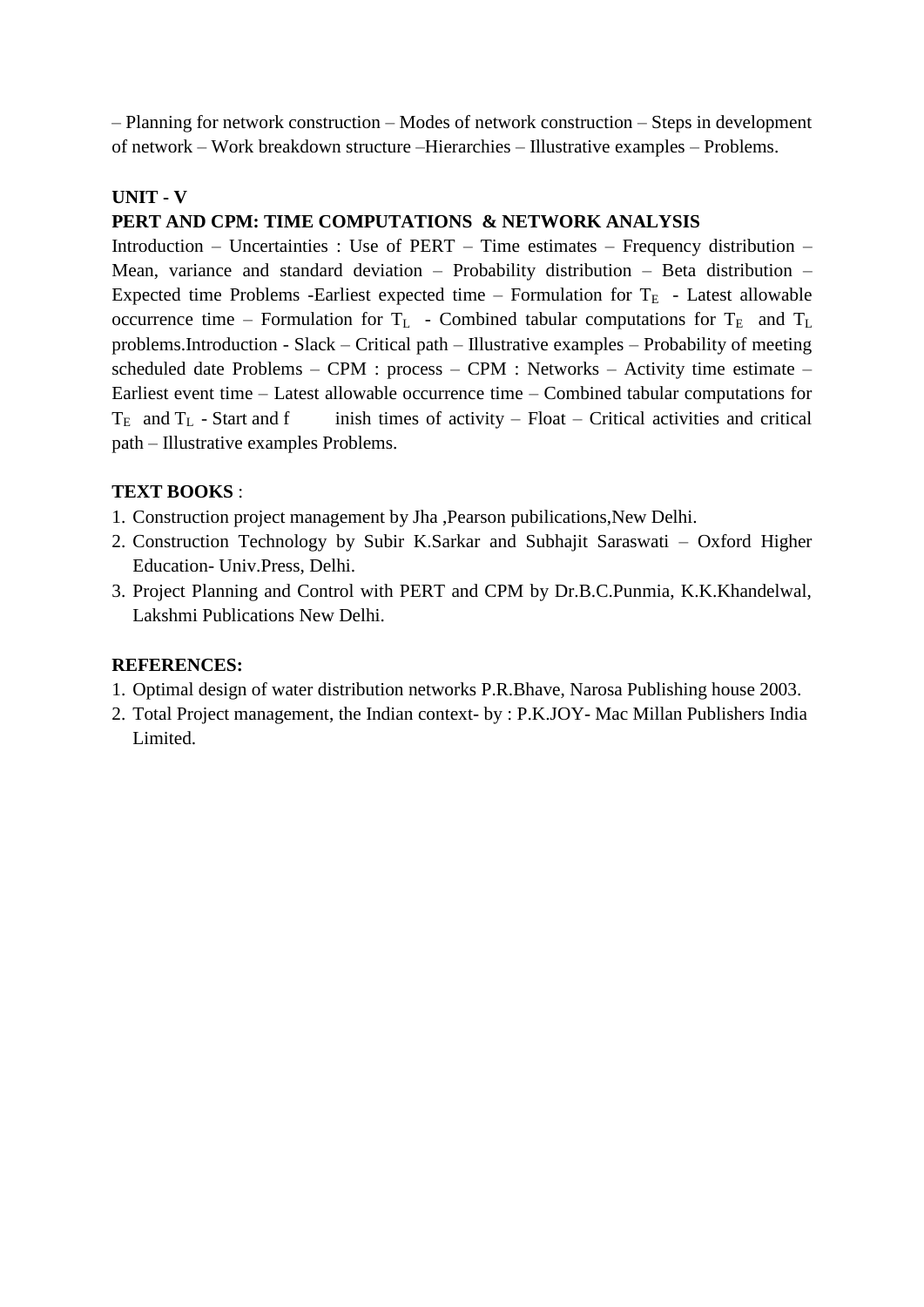**B.Tech. IV - I sem (C.E.) T P C**

 $3+1*0$  3

## **DISASTER MANAGEMENT AND MITIGATION (OPEN ELECTIVE)**

*Objective:-The objectives of this are to give the basic knowledge of Environmental Hazards and disasters. The syllabus includes the basics of Endogenous and Exogenous hazard's and gives a suitable picture on the different types of hazards.*

#### **Unit-I**

Environmental Hazards & Disasters: Meaning of Environmental hazards, Environmental Disasters and Environmental stress. Concept of Environmental Hazards, Environmental stress & Environmental Disasters. Different approaches & relation with human Ecology - Landscape Approach - [Ecosystem](http://www.indiastudychannel.com/resources/55702-Syllabus-DISASTER-MANAGEMENT.aspx) Approach - Perception approach - Human ecology  $\&$  its application in geographical researches.

#### **Unit –II**

Types of Environmental hazards & Disasters: Natural hazards and Disasters - Man induced hazards & Disasters - Natural Hazards- Planetary Hazards/ Disasters - Extra Planetary Hazards/ disasters - Planetary Hazards- Endogenous Hazards - Exogenous Hazards –

## **Unit–III**

Endogenous Hazards - Volcanic Eruption – Earthquakes – Landslides - Volcanic Hazards/ Disasters - Causes and distribution of Volcanoes - Hazardous effects of volcanic eruptions - Environmental impacts of volcanic eruptions - Earthquake Hazards/ disasters - Causes of Earthquakes - Distribution of earthquakes - Hazardous effects of - earthquakes - Earthquake Hazards in India - - Human adjustment, perception & mitigation of earthquake.

#### **Unit –IV**

Exogenous hazards/ disasters - Infrequent events- Cumulative atmospheric hazards/ disasters Infrequent events: Cyclones – Lightning – Hailstorms Cyclones: Tropical cyclones & Local storms - Destruction by tropical cyclones & local storms (causes , distribution human adjustment, perception & mitigation)Cumulative atmospheric hazards/ disasters : - Floods-Droughts- Cold waves- Heat waves.Floods:- Causes of floods- Flood hazards India- Flood control measures ( Human adjustment, perception & mitigation).Droughts:- Impacts of droughts- Drought hazards in India- Drought control measures- Extra Palnetary Hazards/ Disasters- Man induced Hazards /Disasters- Physical hazards/ Disasters-Soil Erosion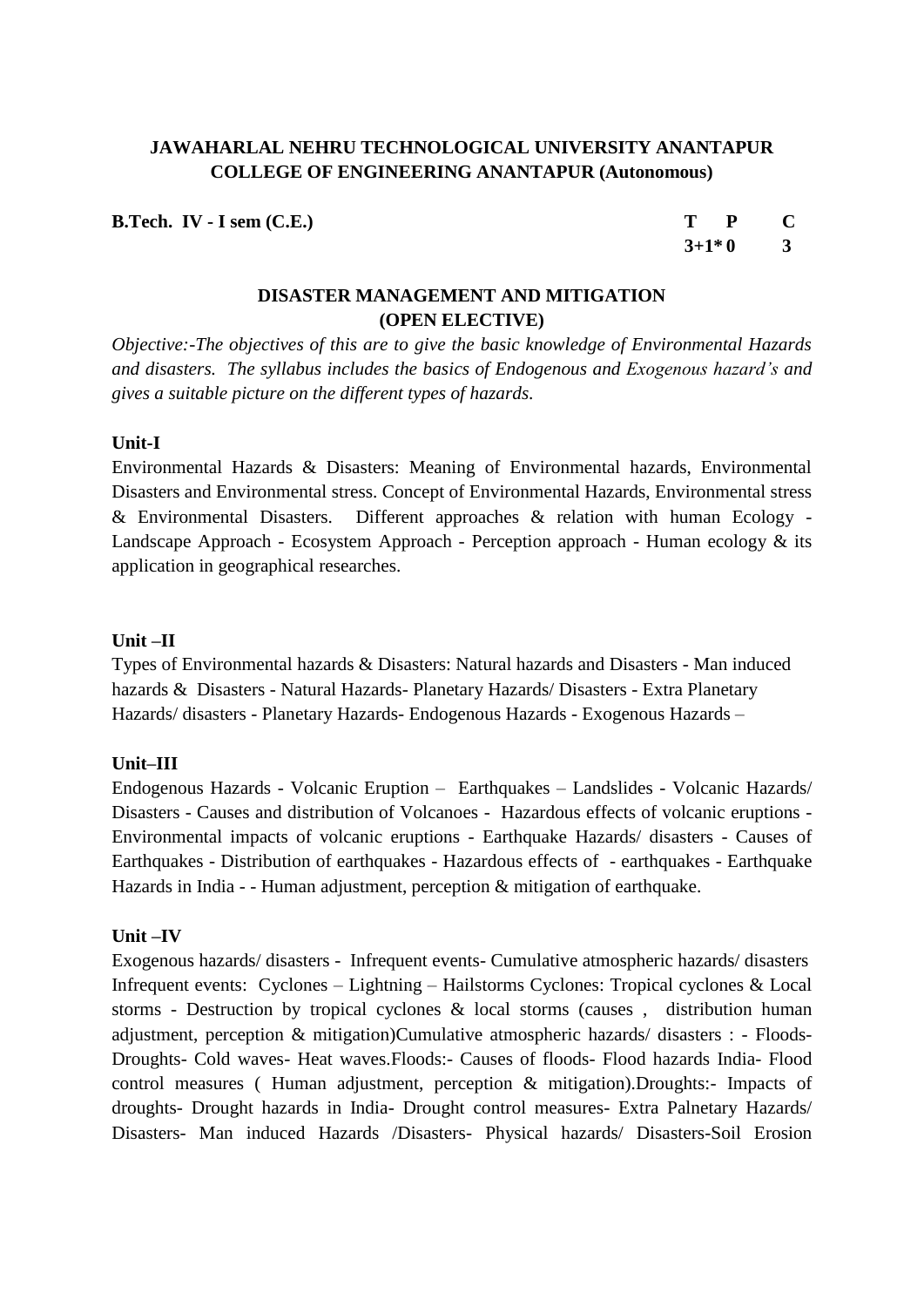Soil Erosion:-- Mechanics & forms of Soil Erosion- Factors & causes of Soil Erosion-Conservation measures of Soil Erosion.Chemical hazards/ disasters:-- Release of toxic chemicals, nuclear explosion- Sedimentation processes.Sedimentation processes:- Global Sedimentation problems- Regional Sedimentation problems- Sedimentation & Environmental problems- Corrective measures of Erosion & Sedimentation.Biological hazards/ disasters:- Population Explosion.

## **Unit –V**

Emerging approaches in Disaster Management- Three Stages

- 1. Pre- disaster stage (preparedness)
- 2. Emergency Stage
- 3. Post Disaster stage-Rehabilitation

## **Text books:**

- 1. Disaster Management by Rajib Shah, Universities Press, India, 2003
- 2. Disaster Mitigation: Experiences And Reflections by [Pardeep Sahni](http://www.flipkart.com/author/pardeep-sahni/)
- 3. Natural Hazards & Disasters by Donald Hyndman & David Hyndman Cengage Learning

## **References**

1.Kates,B.I & White, G.F The Environment as Hazards, oxford, New York, 1978

2.R.B. Singh (Ed) Disaster Management, Rawat Publication, New Delhi, 2000

3.H.K. Gupta (Ed) Disaster Management, Universiters Press, India, 2003

4.R.B. Singh, [Space Technology](http://www.indiastudychannel.com/resources/55702-Syllabus-DISASTER-MANAGEMENT.aspx) for Disaster Mitigation in India (INCED), University of Tokyo, 1994

5.Dr. Satender , Disaster Management t in Hills, Concept Publishing Co., New Delhi, 2003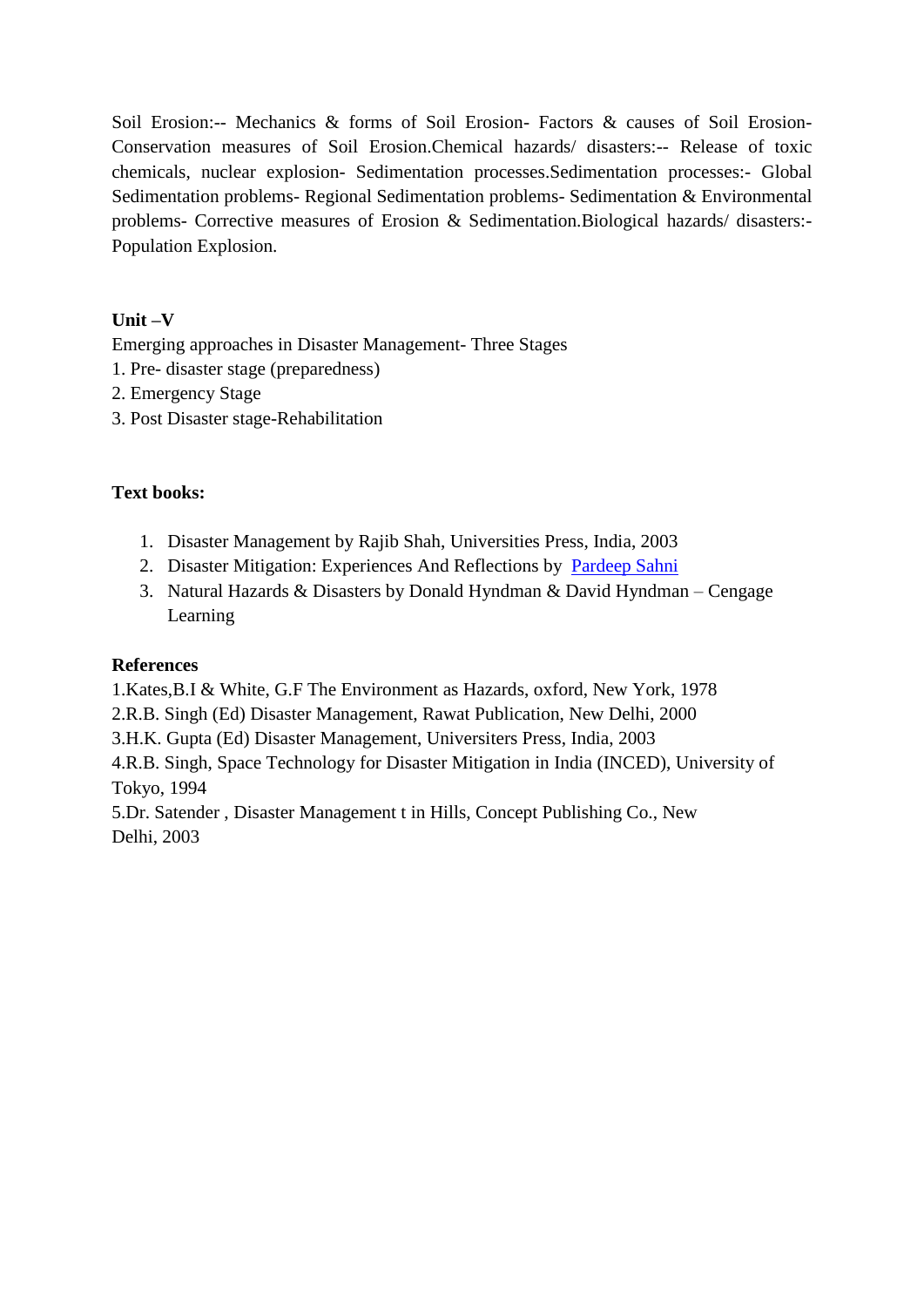**B.Tech. IV -II sem (C.E.) T P C**

**3+1\* 0 3**

# **ARCHITECTURAL AND TOWN PLANNING (OPEN ELECTIVE)**

*Objective:- To know the western architecture and Indian architecture and also to gain knowledge on the principles of architectural design and historical background of town planning.*

## **A) ARCHITECTURE:**

## **UNIT-I**

## **History of Architecture:**

- **a) Western Architecture:** Egyptian, Greek, Roman Architectures; influences-Comparative Analysis Orders.
- **b) Indian Architecture:** Vedic age Indus Valley civilization Buddhist period; stambas, Slenstas. Roranas, Chaityans, Viharas with one example for each Hindu temples - Evaluation of Dravidian and Indo Aryan Styles - Principle factors. Temple of Aibole, Mahabalipuram, Madurai, Deograph, Bhuvaneshwar, Mount Abu.
- **c)** Indo Sarsanic Architecture; Mosque Place- Fort Tomb.

## **UNIT - II**

## **Architectural Design:**

**a) Principle of designing** : Composition of plan Relationship between plan and elevation elements, form, surface Mass, Texture, Color, Tone.

**b) Principle of Compositions:** Unity, contrast, proportion, scale, Bab Rhuthm, character.

 Principles of Planning a Residence; Site Orientation prospect, Grouping, circulation, privacy, services and other factors.

## **UNIT – III**

 Introduction of Post-classic Architecture and contribution of eminent architects to modern

period.

Brief summary of post - classic architecture - Indian and Western Architectural contribution of Edward Lutyens, Le Corbusier), Frank Lloyd Wrigt, Walter Groping, Vender Rohe, Caarihan, Nervi, Oscar Niemyer, Edward Durell stone.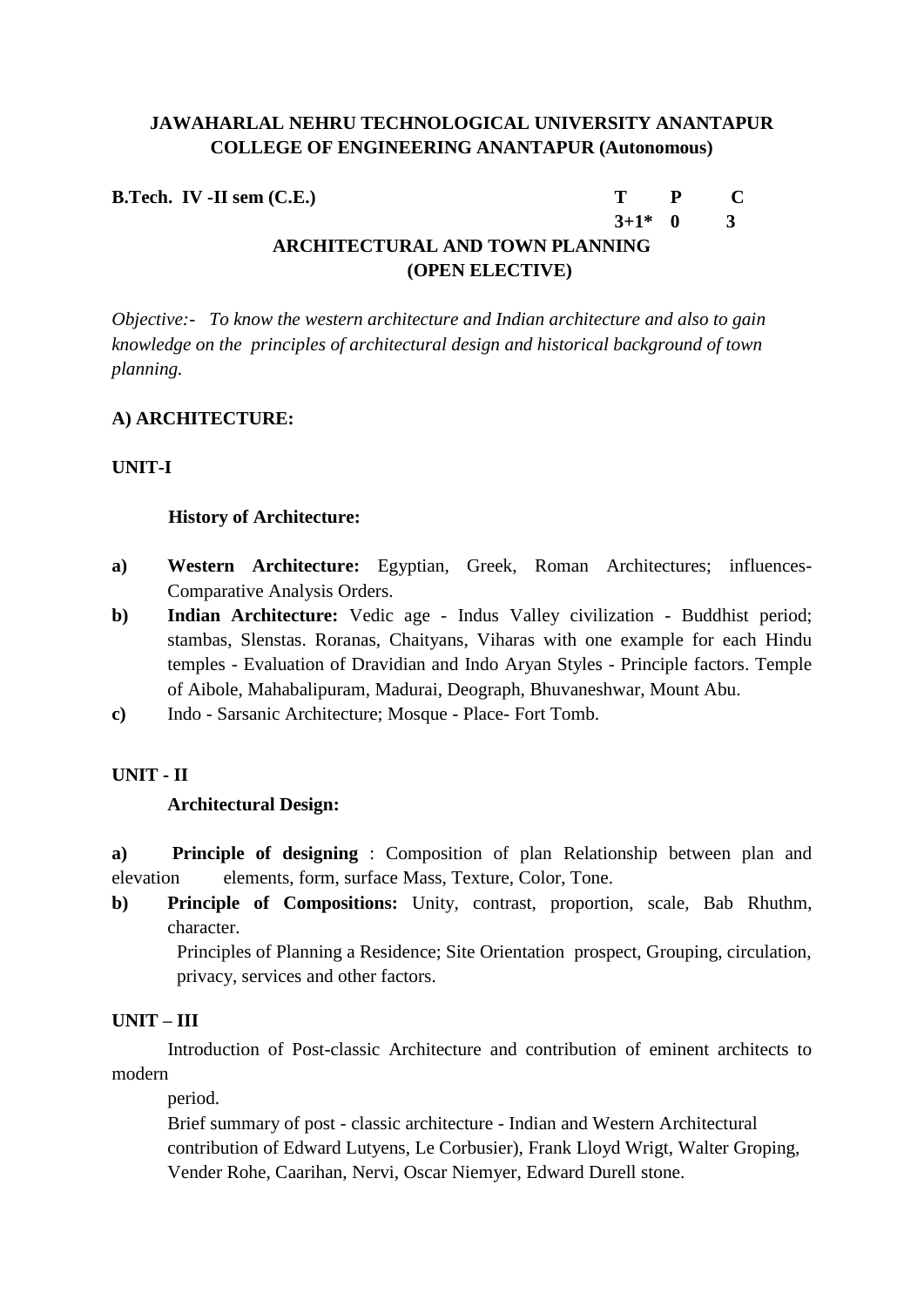## **B) TOWN PLANNING:**

## **UNIT – IV**

#### **Historical Back Ground:**

 Town planning in India - town plans of Magad - town plans of ancient Indian towns; Mourya, Pataliputra vijayanagara, Delhi.Town planning in the West-town plans of Acropolis, Rome, Paris, London.

## **UNIT – V**

#### **Components of Planning;**

- a) Zoning
- b) Roads and road Traffic.
- a) Housing-Slums, Parks, Play grounds.
- b) Public Utility Services.
- c) Surveys and maps for planning.
- d) Neighbourhood Planning.

Planning New town, planning standards, National and regional Planning, town planning and legislation.

Garden cities and satellite town

#### **REFERENCES:**

## **A) ARCHITECTURE**

- 1. Indian Architecture Vol:- I and II by Percy Brown, Taraporevala Publications, Bombay.
- 2. Planning and 'Design of Building -Section of Architecture by Y.S.Sane.
- 3. Modern Architecture and Design by Nikolans, Pevshar.
- 4. Modern Ideal Hol11nes for India by R.S.Deshpande.
- **B) TOWN PLANNING**
- 1. Town and Country .Planning A.J.Brown and H.M.Sherrard.
- 2. Town Design .- Federik Gibbard, Architectural press, London.
- 3. National Building Code of India.
- 4. Town Planning in India Town and Country Planning Organisation, New Delhi 1962.
- 5. Regional Planning Misra R.P., Mysore University.
- 6. Urban and Regional Planning; Principles and case studies by K.S.Rama Gouda, Mysore University Publications.
- 7. Town and Country Planning P. Abercrombe, Oxford University press.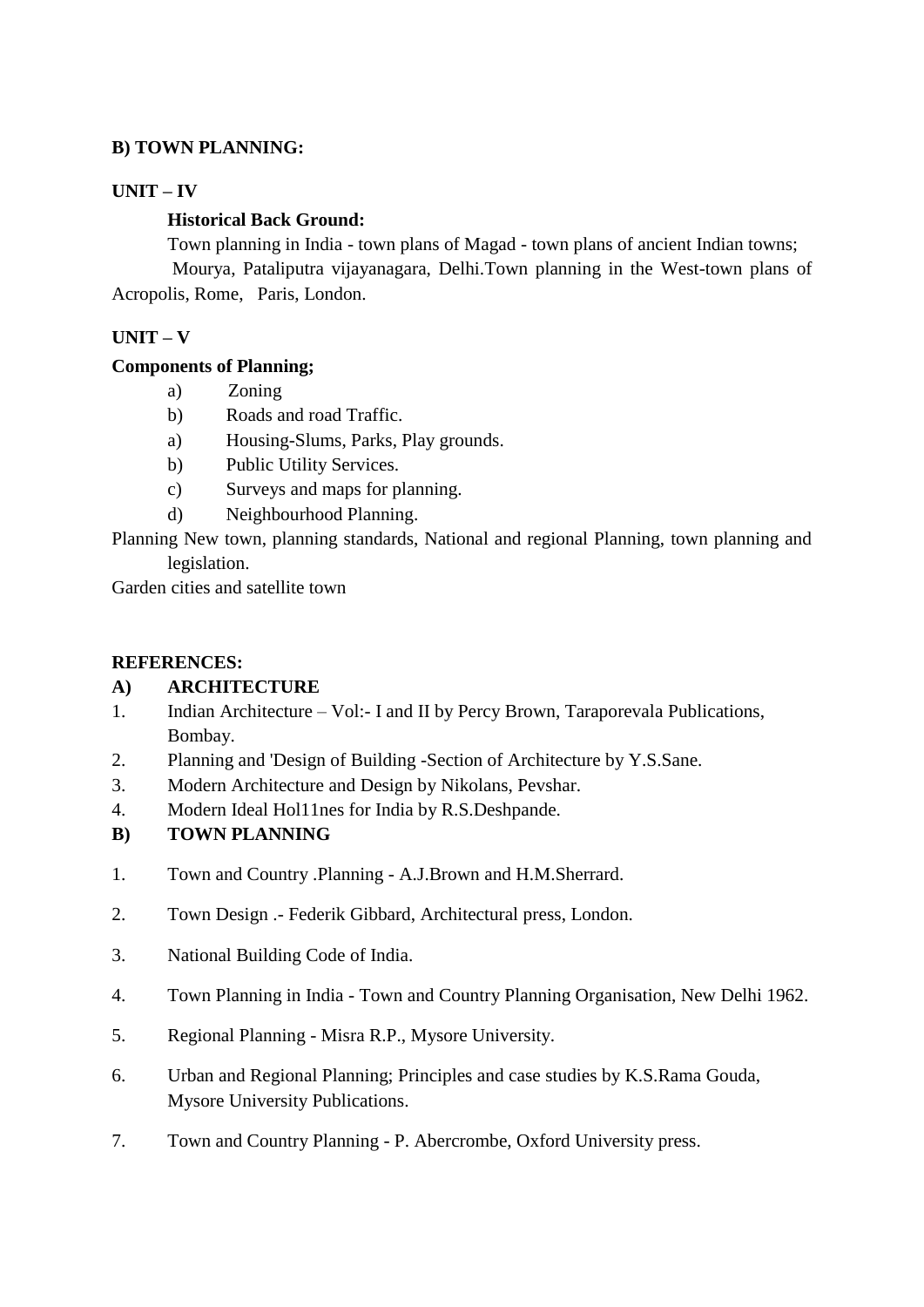**B.Tech. IV -II sem (C.E.)** 

| т         | P | C |
|-----------|---|---|
| $3+1^*$ 0 |   | 3 |

## **INTELLECTUAL PROPERTY RIGHTS (OPEN ELECTIVE )**

*Objectives:The objective of the course is to make the student to understand about various trades and laws regarding registration and patents.*

## **UNIT – I**

Introduction to Intellectual property: Introduction, types of intellectual property, international organizations, agencies and treaties, importance of intellectual property rights.

## **UNIT – II**

Trade Marks : Purpose and function of trade marks, acquisition of trade mark rights, protectable matter, selecting and evaluating trade mark, trade mark registration processes.

## **UNIT – III**

Law of copy rights : Fundamental of copy right law, originality of material, rights of reproduction, rights to perform the work publicly, copy right ownership issues, copy right registration, notice of copy right, international copy right law.

Law of patents : Foundation of patent law, patent searching process, ownership rights and transfer

## **UNIT – IV**

Trade Secrets : Trade secrete law, determination of trade secrete status, liability for misappropriations of trade secrets, protection for submission, trade secrete litigation. Unfair competition : Misappropriation right of publicity, False advertising.

## **UNIT – V**

New development of intellectual property: new developments in trade mark law ; copy right law, patent law, intellectual property audits.

International overview on intellectual property, international – trade mark law, copy right law, international patent law, international development in trade secrets law.

## **TEXT BOOKS & REFERENCES:**

1. Intellectual property right, Deborah. E. Bouchoux, cengage learing.

2. Intellectual property right – nleashmy the knowledge economy, prabuddha ganguli,

Tate Mc Graw Hill Publishing company ltd.,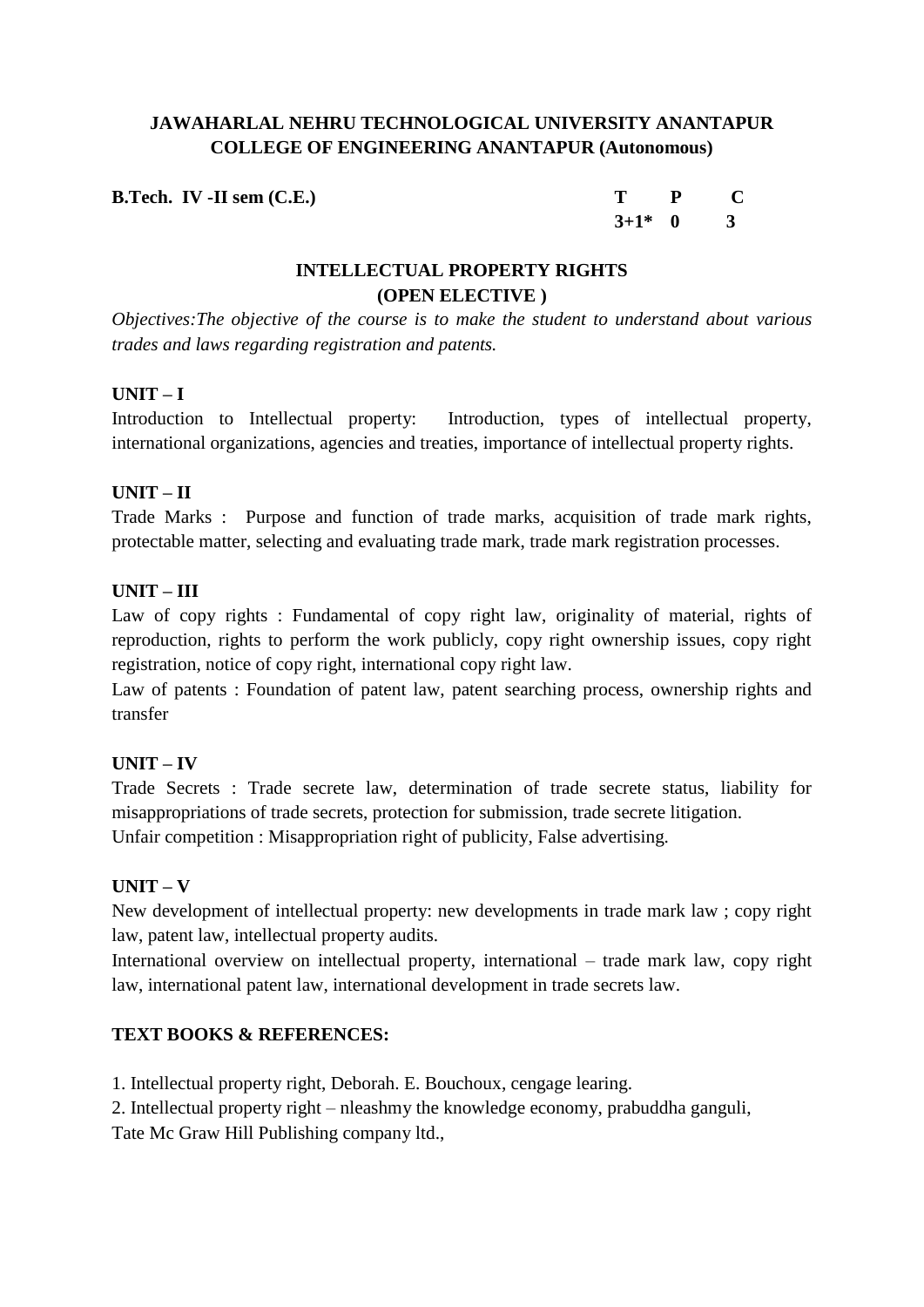**B.Tech. IV - I** sem (C.E.) T **P C** 

**0 3 2**

## **CAD LAB**

## **CAD: SOFTWARE:**

1. STAAD PRO or Equivalent

## **EXCERCISIES:**

- 1. 2-D Frame Analysis and Design
- 2. Steel Tabular Truss Analysis and Design
- 3. 3-D Frame Analysis and Design
- 4. Retaining Wall Analysis and Design
- 5. Simple tower Analysis and Design
- 6. One Way Slab Analysis & Design
- 7. Two Way Slab Analysis & Design
- 8. Column Analysis & Design

## **TEXT BOOK:**

1.Computer Aided Design Lab Manual by Dr.M.N.Sesha Prakash And Dr.C.S.Suresh , Lakshmi Pubilishers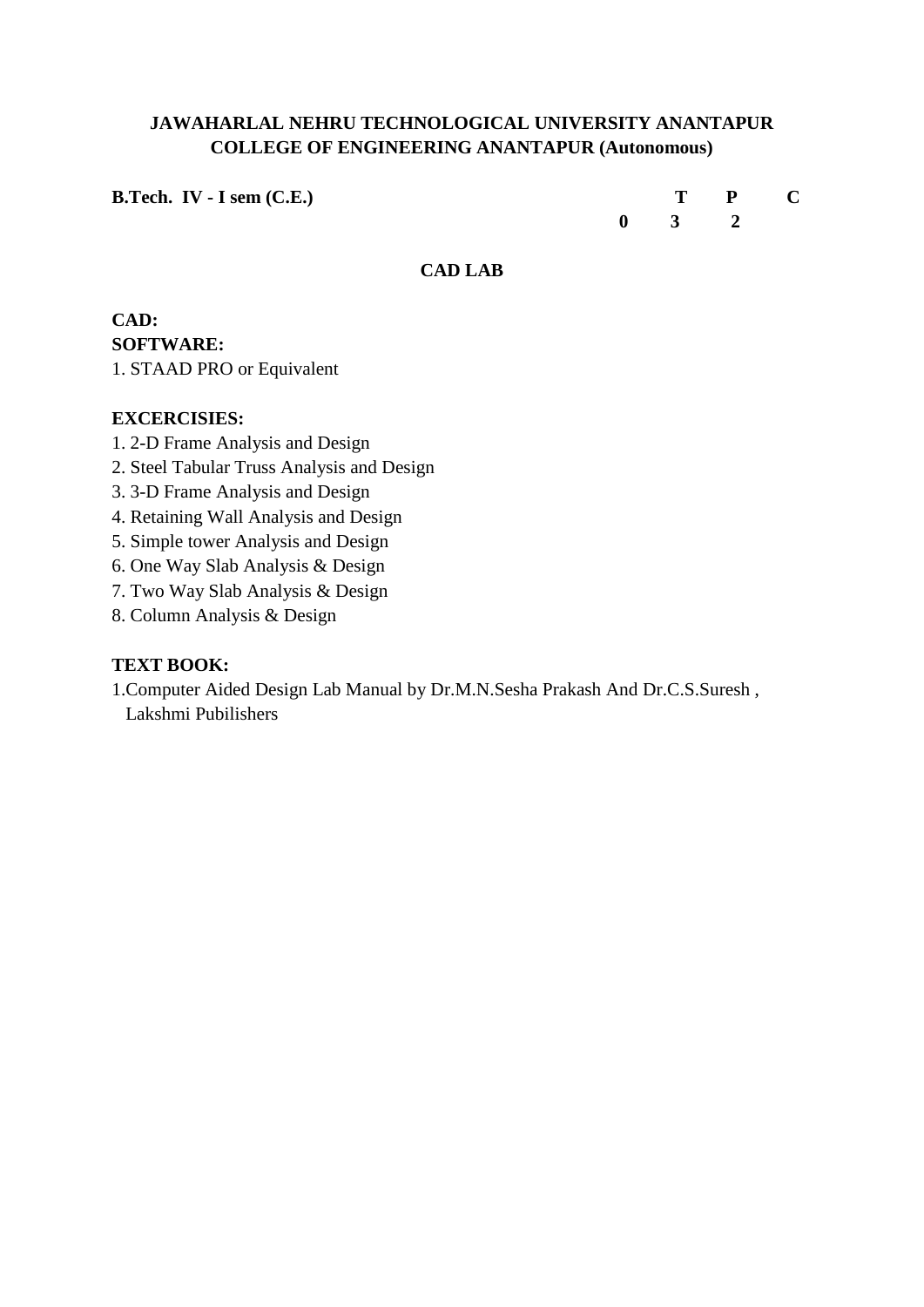**B.Tech. IV - I sem (C.E.) T P C**

 **0 3 2**

#### **HIGHWAY MATERIALS LAB**

## **I. ROAD AGGREGATES:**

- 1. Aggregate Crushing value
- 2. Aggregate Impact Test.
- 3. Specific Gravity and Water Absorption.
- 4. Attrition Test
- 5. Abrasion Test.
- 6. Shape tests

#### **II. BITUMINOUS MATERIALS :**

- 1. Penetration Test.
- 2. Ductility Test.
- 3. Softening Point Test.
- 4. Flash and fire point tests.

#### **TEXT BOOKS:-**

- 1. Lab manual in High way Engineering by Ajay.K.Duggal & Vijay .P.Puri, New Age pubilications,New Delhi
- 2.Relevant IS Codes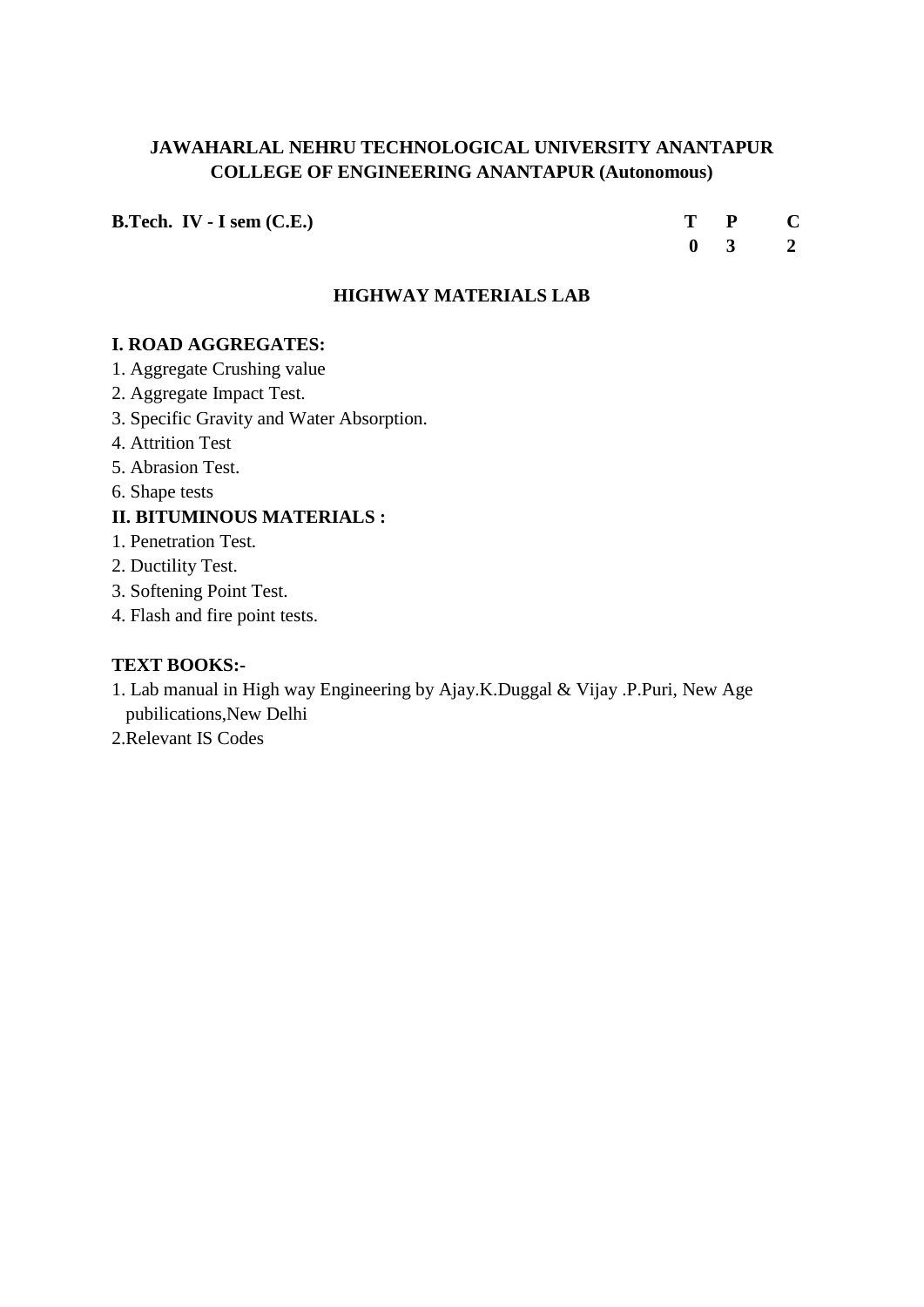**B.Tech. IV -II sem (C.E.)** T P C

 $3+1^*$  0 3

#### **ADVANCED STRUCTURAL ENGINEERING**

*OBJECTIVE: To make the student more conversant with the design principals of multistoried buildings, roof system, foundation and other important structures.*

- 1. Design of a flat slab( Interior panel only )
- 2. Design of concrete bunkers of circular shape (excluding staging) Introduction to silos
- 3. Design of concrete chimney
- 4. Design of circular and rectangular water tank resting on the ground
- 5. Design of cantilever and counter forte retaining wall with horizontal back fill

#### **FINAL EXAMINATION PATTERN:**

The question paper shall contain 2 questions of either or type covering all the syllabus where each question carries 35 marks out of 35 marks, 20 marks shall be for the design and 15 marks are for the drawing.

#### **TEXT BOOKS :-**

- 1. Structural Design and drawing (RCC and steel) by Krishnam Raju, Universites .Press , New Delhi
- 3. R.C.C Structures by [Dr. B. C. Punmia,](http://www.laxmipublications.com/servlet/lpdispinfo?offset=0&searchtype=Author&text1=Dr.%20B.%20C.%20Punmia) [Ashok Kumar Jain,](http://www.laxmipublications.com/servlet/lpdispinfo?offset=0&searchtype=Author&text1=Ashok%20Kr.%20Jain) [Arun Kumar Jain,](http://www.laxmipublications.com/servlet/lpdispinfo?offset=0&searchtype=Author&text1=Arun%20Kr.%20Jain) Laxmi Publications, New Delhi
- 4. Advanced RCC by Varghese , PHI Publications, New Delhi.
- 5. Design of RCC structures by M.L.Gambhir P.H.I. Publications, New Delhi.

#### **Reference books :-**

- 1. R.C.C Designs by Sushil kumar , standard publishing house.
- 2. Fundamentals of RCC by N.C.Sinha and S.K.Roy, S.Chand Publications, New Delhi.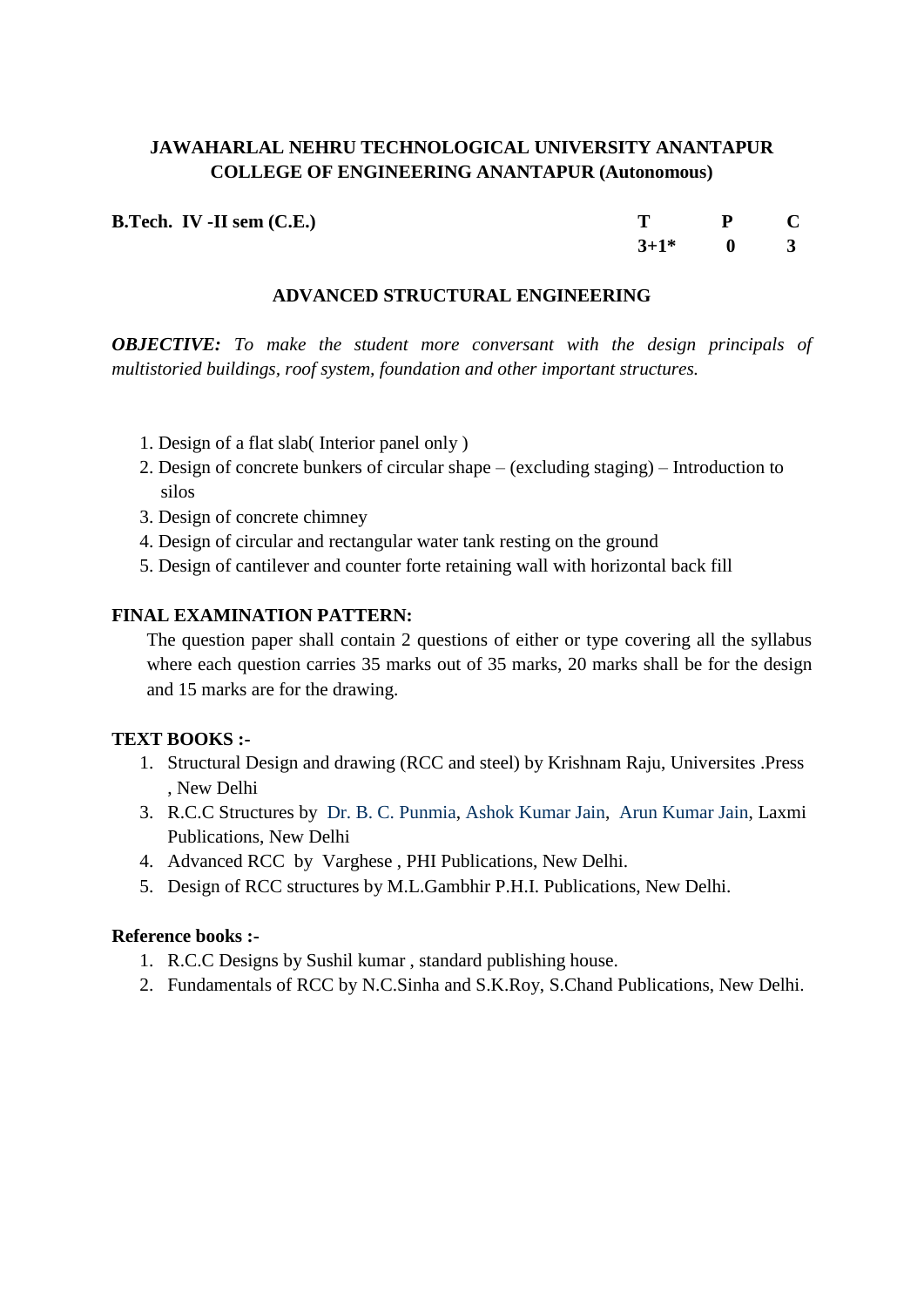| <b>B.Tech.</b> IV -II sem $(C.E.)$ | $T$ $P$ $C$ |  |
|------------------------------------|-------------|--|
|                                    | $3+1^*$ 0 3 |  |

## **DESIGN AND DRAWING OF IRRIGATION STRUCTURES**

*OBJECTIVE: To make the student more detail studies about irrigation structures and its component parts.*

#### **Design and drawing of the following irrigation structures.**

- 1. Sloping glacis weir
- 2. Surplus weir.
- 3. Tank sluice with tower head
- 4. Type III Syphon aqueduct.
- 5. Canal regulator.

**Final Examination pattern:** Any two questions of the above Five designs may be asked out of which the candidate has to answer one question. The duration of examination will be three hours.

#### **TEXT BOOKS:**

- 1. Water Resources Engineering by Satyanarayana Murthy. Challa, New Age International Publishers.
- 2. Design of minor irrigation and canal structures by C.Satyanarayana Murthy, Wiley eastern Ltd.
- 3. Irrigation engineering and Hydraulic structures by S.K.Garg, Standard Book House.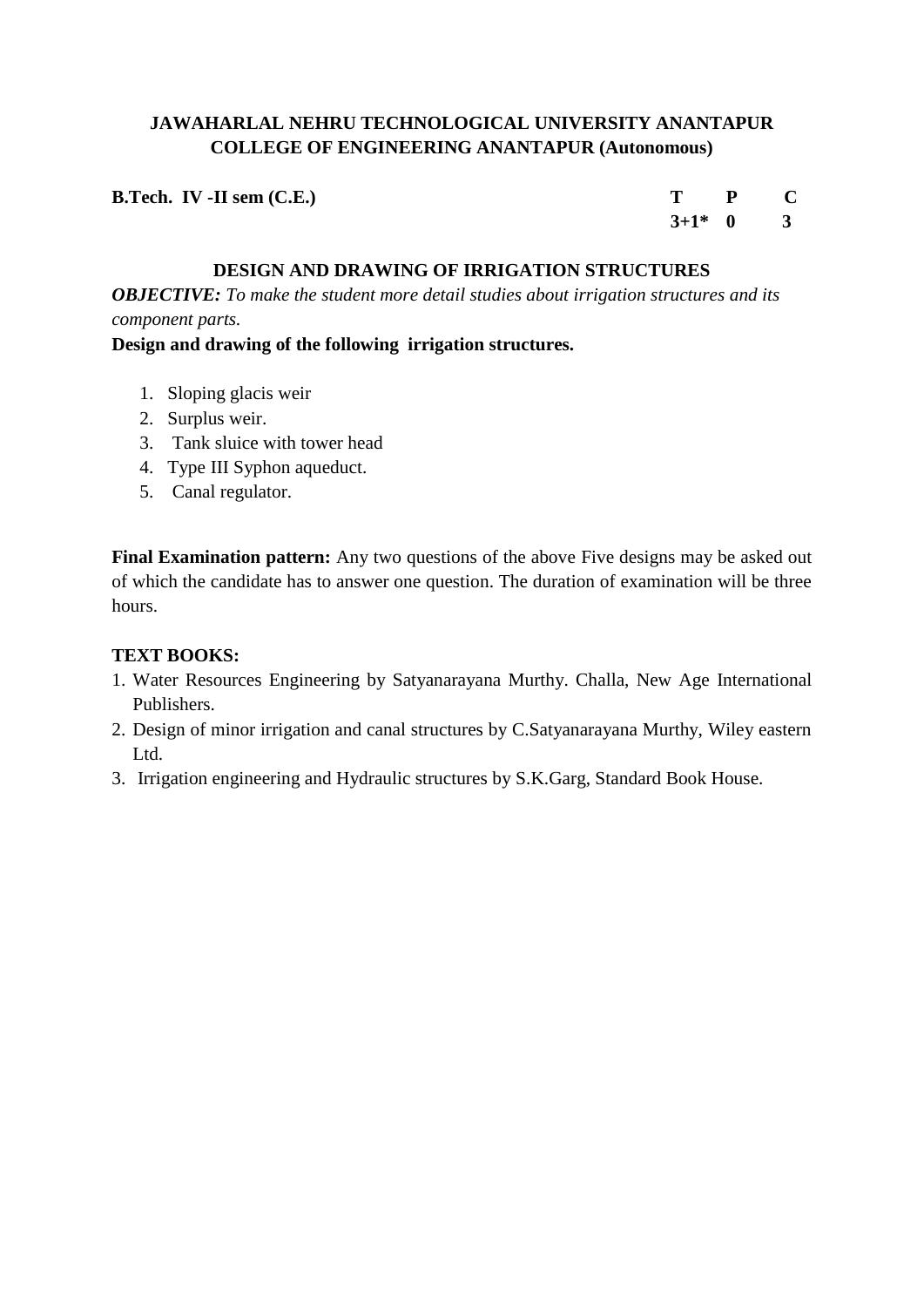**B.Tech. IV -II sem (C.E.)** 

| Т        | P | $\mathbf C$ |
|----------|---|-------------|
| $3+1*$ 0 |   | 3           |

## **ADVANCED FOUNDATION ENGINEERING (ELECTIVE –II)**

*OBJECTIVE: To make the student about shallow and deep foundation and its importance in selection of foundation in problematic soils.*

## **UNIT - I**

## **SHALLOW FOUNDATIONS:**

General requirements of foundations. Types of shallow foundations and the factors governing the selection of a type of shallow foundation. Bearing capacity of shallow foundations by Terzaghi's theory and Meyerhof's theory (derivation of expressions and solution to problems based on these theories). Local shear and general shear failure and their identification.

Bearing capacity of isolated footing subjected to eccentric and inclined loads. Bearing capacity of isolated footing resting on stratified soils-Button's theory and Siva Reddy analysis.

## **UNIT - II**

# **ANALYSIS AND STRUCTURAL DESIGN OF R.C.C. FOOTINGS:**

Analysis and structural design of R.C.C. isolated, combined and strap footings.

## **UNIT - III DEEP FOUNDATIONS:**

Pile foundations-types of pile foundations. Estimation of bearing capacity of pile foundation by dynamic and static formulae. Bearing capacity and settlement analysis of pile groups. Negative skin Friction, Pile load tests.

Well foundations – elements of well foundation. Forces acting a on a well foundation. Depth and bearing capacity of well foundation. Design of individual components of well foundation (only forces acting and principles of design). Problems associated with well sinking.

## **UNIT - IV**

## **SHEET PILE WALLS:**

Cantilever sheet piles and anchored bulkheads, Earth Pressure diagram, Determination of depth of embedment in sands and clays-Timbering of Trenches – Earth Pressure Diagrams – Forces in struts.

# **DESIGN OF UNDER REAMED PILES FOUNDATIONS:**

Under reamed piles-principle of functioning of under reamed pile-Analysis and structural design of under reamed pile.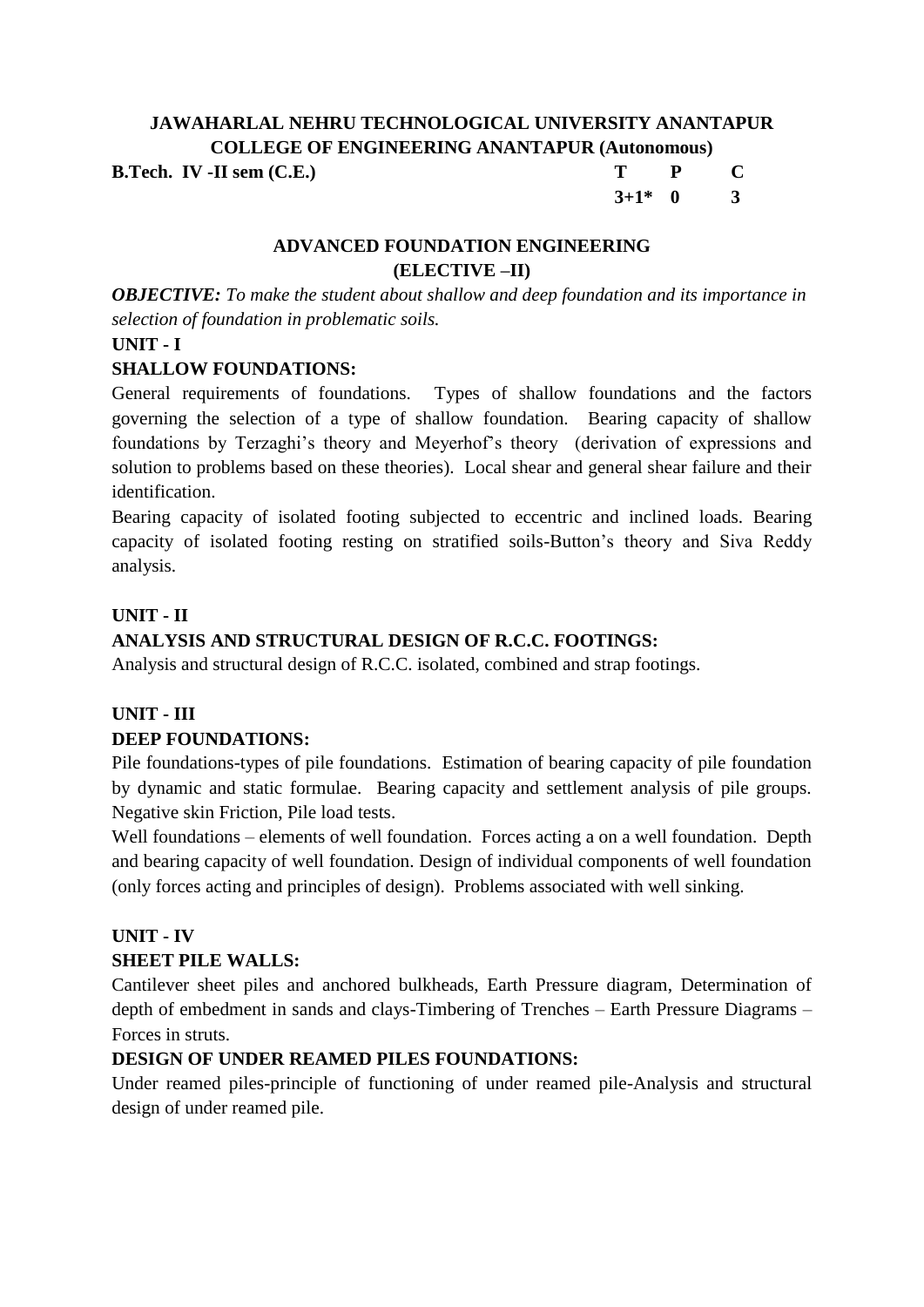## **UNIT - V**

## **FOUNDATIONS IN PROBLEMATIC SOILS :**

Foundations in black cotton soils- basic foundation problems associated with black cotton soils. Lime column techniques – Principles and execution. Use of Cohesive Non Swelling (CNS) layer below shallow foundations.

## **TEXT BOOKS :**

- 1. Analysis and Design of Foundations and Retaining Structures- Shamsher Prakash, Gopal Ranjan and Swami Saran, Meerut : Sarita Prakashan, 1979.
- 2. Soil Mechanics and Foundation Engineering by Purushtoma Raj, Pearson Pubilications
- 3.Geotechnical Engg. C.Venkatramaiah. New age International Pvt . Ltd, ( 2002).

#### **REFERENCES:-**

- 1. Analysis and Design of Foundations E.W.Bowles, TMH Publications.
- 2. Foundation engineering by Brije.M.Das, Cengage pubilications,New Delhi.
- 3. Foundations Design and Construction Tomlinson, PHI Pubilications.
- 4. Foundation Design-Teng, PHI Pubilications..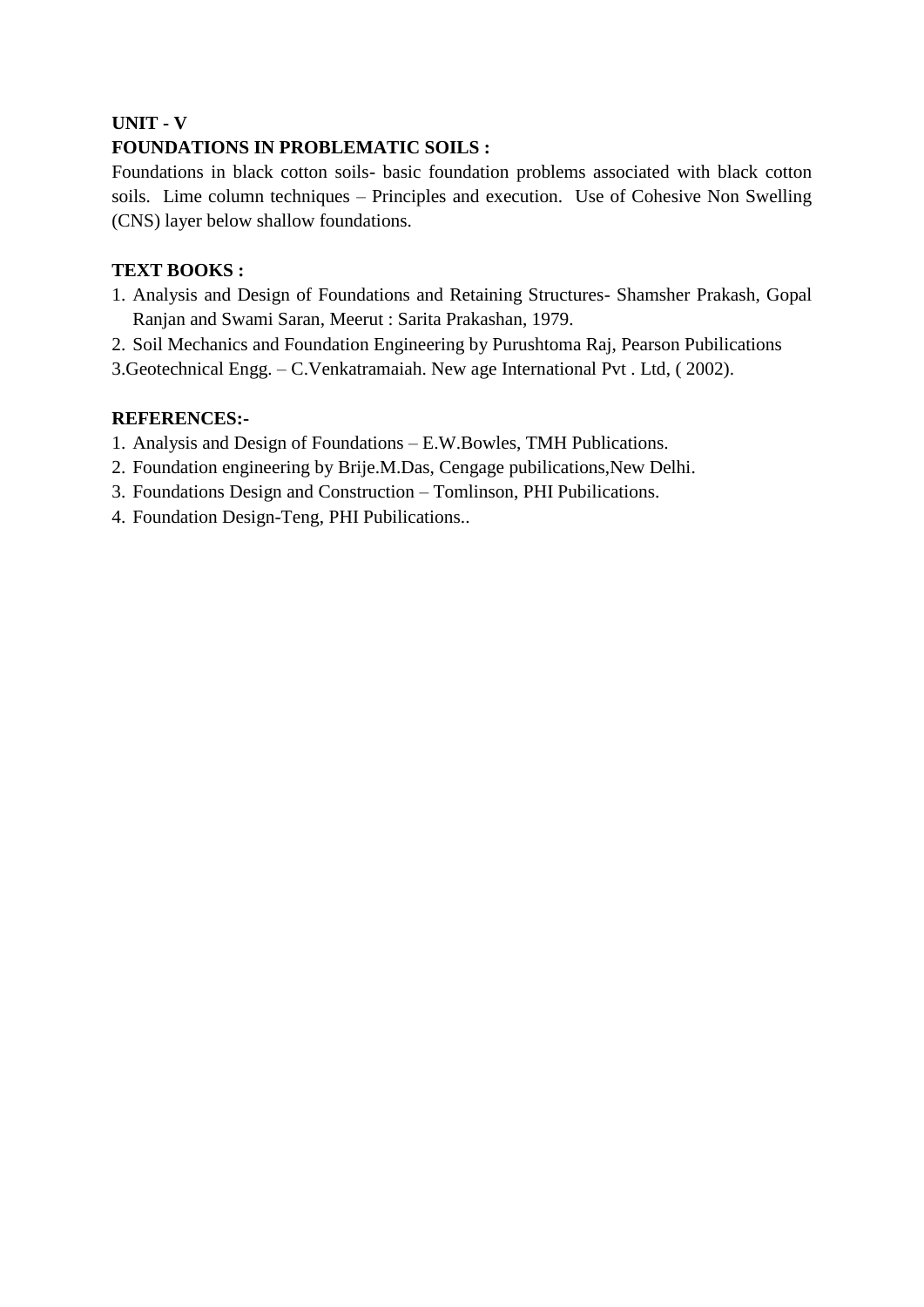**B.Tech. IV -II sem (C.E.)** 

| т        | P | C |
|----------|---|---|
| $3+1*$ 0 |   | 3 |

## **REMOTE SENSING AND GIS (ELECTIVE –II)**

*Objective:-The objectives of this are to give the basic knowledge of Remote Sensing and GIS Techniques and its applications in civil engineering.*

#### **UNIT – I**

## **INTRODUCTION TO PHOTOGRAMMETRY**:

Principles& types of aerial photograph, geometry of vertical aerial photograph, Scale & Height measurement on single vertical aerial photograph, Height measurement based on relief displacement, Fundamentals of stereoscopy, fiducially points, parallax measurement using fiducially line.

## **UNIT – II REMOTE SENSING:**

Basic concepts and foundation of remote sensing – elements involved in remote sensing, electromagnetic spectrum, remote sensing terminology and units. Energy resources, energy interactions with earth surface features and atmosphere, resolution, sensors and satellite visual interpretation techniques, basic elements, converging evidence, interpretation for terrain evaluation, spectral properties of water bodies, introduction to digital data analysis.

## **UNIT – III**

## **GEOGRAPHIC INFORMATION SYSTEM:**

Introduction, GIS definition and terminology, GIS categories, components of GIS, fundamental operations of GIS, A theoretical framework for GIS.

## **TYPES OF DATA REPRESENTATION**:

Data collection and input overview, data input and output. Keyboard entry and coordinate geometry procedure, manual digitizing and scanning, Raster GIS, Vector GIS – File management, Spatial data – Layer based GIS, Feature based GIS mapping.

## **UNIT – IV**

## **GIS SPATIAL ANALYSIS**:

Computational Analysis Methods(CAM), Visual Analysis Methods (VAM), Data storagevector data storage, attribute data storage, overview of the data manipulation and analysis. Integrated analysis of the spatial and attribute data.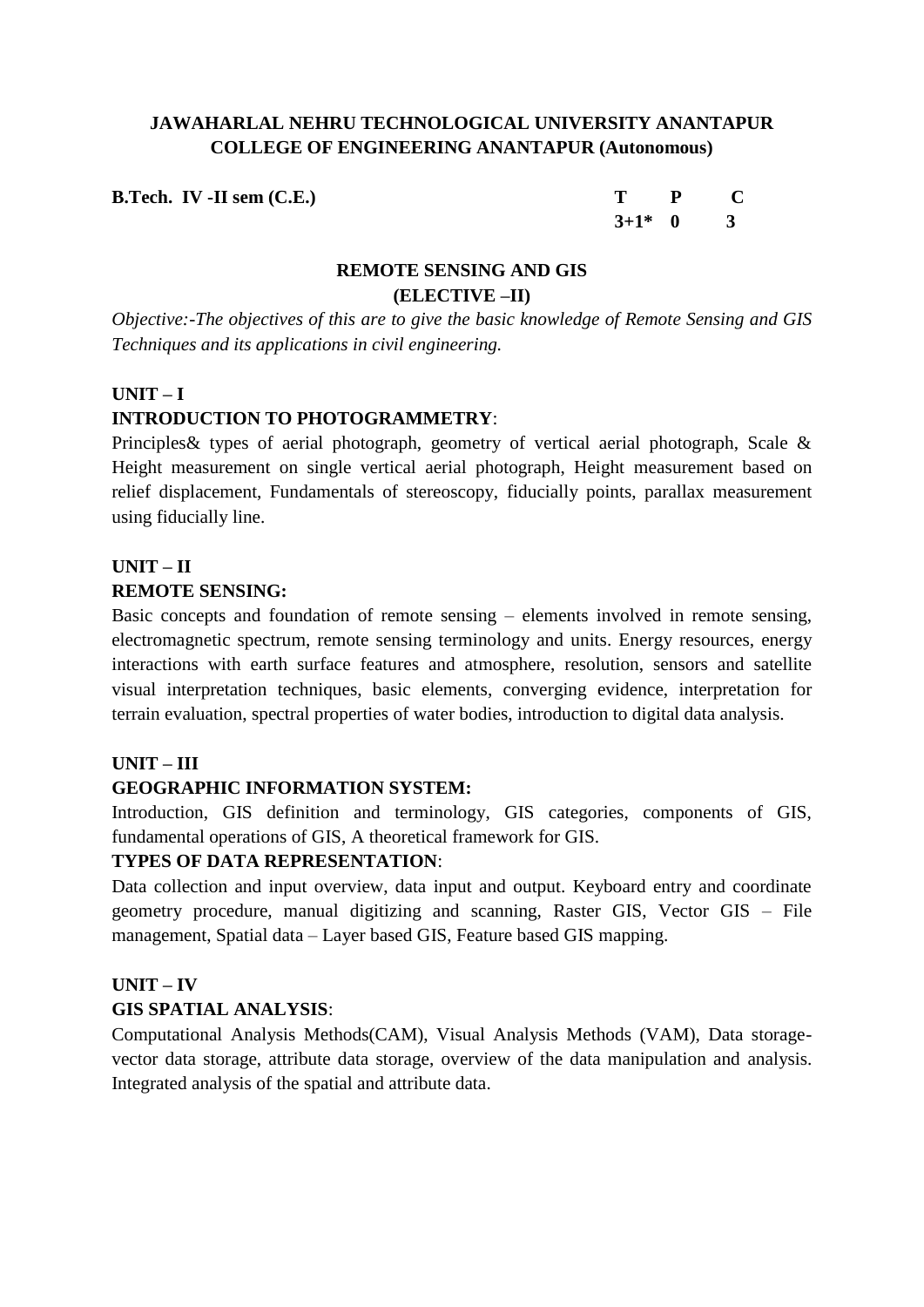## **UNIT – V**

## **WATER RESOURCES APPLICATIONS:**

Land use/Land cover in water resources, Surface water mapping and inventory, Rainfall – Runoff relations and runoff potential indices of watersheds, Flood and Drought impact assessment and monitoring, Watershed management for sustainable development and Watershed characteristics.

Reservoir sedimentation, Fluvial Geomorphology, water resources management and monitoring, Ground Water Targeting, Identification of sites for artificial Recharge structures, Drainage Morphometry, Inland water quality survey and management, water depth estimation and bathymetry.

#### **TEXT BOOKS:**

- 1 Remote Sensing and GIS by B.Bhatta, Oxford University Press,New Delhi.
- 2 Advanced surveying : Total station GIS and remote sensing Satheesh Gopi Pearson publication.
- 3 Basics of Remote sensing & GIS by S.Kumar, Laxmi Publications.
- 4 Fundamentals of remote sensing by Gorge Joseph, Universities press, Hyderabad.

#### **REFERENCES:**

- 1. Concepts & Techniques of GIS by C.P.Lo Albert, K.W. Yonng, Prentice Hall (India) Publications.
- 2. Remote sensing and GIS by M.Anji reddy ,B.S.Pubiliications,New Delhi.
- 3. Remote Sensing and its applications by LRA Narayana University Press 1999.
- 4. GIS by Kang tsung chang, TMH Publications  $& Co.,$
- 5. Principals of Geo physical Information Systems Peter A Burragh and Rachael Mc Donnell, Oxford Publishers 2004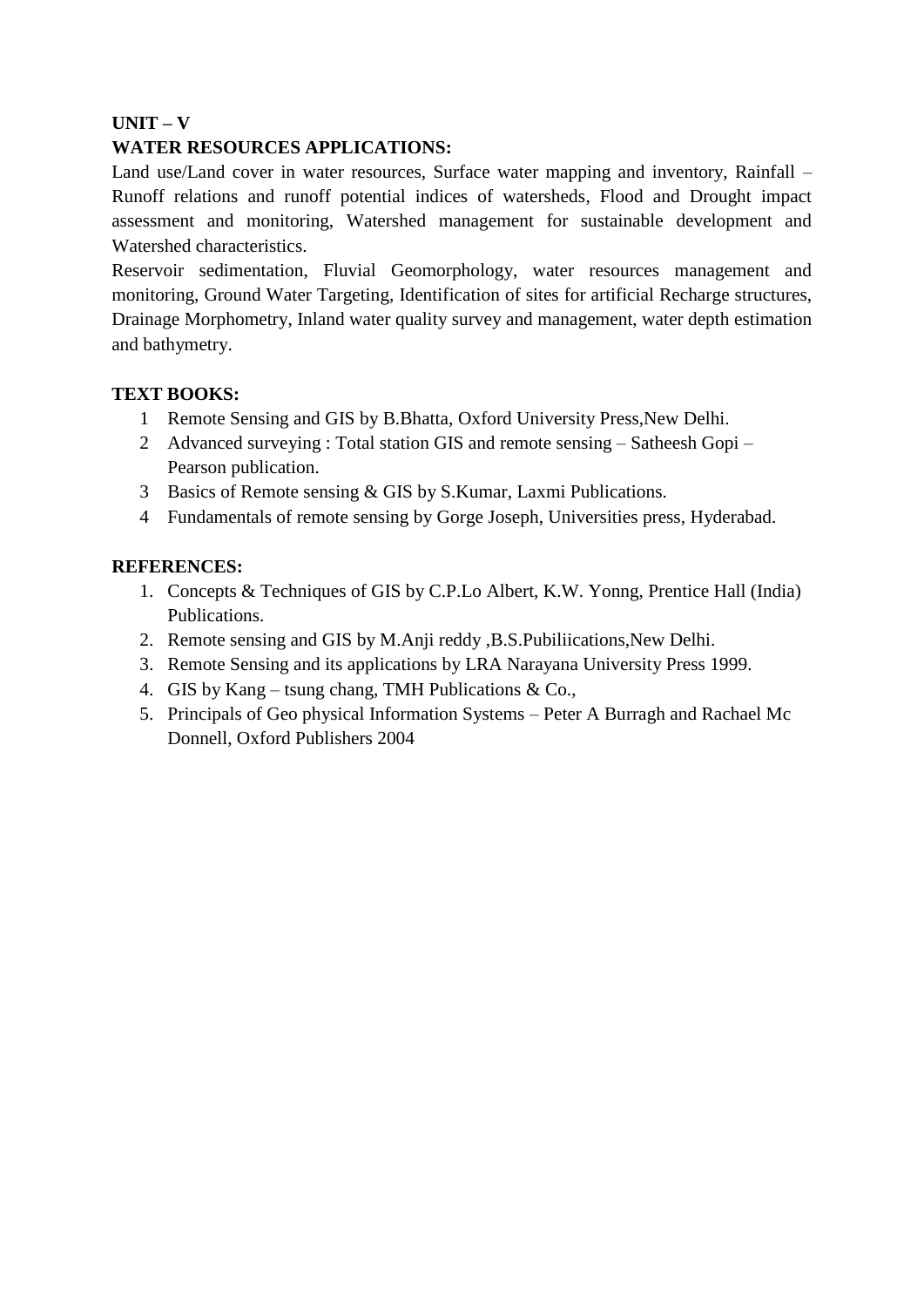**B.Tech. IV - II sem (C.E.) T P C**

 $3+1*0$  3

# **REHABILITATION AND RETROFITING OF STRUCTURES (ELECTIVE –II)**

**OBJECTIVES:** The main objective of this subject is to give knowledge on causes of failures in buildings and remedial measures to control & repair the damages by adopting rehabilitation techniques.

## **UNIT – I**

Introduction – Deterioration of Structures – Distress in Structures – Causes and Prevention. Mechanism of Damage – Types of Damage

## **UNIT – II**

Corrosion of Steel Reinforcement – Causes – Mechanism and Prevention. Damage of Structures due to Fire – Fire Rating of Structures – Phenomena of Desiccation.

## **UNIT – III**

Inspection and Testing – Symptoms and Diagnosis of Distress – Damage assessment – NDT.

## **UNIT – IV**

Repair of Structure – Common Types of Repairs – Repair in Concrete Structures – Repairs in Under Water Structures – Guniting – Shot Create – Underpinning. Strengthening of Structures – Strengthening Methods – Retrofitting – Jacketing.

## **UNIT – V**

Health Monitoring of Structures – Use of Sensors – Building Instrumentation.

## TEXT BOOKS:

- 1. Concrete Technology by A.R. Santakumar, Oxford University press
- 2. Maintenance and Repair of Civil Structures, B.L. Gupta and Amit Gupta, Standard Publications.

## **REFERENCES**

- 1. Non-Destructive Evaluation of Concrete Structures by Bungey Surrey University Press
- 2. Diagnosis and treatment of structures in distress by R.N.Raikar, Published by R&D **Centre**

of Structural Designers & Consultants Pvt.Ltd., Mumbai, 1994.

- 3. Handbook on Repair and Rehabilitation of RCC buildings, Published by CPWD, Delhi,2002.
- 4. Earthquake resistant design of structures by Pankaj Agarwal and Manish Shrikhande, Prentice-Hall of India, 2006.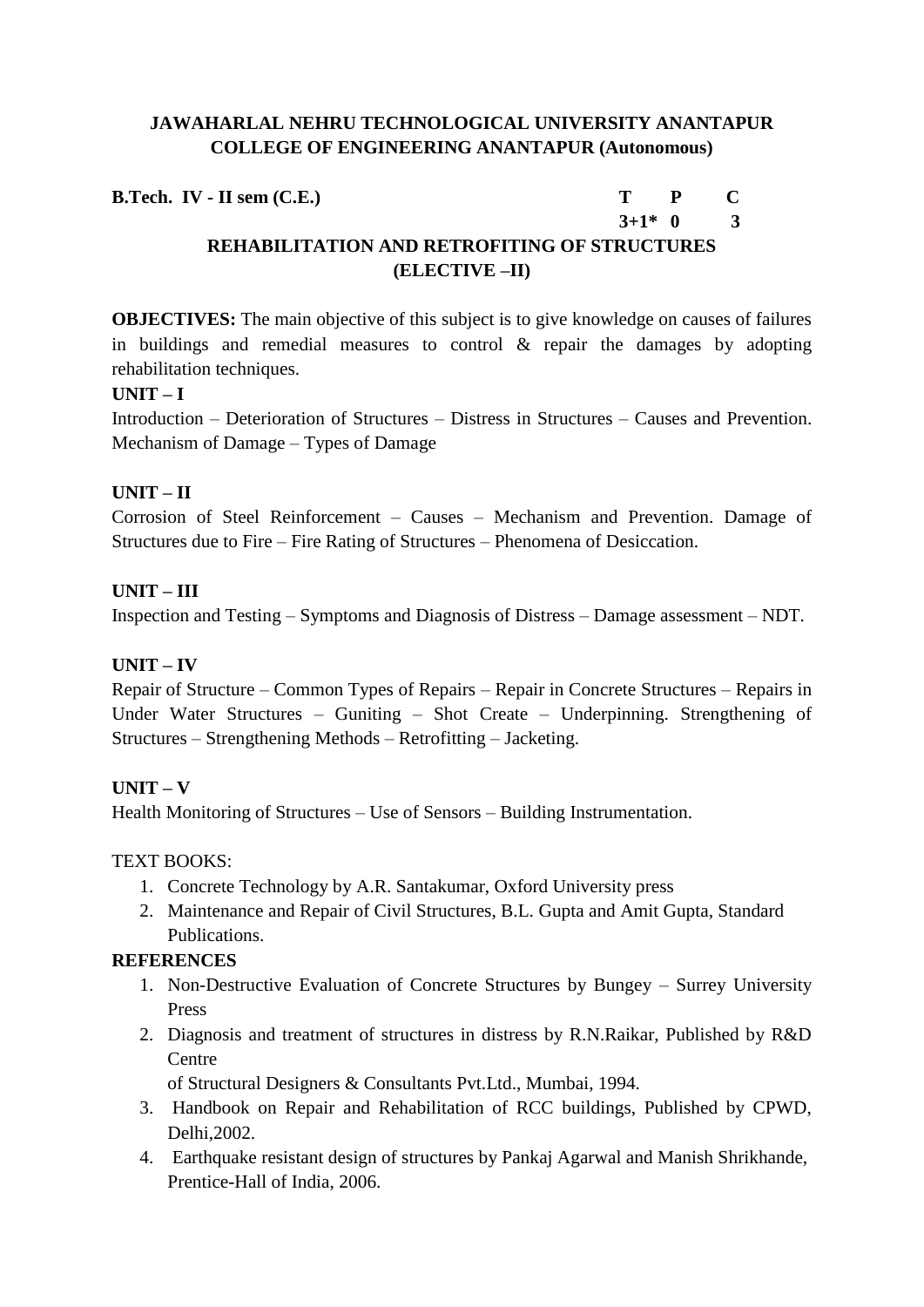**B.Tech. IV** -**II** sem (C.E.)

| т        | P | $\mathbf{\Gamma}$ |
|----------|---|-------------------|
| $3+1*$ 0 |   | 3                 |

## **EXPERIMENTAL STRESS ANALYSIS (ELECTIVE –III)**

**OBJECTIVES:** The main objective of this subject is to give knowledge on stress developed in the structural bodies during loading and methods to evaluate stress by using available techniques.

#### **UNIT – I**

## **PRINCIPLES OF EXPERIMENTAL APPROACH :**

Merits of Experimental Analysis Introduction, uses of experimental stress analysis advantages of experimental stress analysis, Different methods – Simplification of problems.

## **UNIT – II**

## **STRAIN MEASUREMENT USING STRAIN GAUGES :**

Definition of strain and its relation of experimental Determinations Properties of Strain Gauge Systems-Types of Strain – Gauge Systems-Types of Strain Gauges – Mechanical, Acoustic and Optical Strain Gauges.Inductance strain gauges – LVDT – Resistance strain gauges – various types – Gauge factor – Materials of adhesion base etc.

## **UNIT – III**

## **STRAIN ROSETTES :**

Introduction – The three element Rectangular Rosette – The Delta Rosette Corrections for Transverse Strain Gauge.

## **UNIT – IV**

## **NON-DESTRUCTIVE TESTING :**

Ultrasonic Pulse Velocity method – Application to Concrete – hammer Test Application to Concrete.

## **BRITTLE COATING METHODS :**

Introduction – Coating Stress – Failure Theories – Brittle Coating Crack Patterns – Crack Detection – Types of Brittle Coating – Test Procedures for Brittle Coating Analysis – Calibration Procedures – Analysis of Brittle Coating Data.

## **UNIT – V**

## **THEROY OF PHOTOELASTICITY :**

Introduction – Temporary Double refraction – The stress Optic Law – Effects of stressed model in a polariscope for various arrangements – Fringe Sharpening. Brewster's Stress Optic law.

## **TWO DIMENSIONAL PHOTOELASTICITY :**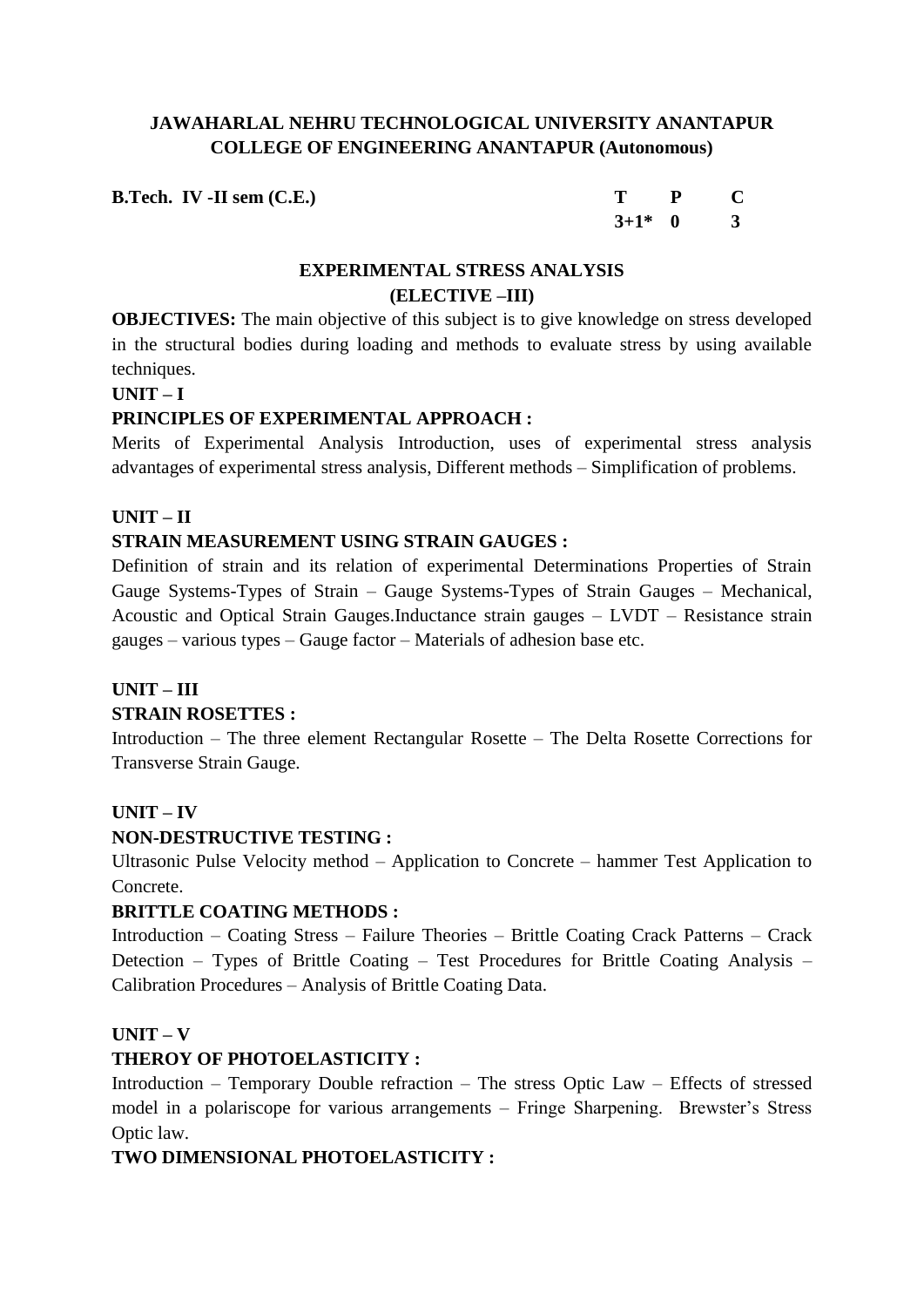Introduction – Isochramic Fringe patterns – Isoclinic Fringe patterns passage of light through plane Polariscope and Circular polariscope Isoclinic Fringe patterns – Compensation techniques – Calibration methods – Separation methods – Scaling Model to prototype Stresses – Materials for photo – Elasticity Properties of Photoelastic Materials.

## **Text Books :**

- 1. Experimental stress analysis by J.W.Dally and W.F.Riley, McGraw Hill Pubilications
- 2. Experimental stress analysis by Dr.Sadhu Singh.Khanna Pubilishers, New Delhi

## **Reference Books**

- 1. Experimental stress analysis by U.C.Jindal, Pearson Pubilishers,New delhi
- 2. Experimental stress analysis by Abdul Mubeen, Dhanpati rai Pubilications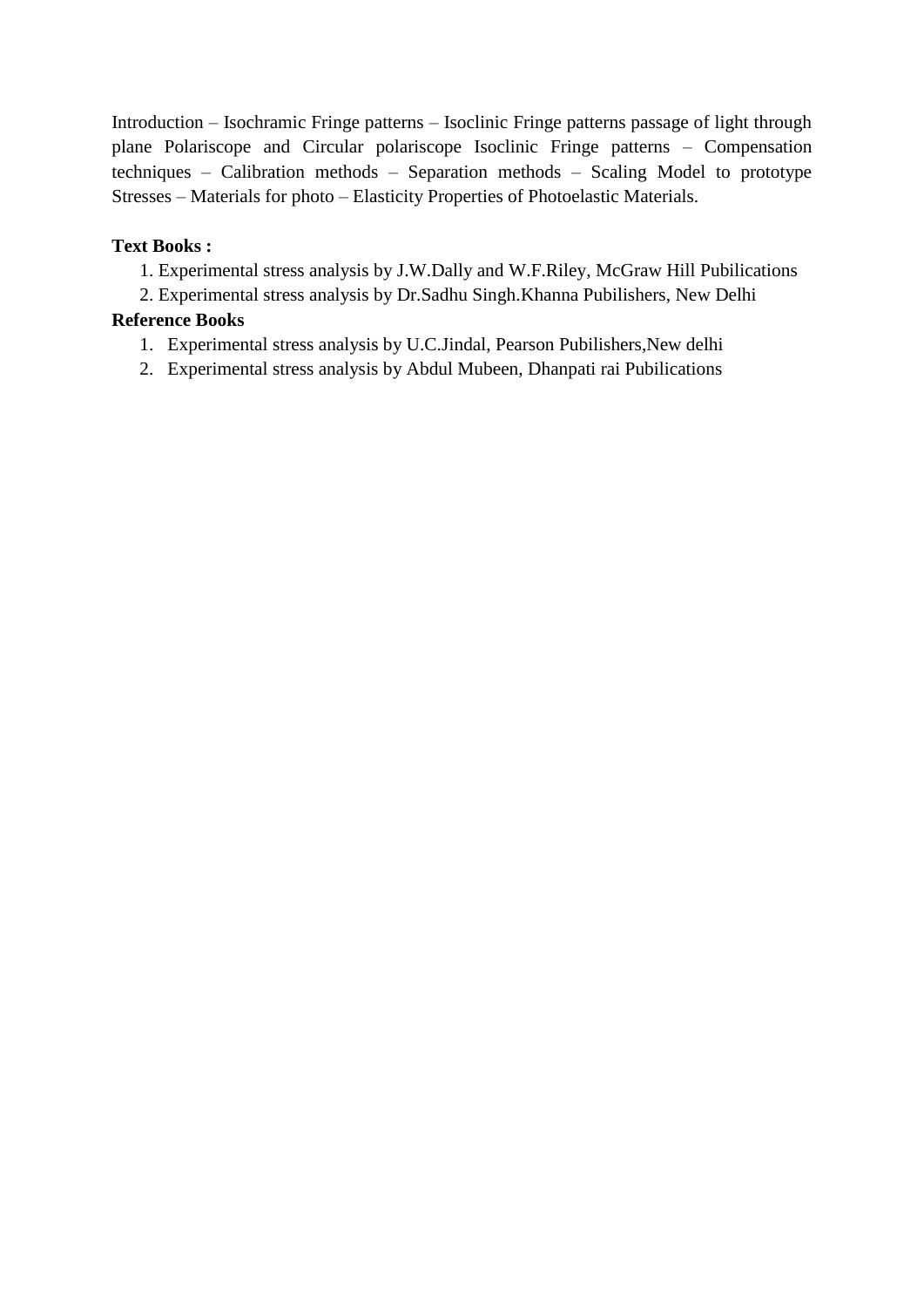**B.Tech. IV -II sem (C.E.) T P C 3+1\* 0 3**

## **PRESTRESSED CONCRETE (ELECTIVE –III)**

**OBJECTIVES:** The main objective of this subject is to give idea on methods available on pre stressed concrete and analysis of pre stressed members and design of members.

**UNIT – I**

## **INTRODUCTION**:

Historic development – General principles of prestressing pretensioning and post tensioning – Advantages and limitations of prestressed concrete – Materials – High strength concrete and high tensile steel their characteristics.

## **METHODS OF PRESTRESSING:-**

Methods and Systems of Prestressing; Pre-tensioning and post tensioning methods – Analysis of post tensioning - Different systems of prestressing like Hoyer System, Magnel System Freyssinet system and Gifford – Udall System.

## **UNIT – II**

## **LOSSES OF PRESTRESS**:-

Loss of prestress in pre-tensioned and post-tensioned members due to various causes like elastic shortening of concrete, shrinkage of concrete, creep of concrete, Relaxation of stress in steel, slip in anchorage ,bending of member and wobble frictional losses.

## **UNIT – III**

## **ANALYSIS & DESIGN OF SECTIONS FOR FLEXURE**;-

Elastic analysis of concrete beams prestressed with straight, concentric, eccentric, bent and parabolic tendons.Allowable stress, Design criteria as per I.S.Code – Elastic design of simple rectangular and I-section for flexure – Kern – lines, cable profile.

## **UNIT – IV**

## **DESIGN OF SECTION FOR SHEAR** :

Shear and Principal Stresses – Design for Shear in beams.

## **COMPOSITE SECTION**:

Introduction – Analysis of stress – Differential shrinkage – General designs considerations.

## **UNIT – V**

## **DEFLECTIONS OF PRESTRESSED CONCRETE BEAMS**:

Importance of control of deflections – factors influencing deflections – short term deflections of uncracked members prediction of long term deflections.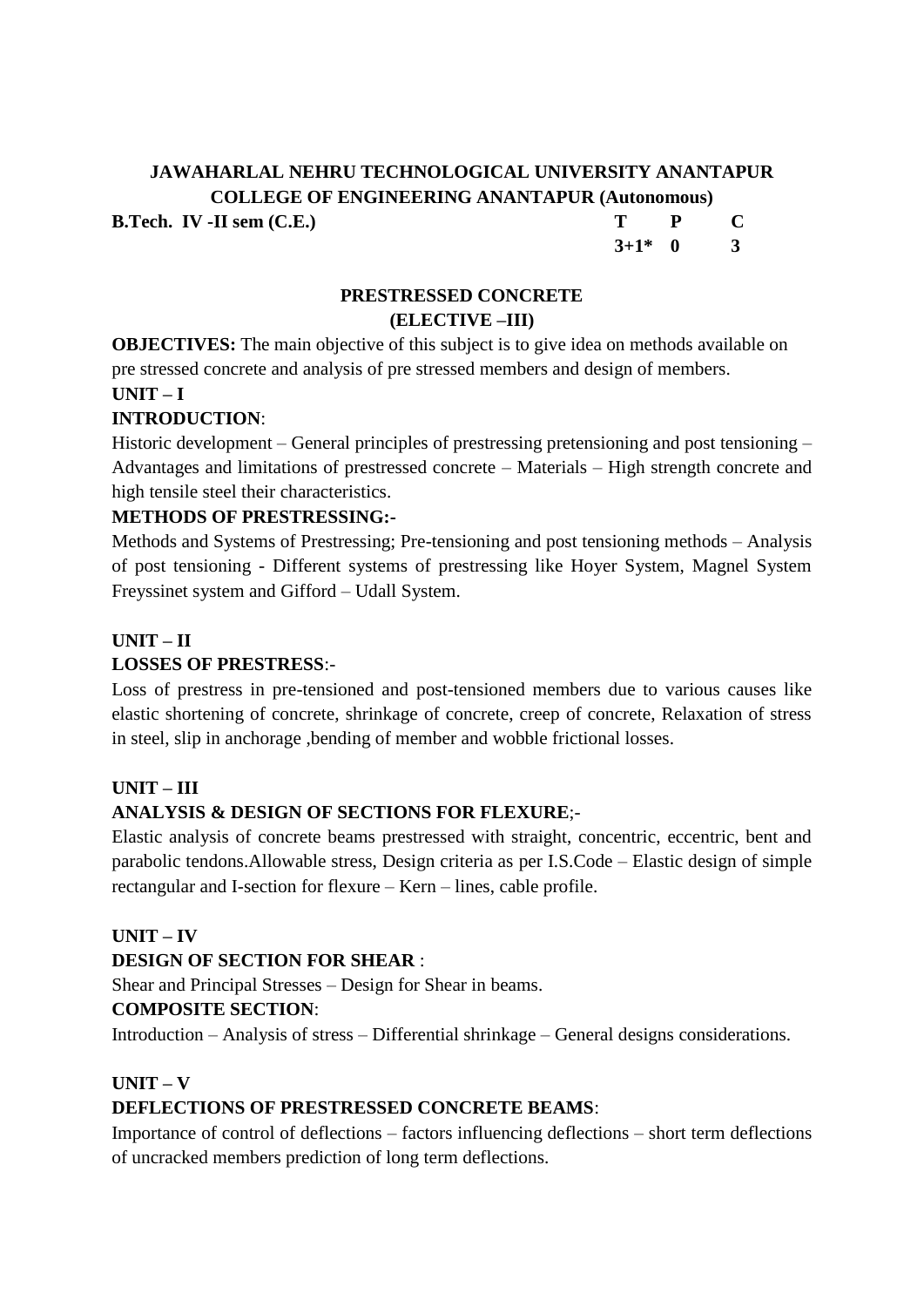## **TEXT BOOKS:**

- 1. Prestressed Concrete by N. Krishna Raju; Tata Mc.Graw HillPublications.
- 2. Prestressed Concrete by Ramamrutham,Dhanpatrai Publications
- 3. Prestressed Concrete by N.Rajagopalan, Narosa publications.

## **REFERENCE:**

- 1. Design of Prestressed concrete structures (Third Edition) by T.Y. Lin & Ned H.Burns, John Wiley & Sons.
- 2. Fundamentals of prestressed concrete by SK Roy , S.Chand Pubilications.
- 3. [Prestressed Concrete Analysis & Design Fundamentals](https://sapnaonline.com/prestressed-concrete-analysis-design-fundamentals-antoine-e-naaman-mcgraw-hill-book-company-koga-9789332901469-11877296)[,Antoine E Naaman,](https://sapnaonline.com/shop/Author/antoine-e-naaman)Mcgraw-hill Pubilishers.

## **Codes/Tables:**

**Codes:** BIS code on prestressed concrete, IS 1343 to be permitted into the examination Hall.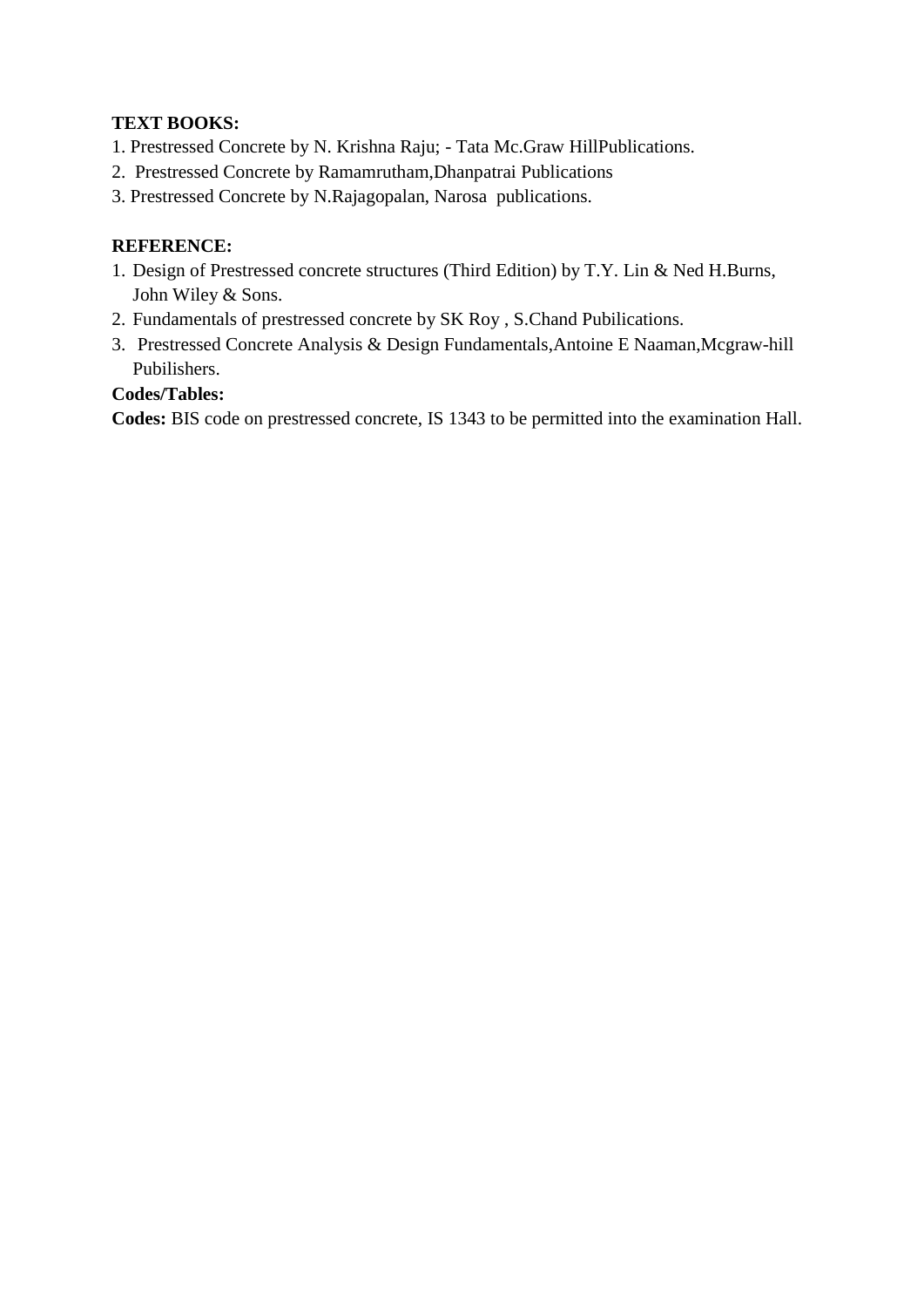| <b>B.Tech.</b> IV - II sem $(C.E.)$ | $T$ $P$ $C$ |  |
|-------------------------------------|-------------|--|
|                                     | $3+1*0$ 3   |  |

## **EARTHQUAKE RESISTANT DESIGN OF STRUCTURES (ELECTIVE – III)**

**OBJECTIVES:** The main objective of this subject is to give knowledge on seismic loads and designing of buildings to withstand seismic forces.

## **UNIT – I**

**INTRODUCTION TO STRUCTURAL DYNAMICS** : – Theory of vibrations – Lumped mass and continuous mass systems – Single Degree of Freedom (SDOF) Systems – Formulation of equations of motion – Undamped and damped free vibration – Damping – Response to harmonic excitation – Concept of response spectrum.

## **UNIT – II**

**MULTI-DEGREE OF FREEDOM (MDOF) SYSTEMS** : - Formulation of equations of motion – Free vibration – Determination of natural frequencies of vibration and mode shapes – Orthogonal properties of normal modes – Mode superposition method of obtaining response.

## **UNIT – III**

**EARTHOUAKE ANALYSIS** : - Introduction – Rigid base excitation – Formulation of equations of motion for SDOF and MDOF Systems – Earthquake response analysis of single and multi-storyed buildings – Use of response spectra.Review of the latest Indian seismic code IS:1893 – 2002 (Part-I) provisions for buildings – Earthquake design philosophy – Assumptions – Design by seismic coefficient and response spectrum methods – Displacements and drift requirements – Provisions for torsion.

## **UNIT – IV**

**EARTHQUAKE ENGINEERING** : - Engineering Seismology – Earthquake phenomenon – Causes and effects of earthquakes – Faults – Structure of earth – Plate Tectonics – Elastic Rebound Theory – Earthquake Terminology – Source, Focus, Epicenter etc – Earthquake size – Magnitude and intensity of earthquakes – Classification of earthquakes – Seismic waves – Seismic zones – Seismic Zoning Map of India – Seismograms and Accelegrams.Review of the latest Indian Seismic codes IS:4326 and IS:13920 provisions for ductile detailing of R.C buildings – Beam, column and joints

## **UNIT – V**

**ASEISMIC PLANNING** : - Plan Configurations – Torsion Irregularities – Re-entrant corners – Non-parallel systems – Diaphragm Discontinuity – Vertical Discontinuities in load path – Irregularity in strength and stiffness – Mass Irregularities – Vertical Geometric Irregularity – Proximity of Adjacent Buildings.